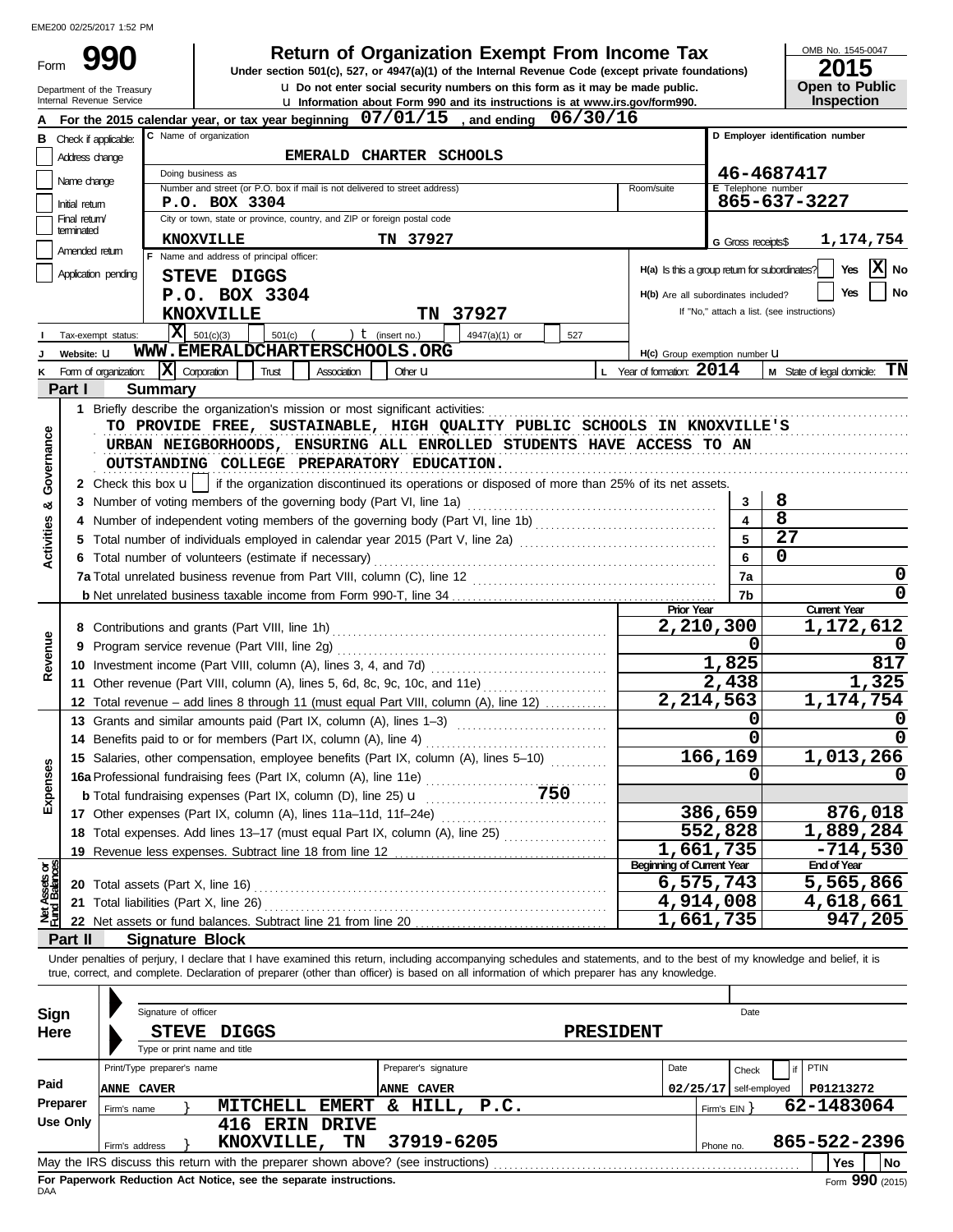|   | 46-4687417<br>Form 990 (2015) EMERALD CHARTER SCHOOLS                                                                                                                                                                                                                                                                                       | Page 2       |
|---|---------------------------------------------------------------------------------------------------------------------------------------------------------------------------------------------------------------------------------------------------------------------------------------------------------------------------------------------|--------------|
|   | <b>Statement of Program Service Accomplishments</b><br>Part III<br>Check if Schedule O contains a response or note to any line in this Part III                                                                                                                                                                                             |              |
|   | 1 Briefly describe the organization's mission:                                                                                                                                                                                                                                                                                              |              |
|   | TO PROVIDE FREE, SUSTAINABLE, HIGH QUALITY PUBLIC SCHOOLS IN KNOXVILLE'S<br>URBAN NEIGHBORHOODS, ENSURING ALL ENROLLED STUDENTS HAVE ACCESS TO AN<br>OUTSTANDING COLLEGE PREPARATORY EDUCATION.                                                                                                                                             |              |
|   | 2 Did the organization undertake any significant program services during the year which were not listed on the<br>prior Form 990 or 990-EZ?                                                                                                                                                                                                 | Yes $ X $ No |
|   | If "Yes," describe these new services on Schedule O.                                                                                                                                                                                                                                                                                        |              |
| 3 | Did the organization cease conducting, or make significant changes in how it conducts, any program<br>services?                                                                                                                                                                                                                             | Yes $X$ No   |
|   | If "Yes," describe these changes on Schedule O.                                                                                                                                                                                                                                                                                             |              |
|   | Describe the organization's program service accomplishments for each of its three largest program services, as measured by<br>expenses. Section 501(c)(3) and 501(c)(4) organizations are required to report the amount of grants and allocations to others,<br>the total expenses, and revenue, if any, for each program service reported. |              |
|   | 4a (Code:  ) (Expenses \$  1,418,727 including grants of \$<br>) (Revenue \$<br>TO PROVIDE FREE, SUSTAINABLE, HIGH QUALITY PUBLIC SCHOOLS IN KNOXVILLE'S<br>URBAN NEIGHBORHOODS, ENSURING ALL ENROLLED STUDENTS HAVE ACCESS TO AN<br>OUTSTANDING COLLEGE PREPARATORY EDUCATION.                                                             |              |
|   |                                                                                                                                                                                                                                                                                                                                             |              |
|   |                                                                                                                                                                                                                                                                                                                                             |              |
|   |                                                                                                                                                                                                                                                                                                                                             |              |
|   |                                                                                                                                                                                                                                                                                                                                             |              |
|   |                                                                                                                                                                                                                                                                                                                                             |              |
|   |                                                                                                                                                                                                                                                                                                                                             |              |
|   |                                                                                                                                                                                                                                                                                                                                             |              |
|   |                                                                                                                                                                                                                                                                                                                                             |              |
|   | including grants of \$<br>) (Revenue \$<br>4b (Code:<br>) (Expenses \$                                                                                                                                                                                                                                                                      |              |
|   |                                                                                                                                                                                                                                                                                                                                             |              |
|   |                                                                                                                                                                                                                                                                                                                                             |              |
|   |                                                                                                                                                                                                                                                                                                                                             |              |
|   |                                                                                                                                                                                                                                                                                                                                             |              |
|   |                                                                                                                                                                                                                                                                                                                                             |              |
|   |                                                                                                                                                                                                                                                                                                                                             |              |
|   |                                                                                                                                                                                                                                                                                                                                             |              |
|   |                                                                                                                                                                                                                                                                                                                                             |              |
|   |                                                                                                                                                                                                                                                                                                                                             |              |
|   |                                                                                                                                                                                                                                                                                                                                             |              |
|   | $(\text{Expenses }$ \$<br>) (Revenue \$<br>4c (Code:                                                                                                                                                                                                                                                                                        |              |
|   |                                                                                                                                                                                                                                                                                                                                             |              |
|   |                                                                                                                                                                                                                                                                                                                                             |              |
|   |                                                                                                                                                                                                                                                                                                                                             |              |
|   |                                                                                                                                                                                                                                                                                                                                             |              |
|   |                                                                                                                                                                                                                                                                                                                                             |              |
|   |                                                                                                                                                                                                                                                                                                                                             |              |
|   |                                                                                                                                                                                                                                                                                                                                             |              |
|   |                                                                                                                                                                                                                                                                                                                                             |              |
|   |                                                                                                                                                                                                                                                                                                                                             |              |
|   |                                                                                                                                                                                                                                                                                                                                             |              |
|   | 4d Other program services (Describe in Schedule O.)                                                                                                                                                                                                                                                                                         |              |
|   | (Expenses \$<br>(Revenue \$<br>including grants of \$                                                                                                                                                                                                                                                                                       |              |
|   | 1,418,727<br>4e Total program service expenses <b>U</b>                                                                                                                                                                                                                                                                                     |              |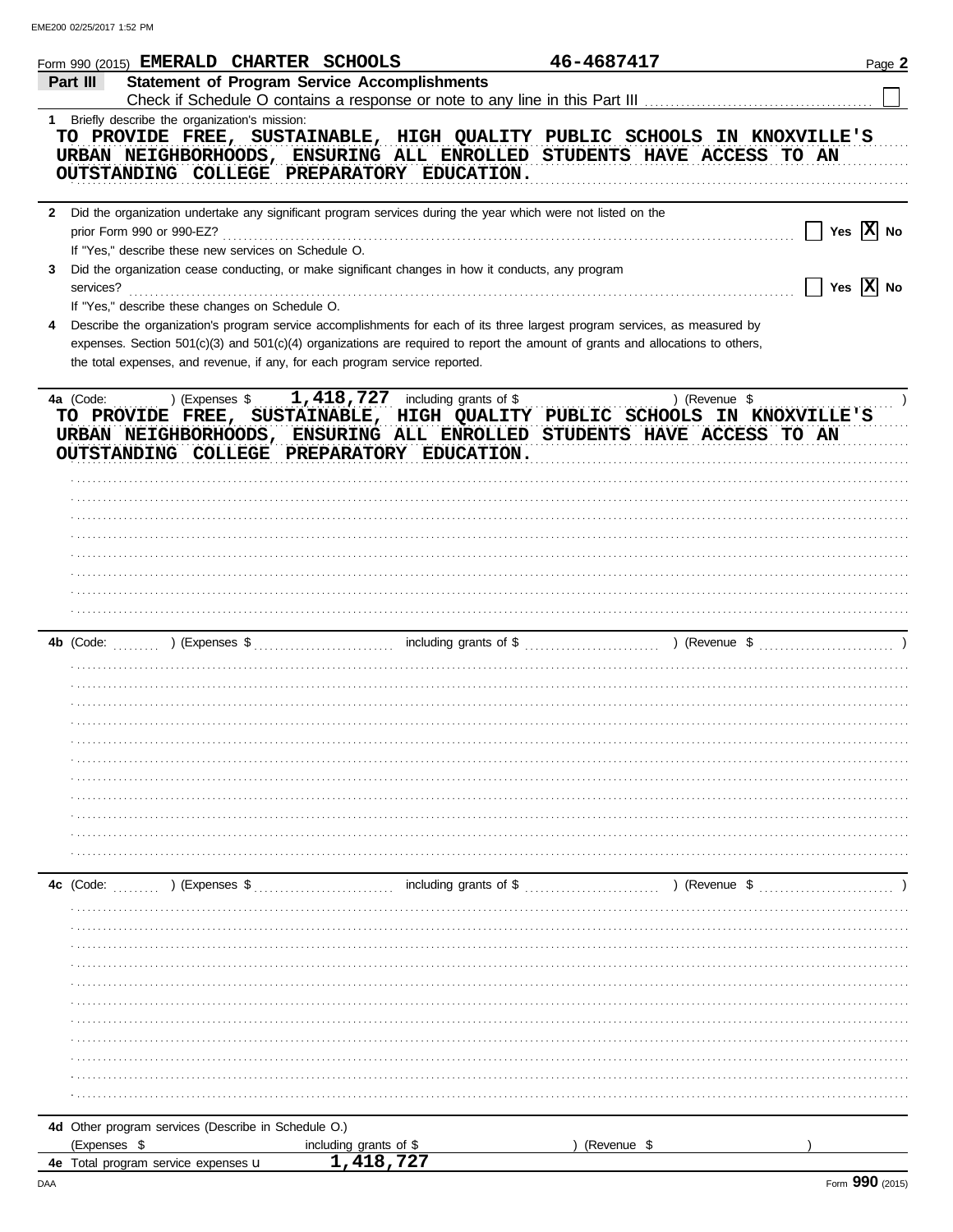| Form 990 (2015) | <b>EMERALD</b>                         | <b>CHARTER</b> | <b>SCHOOLS</b> | $1 - 468741$ $-$ | Page |
|-----------------|----------------------------------------|----------------|----------------|------------------|------|
| Part IV         | <b>Checklist of Required Schedules</b> |                |                |                  |      |

|     |                                                                                                                                                                                                                                |                 | Yes         | No. |
|-----|--------------------------------------------------------------------------------------------------------------------------------------------------------------------------------------------------------------------------------|-----------------|-------------|-----|
| 1   | Is the organization described in section $501(c)(3)$ or $4947(a)(1)$ (other than a private foundation)? If "Yes,"                                                                                                              |                 |             |     |
|     | complete Schedule A                                                                                                                                                                                                            | 1               | $\mathbf x$ |     |
| 2   |                                                                                                                                                                                                                                | $\mathbf{2}$    |             | X   |
| 3   | Did the organization engage in direct or indirect political campaign activities on behalf of or in opposition to                                                                                                               |                 |             |     |
|     | candidates for public office? If "Yes," complete Schedule C, Part I                                                                                                                                                            | 3               |             | x   |
| 4   | Section 501(c)(3) organizations. Did the organization engage in lobbying activities, or have a section 501(h)                                                                                                                  |                 |             |     |
|     |                                                                                                                                                                                                                                | 4               |             | X   |
| 5   | Is the organization a section $501(c)(4)$ , $501(c)(5)$ , or $501(c)(6)$ organization that receives membership dues,                                                                                                           |                 |             |     |
|     | assessments, or similar amounts as defined in Revenue Procedure 98-19? If "Yes," complete Schedule C,                                                                                                                          |                 |             |     |
|     |                                                                                                                                                                                                                                | 5               |             | x   |
| 6   | Did the organization maintain any donor advised funds or any similar funds or accounts for which donors                                                                                                                        |                 |             |     |
|     | have the right to provide advice on the distribution or investment of amounts in such funds or accounts? If                                                                                                                    |                 |             |     |
|     |                                                                                                                                                                                                                                | 6               |             | x   |
| 7   | Did the organization receive or hold a conservation easement, including easements to preserve open space,                                                                                                                      |                 |             |     |
|     |                                                                                                                                                                                                                                | 7               |             | x   |
| 8   | Did the organization maintain collections of works of art, historical treasures, or other similar assets? If "Yes,"                                                                                                            |                 |             |     |
|     |                                                                                                                                                                                                                                | 8               |             | x   |
| 9   | Did the organization report an amount in Part X, line 21, for escrow or custodial account liability, serve as a                                                                                                                |                 |             |     |
|     | custodian for amounts not listed in Part X; or provide credit counseling, debt management, credit repair, or                                                                                                                   |                 |             |     |
|     |                                                                                                                                                                                                                                | 9               |             | x   |
| 10  | Did the organization, directly or through a related organization, hold assets in temporarily restricted                                                                                                                        |                 |             |     |
|     | endowments, permanent endowments, or quasi-endowments? If "Yes," complete Schedule D, Part V                                                                                                                                   | 10              |             | x   |
| 11  | If the organization's answer to any of the following questions is "Yes," then complete Schedule D, Parts VI,                                                                                                                   |                 |             |     |
|     | VII, VIII, IX, or X as applicable.                                                                                                                                                                                             |                 |             |     |
| a   | Did the organization report an amount for land, buildings, and equipment in Part X, line 10? If "Yes,"                                                                                                                         |                 |             |     |
|     |                                                                                                                                                                                                                                | 11a             | X           |     |
|     | <b>b</b> Did the organization report an amount for investments-other securities in Part X, line 12 that is 5% or more                                                                                                          |                 |             |     |
|     |                                                                                                                                                                                                                                | 11b             |             | x   |
| c.  | Did the organization report an amount for investments—program related in Part X, line 13 that is 5% or more                                                                                                                    |                 |             |     |
|     |                                                                                                                                                                                                                                | 11c             |             | x   |
|     | d Did the organization report an amount for other assets in Part X, line 15 that is 5% or more of its total assets                                                                                                             |                 |             |     |
|     | reported in Part X, line 16? If "Yes," complete Schedule D, Part IX                                                                                                                                                            | 11d             |             | X   |
|     | e Did the organization report an amount for other liabilities in Part X, line 25? If "Yes," complete Schedule D, Part X                                                                                                        | 11e             | X           |     |
| f   | Did the organization's separate or consolidated financial statements for the tax year include a footnote that addresses                                                                                                        |                 |             |     |
|     | the organization's liability for uncertain tax positions under FIN 48 (ASC 740)? If "Yes," complete Schedule D, Part X                                                                                                         | 11f             |             | x   |
|     | 12a Did the organization obtain separate, independent audited financial statements for the tax year? If "Yes," complete                                                                                                        |                 |             |     |
|     |                                                                                                                                                                                                                                | 12a             | x           |     |
| b   | Was the organization included in consolidated, independent audited financial statements for the tax year? If                                                                                                                   |                 |             |     |
|     | "Yes," and if the organization answered "No" to line 12a, then completing Schedule D, Parts XI and XII is optional                                                                                                             | 12 <sub>b</sub> |             | X   |
| 13  |                                                                                                                                                                                                                                | 13              | X           |     |
| 14a |                                                                                                                                                                                                                                | 14a             |             | X   |
| b   | Did the organization have aggregate revenues or expenses of more than \$10,000 from grantmaking,                                                                                                                               |                 |             |     |
|     | fundraising, business, investment, and program service activities outside the United States, or aggregate                                                                                                                      |                 |             |     |
|     |                                                                                                                                                                                                                                | 14b             |             | X   |
| 15  | Did the organization report on Part IX, column (A), line 3, more than \$5,000 of grants or other assistance to or                                                                                                              |                 |             |     |
|     | for any foreign organization? If "Yes," complete Schedule F, Parts II and IV [11][11] CONDERGANG DETERMAN DETERMAN DETERMAN DETERMAN DETERMAN DETERMAN DETERMAN DETERMAN DETERMAN DETERMAN DETERMAN DETERMAN DETERMAN DETERMAN | 15              |             | X   |
| 16  | Did the organization report on Part IX, column (A), line 3, more than \$5,000 of aggregate grants or other                                                                                                                     |                 |             |     |
|     |                                                                                                                                                                                                                                | 16              |             | X   |
| 17  | Did the organization report a total of more than \$15,000 of expenses for professional fundraising services on                                                                                                                 |                 |             |     |
|     |                                                                                                                                                                                                                                | 17              |             | x   |
| 18  | Did the organization report more than \$15,000 total of fundraising event gross income and contributions on                                                                                                                    |                 |             |     |
|     |                                                                                                                                                                                                                                | 18              |             | X   |
| 19  | Did the organization report more than \$15,000 of gross income from gaming activities on Part VIII, line 9a?                                                                                                                   |                 |             |     |
|     |                                                                                                                                                                                                                                | 19              |             | X   |

Form **990** (2015)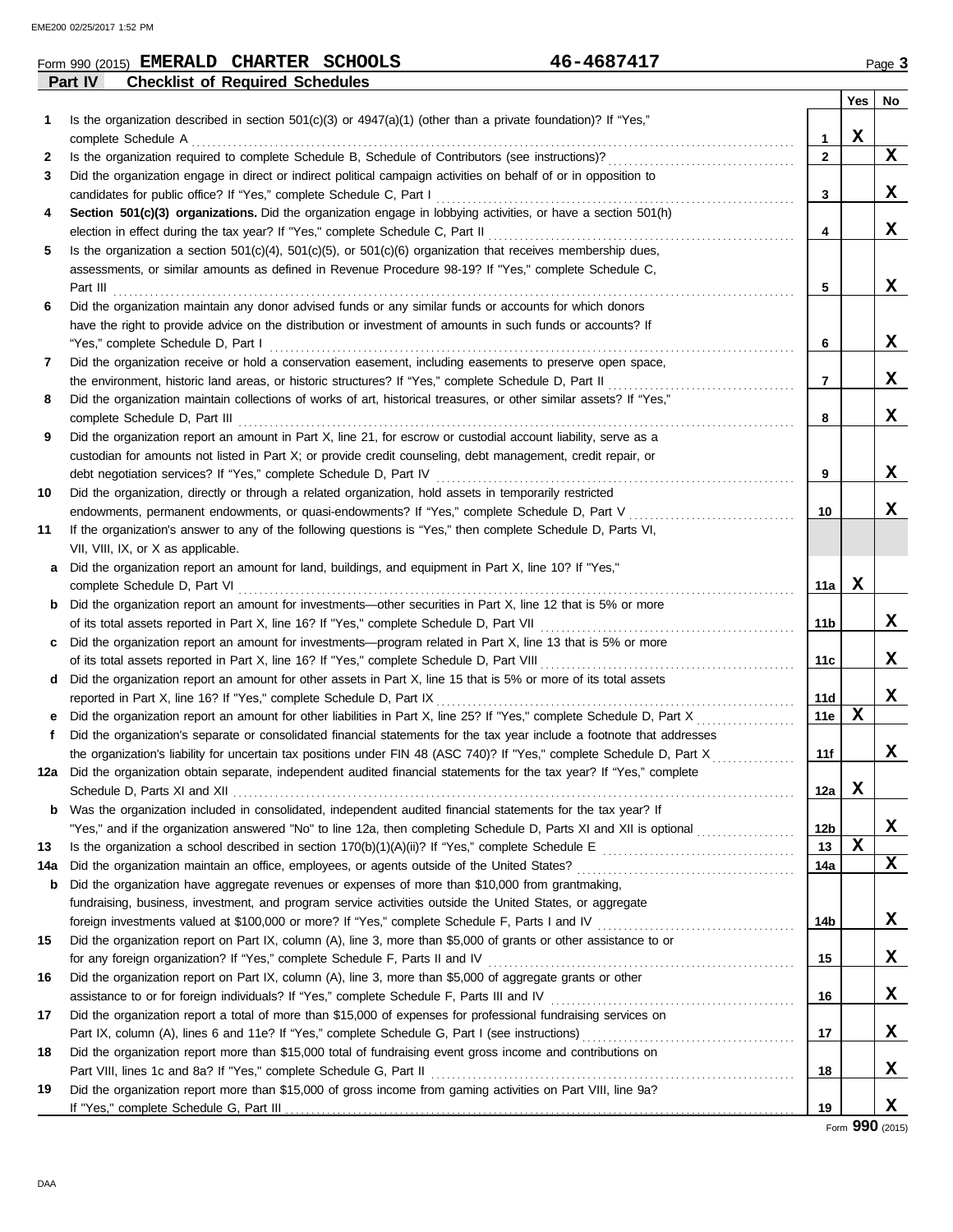|     | <b>Checklist of Required Schedules (continued)</b><br>Part IV                                                    |                 |     |                         |
|-----|------------------------------------------------------------------------------------------------------------------|-----------------|-----|-------------------------|
|     |                                                                                                                  |                 | Yes | No                      |
| 20a | Did the organization operate one or more hospital facilities? If "Yes," complete Schedule H                      | 20a             |     | x                       |
| b   | If "Yes" to line 20a, did the organization attach a copy of its audited financial statements to this return?     | 20 <sub>b</sub> |     |                         |
| 21  | Did the organization report more than \$5,000 of grants or other assistance to any domestic organization or      |                 |     |                         |
|     | domestic government on Part IX, column (A), line 1? If "Yes," complete Schedule I, Parts I and II                | 21              |     | X                       |
| 22  | Did the organization report more than \$5,000 of grants or other assistance to or for domestic individuals on    |                 |     |                         |
|     | Part IX, column (A), line 2? If "Yes," complete Schedule I, Parts I and III                                      | 22              |     | X                       |
| 23  | Did the organization answer "Yes" to Part VII, Section A, line 3, 4, or 5 about compensation of the              |                 |     |                         |
|     | organization's current and former officers, directors, trustees, key employees, and highest compensated          |                 |     |                         |
|     | employees? If "Yes," complete Schedule J                                                                         | 23              |     | X                       |
| 24a | Did the organization have a tax-exempt bond issue with an outstanding principal amount of more than              |                 |     |                         |
|     | \$100,000 as of the last day of the year, that was issued after December 31, 2002? If "Yes," answer lines 24b    |                 |     |                         |
|     | through 24d and complete Schedule K. If "No," go to line 25a                                                     | 24a             | X   |                         |
| b   | Did the organization invest any proceeds of tax-exempt bonds beyond a temporary period exception?                | 24 <sub>b</sub> |     | X                       |
| c   | Did the organization maintain an escrow account other than a refunding escrow at any time during the year        |                 |     |                         |
|     | to defease any tax-exempt bonds?                                                                                 | 24c             |     | X                       |
| d   | Did the organization act as an "on behalf of" issuer for bonds outstanding at any time during the year?<br>.     | 24d             |     | $\mathbf x$             |
| 25a | Section 501(c)(3), 501(c)(4), and 501(c)(29) organizations. Did the organization engage in an excess benefit     |                 |     |                         |
|     | transaction with a disqualified person during the year? If "Yes," complete Schedule L, Part I                    | 25a             |     | X                       |
| b   | Is the organization aware that it engaged in an excess benefit transaction with a disqualified person in a prior |                 |     |                         |
|     | year, and that the transaction has not been reported on any of the organization's prior Forms 990 or 990-EZ?     |                 |     |                         |
|     | If "Yes," complete Schedule L, Part I                                                                            | 25 <sub>b</sub> |     | X                       |
| 26  | Did the organization report any amount on Part X, line 5, 6, or 22 for receivables from or payables to any       |                 |     |                         |
|     | current or former officers, directors, trustees, key employees, highest compensated employees, or                |                 |     |                         |
|     | disqualified persons? If "Yes," complete Schedule L, Part II                                                     | 26              |     | X                       |
| 27  | Did the organization provide a grant or other assistance to an officer, director, trustee, key employee,         |                 |     |                         |
|     | substantial contributor or employee thereof, a grant selection committee member, or to a 35% controlled          |                 |     |                         |
|     | entity or family member of any of these persons? If "Yes," complete Schedule L, Part III                         | 27              |     | X                       |
| 28  | Was the organization a party to a business transaction with one of the following parties (see Schedule L,        |                 |     |                         |
|     | Part IV instructions for applicable filing thresholds, conditions, and exceptions):                              |                 |     |                         |
| a   | A current or former officer, director, trustee, or key employee? If "Yes," complete Schedule L, Part IV          | 28a             |     | X                       |
| b   | A family member of a current or former officer, director, trustee, or key employee? If "Yes," complete           |                 |     |                         |
|     | Schedule L, Part IV                                                                                              | 28b             |     | x                       |
| c   | An entity of which a current or former officer, director, trustee, or key employee (or a family member thereof)  |                 |     |                         |
|     | was an officer, director, trustee, or direct or indirect owner? If "Yes," complete Schedule L, Part IV           | 28c             |     | <u>x</u><br>$\mathbf x$ |
| 29  | Did the organization receive more than \$25,000 in non-cash contributions? If "Yes," complete Schedule M         | 29              |     |                         |
| 30  | Did the organization receive contributions of art, historical treasures, or other similar assets, or qualified   |                 |     |                         |
|     |                                                                                                                  | 30              |     | X                       |
| 31  | Did the organization liquidate, terminate, or dissolve and cease operations? If "Yes," complete Schedule N,      |                 |     |                         |
|     |                                                                                                                  | 31              |     | X                       |
| 32  | Did the organization sell, exchange, dispose of, or transfer more than 25% of its net assets? If "Yes,"          |                 |     |                         |
|     |                                                                                                                  | 32              |     | X                       |
| 33  | Did the organization own 100% of an entity disregarded as separate from the organization under Regulations       |                 |     |                         |
|     |                                                                                                                  | 33              |     | X                       |
| 34  | Was the organization related to any tax-exempt or taxable entity? If "Yes," complete Schedule R, Parts II, III,  |                 |     |                         |
|     | or IV, and Part V, line 1                                                                                        | 34              |     | X                       |
| 35a |                                                                                                                  | 35a             |     | X                       |
| b   | If "Yes" to line 35a, did the organization receive any payment from or engage in any transaction with a          |                 |     |                         |
|     |                                                                                                                  | 35 <sub>b</sub> |     |                         |
| 36  | Section 501(c)(3) organizations. Did the organization make any transfers to an exempt non-charitable             |                 |     |                         |
|     |                                                                                                                  | 36              |     | x                       |
| 37  | Did the organization conduct more than 5% of its activities through an entity that is not a related organization |                 |     |                         |
|     | and that is treated as a partnership for federal income tax purposes? If "Yes," complete Schedule R,             |                 |     |                         |
|     |                                                                                                                  | 37              |     | X                       |
| 38  | Did the organization complete Schedule O and provide explanations in Schedule O for Part VI, lines 11b and       |                 |     |                         |
|     | 19? Note. All Form 990 filers are required to complete Schedule O.                                               | 38              | x   |                         |

Form **990** (2015)

Form 990 (2015) **EMERALD CHARTER SCHOOLS**  $46-4687417$  Page 4 **EMERALD CHARTER SCHOOLS 46-4687417**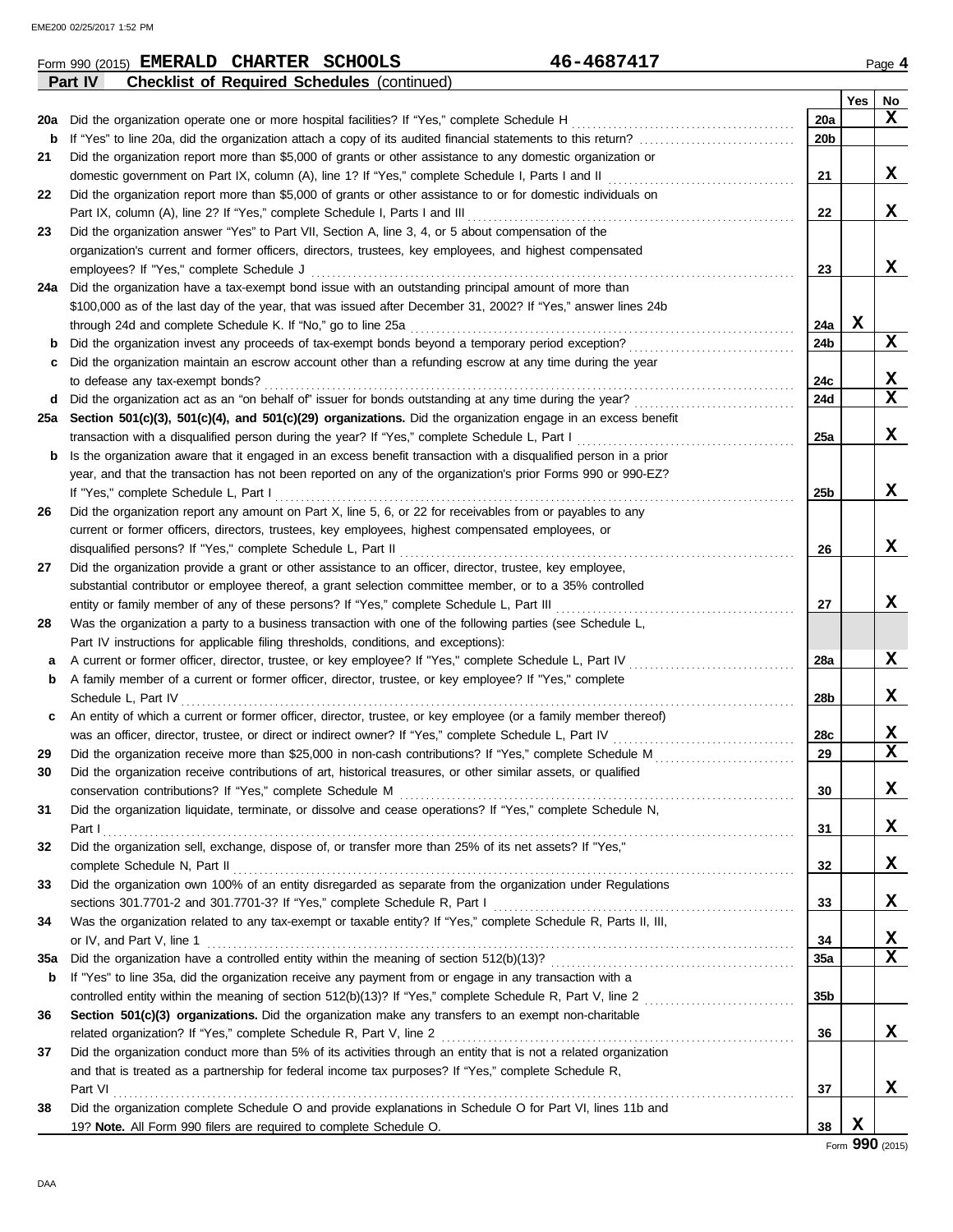|             | Form 990 (2015) EMERALD CHARTER SCHOOLS                                                                                                                         | 46-4687417 |                      |    |                |     | Page 5 |
|-------------|-----------------------------------------------------------------------------------------------------------------------------------------------------------------|------------|----------------------|----|----------------|-----|--------|
|             | Statements Regarding Other IRS Filings and Tax Compliance<br>Part V                                                                                             |            |                      |    |                |     |        |
|             | Check if Schedule O contains a response or note to any line in this Part V.                                                                                     |            |                      |    |                |     |        |
|             |                                                                                                                                                                 |            |                      | 6  |                | Yes | No     |
| 1а<br>b     | Enter the number reported in Box 3 of Form 1096. Enter -0- if not applicable<br>Enter the number of Forms W-2G included in line 1a. Enter -0- if not applicable |            | 1a<br>1 <sub>b</sub> | 0  |                |     |        |
| c           | Did the organization comply with backup withholding rules for reportable payments to vendors and                                                                |            |                      |    |                |     |        |
|             | reportable gaming (gambling) winnings to prize winners?                                                                                                         |            |                      |    | 1c             |     |        |
|             | 2a Enter the number of employees reported on Form W-3, Transmittal of Wage and Tax                                                                              |            |                      |    |                |     |        |
|             | Statements, filed for the calendar year ending with or within the year covered by this return                                                                   |            | 2a                   | 27 |                |     |        |
| b           | If at least one is reported on line 2a, did the organization file all required federal employment tax returns?                                                  |            |                      |    | 2b             | X   |        |
|             | Note. If the sum of lines 1a and 2a is greater than 250, you may be required to e-file (see instructions)                                                       |            |                      |    |                |     |        |
| За          | Did the organization have unrelated business gross income of \$1,000 or more during the year?                                                                   |            |                      |    | 3a             |     | x      |
| b           | If "Yes," has it filed a Form 990-T for this year? If "No" to line 3b, provide an explanation in Schedule O                                                     |            |                      |    | 3b             |     |        |
| 4а          | At any time during the calendar year, did the organization have an interest in, or a signature or other authority                                               |            |                      |    |                |     |        |
|             | over, a financial account in a foreign country (such as a bank account, securities account, or other financial                                                  |            |                      |    |                |     |        |
|             | account)?                                                                                                                                                       |            |                      |    | 4a             |     | x      |
| b           |                                                                                                                                                                 |            |                      |    |                |     |        |
|             | See instructions for filing requirements for FinCEN Form 114, Report of Foreign Bank and Financial Accounts                                                     |            |                      |    |                |     |        |
|             | (FBAR).                                                                                                                                                         |            |                      |    |                |     |        |
| 5a          |                                                                                                                                                                 |            |                      |    | 5a             |     | X      |
| b           | Did any taxable party notify the organization that it was or is a party to a prohibited tax shelter transaction?                                                |            |                      |    | 5 <sub>b</sub> |     | x      |
| c           | If "Yes" to line 5a or 5b, did the organization file Form 8886-T?                                                                                               |            |                      |    | 5c             |     |        |
| 6а          | Does the organization have annual gross receipts that are normally greater than \$100,000, and did the                                                          |            |                      |    |                |     |        |
|             | organization solicit any contributions that were not tax deductible as charitable contributions?                                                                |            |                      |    | 6a             |     | x      |
| b           | If "Yes," did the organization include with every solicitation an express statement that such contributions or                                                  |            |                      |    |                |     |        |
|             | gifts were not tax deductible?                                                                                                                                  |            |                      |    | 6b             |     |        |
| 7           | Organizations that may receive deductible contributions under section 170(c).                                                                                   |            |                      |    |                |     |        |
| а           | Did the organization receive a payment in excess of \$75 made partly as a contribution and partly for goods                                                     |            |                      |    |                |     |        |
|             | and services provided to the payor?                                                                                                                             |            |                      |    | 7a             |     | x      |
| b           |                                                                                                                                                                 |            |                      |    | 7b             |     |        |
| c           | Did the organization sell, exchange, or otherwise dispose of tangible personal property for which it was                                                        |            |                      |    |                |     |        |
|             |                                                                                                                                                                 |            |                      |    | 7c             |     | X      |
| d           | Did the organization receive any funds, directly or indirectly, to pay premiums on a personal benefit contract?                                                 |            | 7d                   |    | 7e             |     | X      |
| е           | Did the organization, during the year, pay premiums, directly or indirectly, on a personal benefit contract?                                                    |            |                      |    | 7f             |     | x      |
|             | If the organization received a contribution of qualified intellectual property, did the organization file Form 8899 as required?                                |            |                      |    | 7g             |     |        |
|             | If the organization received a contribution of cars, boats, airplanes, or other vehicles, did the organization file a Form 1098-C?                              |            |                      |    | 7h             |     |        |
| 8           | Sponsoring organizations maintaining donor advised funds. Did a donor advised fund maintained by the                                                            |            |                      |    |                |     |        |
|             | sponsoring organization have excess business holdings at any time during the year?                                                                              |            |                      |    | 8              |     |        |
| 9           | Sponsoring organizations maintaining donor advised funds.                                                                                                       |            |                      |    |                |     |        |
| а           |                                                                                                                                                                 |            |                      |    | 9а             |     |        |
| $\mathbf b$ |                                                                                                                                                                 |            |                      |    | 9b             |     |        |
| 10          | Section 501(c)(7) organizations. Enter:                                                                                                                         |            |                      |    |                |     |        |
| a           |                                                                                                                                                                 |            | 10a                  |    |                |     |        |
| $\mathbf b$ | Gross receipts, included on Form 990, Part VIII, line 12, for public use of club facilities                                                                     |            | 10 <sub>b</sub>      |    |                |     |        |
| 11          | Section 501(c)(12) organizations. Enter:                                                                                                                        |            |                      |    |                |     |        |
| a           | Gross income from members or shareholders                                                                                                                       |            | 11a                  |    |                |     |        |
| $\mathbf b$ | Gross income from other sources (Do not net amounts due or paid to other sources                                                                                |            |                      |    |                |     |        |
|             | against amounts due or received from them.)                                                                                                                     |            | 11 <sub>b</sub>      |    |                |     |        |
| 12a         | Section 4947(a)(1) non-exempt charitable trusts. Is the organization filing Form 990 in lieu of Form 1041?                                                      |            |                      |    | 12a            |     |        |
| b           | If "Yes," enter the amount of tax-exempt interest received or accrued during the year                                                                           |            | 12b                  |    |                |     |        |
| 13          | Section 501(c)(29) qualified nonprofit health insurance issuers.                                                                                                |            |                      |    |                |     |        |
| а           | Is the organization licensed to issue qualified health plans in more than one state?                                                                            |            |                      |    | 13а            |     |        |
|             | Note. See the instructions for additional information the organization must report on Schedule O.                                                               |            |                      |    |                |     |        |
| b           | Enter the amount of reserves the organization is required to maintain by the states in which                                                                    |            |                      |    |                |     |        |
|             |                                                                                                                                                                 |            | 13 <sub>b</sub>      |    |                |     |        |
| c           | Enter the amount of reserves on hand                                                                                                                            |            | 13 <sub>c</sub>      |    |                |     |        |
| 14a         | Did the organization receive any payments for indoor tanning services during the tax year?                                                                      |            |                      |    | 14a            |     | X      |
|             |                                                                                                                                                                 |            |                      |    | 14b            |     |        |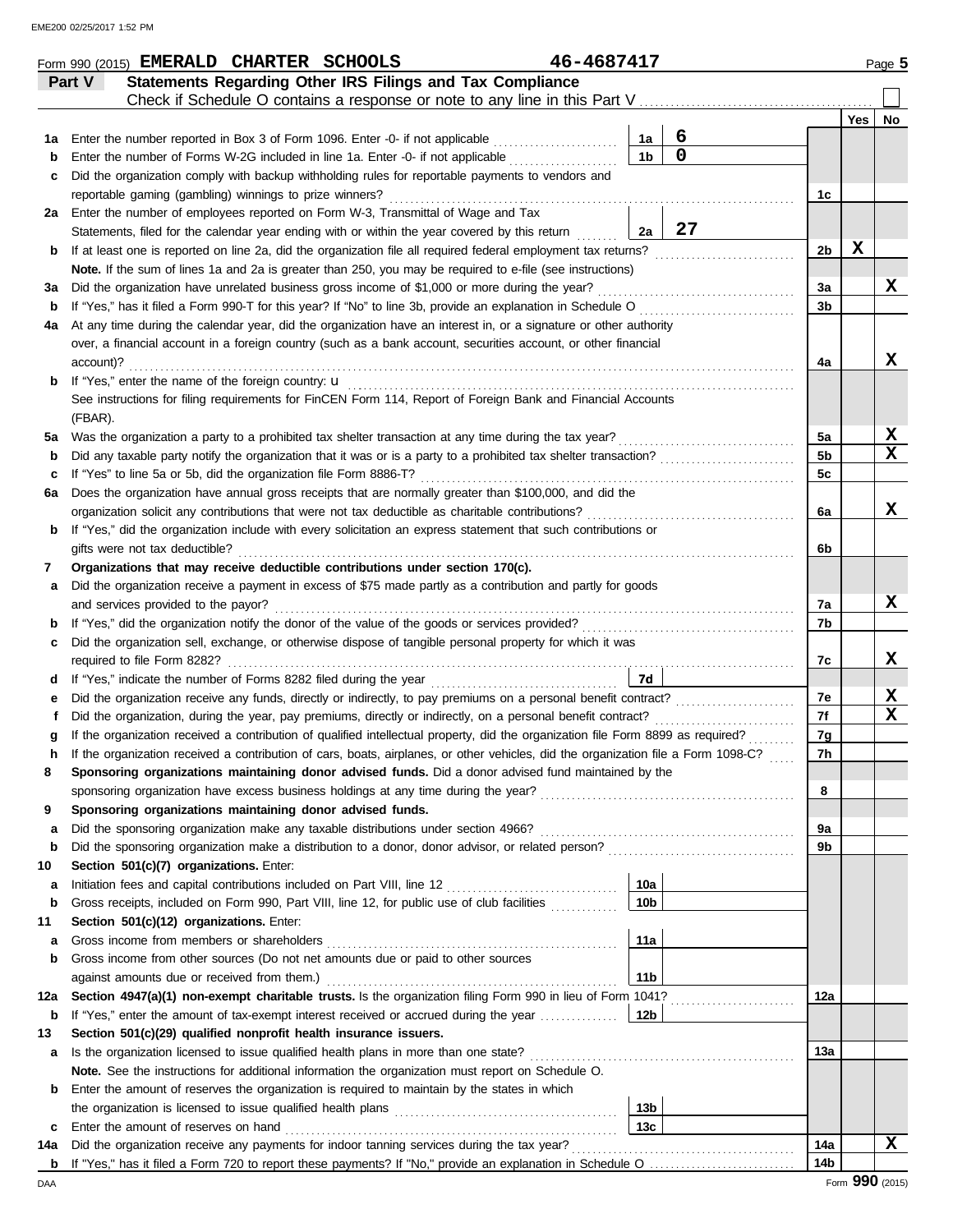|     | 46-4687417<br>Form 990 (2015) EMERALD CHARTER SCHOOLS                                                                               |          |    |   |              |             | Page $6$        |
|-----|-------------------------------------------------------------------------------------------------------------------------------------|----------|----|---|--------------|-------------|-----------------|
|     | Governance, Management, and Disclosure For each "Yes" response to lines 2 through 7b below, and for a "No"<br>Part VI               |          |    |   |              |             |                 |
|     | response to line 8a, 8b, or 10b below, describe the circumstances, processes, or changes in Schedule O. See instructions.           |          |    |   |              |             |                 |
|     |                                                                                                                                     |          |    |   |              |             | ΙX              |
|     | Section A. Governing Body and Management                                                                                            |          |    |   |              |             |                 |
|     |                                                                                                                                     |          |    |   |              | Yes         | No              |
| 1а  | Enter the number of voting members of the governing body at the end of the tax year                                                 |          | 1a | 8 |              |             |                 |
|     | If there are material differences in voting rights among members of the governing body, or                                          |          |    |   |              |             |                 |
|     | if the governing body delegated broad authority to an executive committee or similar                                                |          |    |   |              |             |                 |
|     | committee, explain in Schedule O.                                                                                                   |          |    |   |              |             |                 |
| b   | Enter the number of voting members included in line 1a, above, who are independent                                                  |          | 1b | 8 |              |             |                 |
| 2   | Did any officer, director, trustee, or key employee have a family relationship or a business relationship with                      |          |    |   |              |             |                 |
|     | any other officer, director, trustee, or key employee?                                                                              |          |    |   | 2            |             | X               |
| 3   | Did the organization delegate control over management duties customarily performed by or under the direct                           |          |    |   |              |             |                 |
|     | supervision of officers, directors, or trustees, or key employees to a management company or other person?                          |          |    |   | 3            |             | х               |
| 4   |                                                                                                                                     |          |    |   | 4            |             | X               |
| 5   |                                                                                                                                     |          |    |   | 5            |             | X               |
| 6   | Did the organization have members or stockholders?                                                                                  |          |    |   | 6            |             | X               |
| 7a  | Did the organization have members, stockholders, or other persons who had the power to elect or appoint                             |          |    |   |              |             |                 |
|     | one or more members of the governing body?                                                                                          |          |    |   | 7а           |             | X               |
| b   | Are any governance decisions of the organization reserved to (or subject to approval by) members,                                   |          |    |   |              |             |                 |
|     | stockholders, or persons other than the governing body?                                                                             |          |    |   | 7b           |             | x               |
| 8   | Did the organization contemporaneously document the meetings held or written actions undertaken during the year by the following:   |          |    |   |              |             |                 |
| а   | The governing body?                                                                                                                 |          |    |   | 8а           | х           |                 |
| b   | Each committee with authority to act on behalf of the governing body?                                                               |          |    |   | 8b           | X           |                 |
| 9   | Is there any officer, director, trustee, or key employee listed in Part VII, Section A, who cannot be reached at                    |          |    |   |              |             |                 |
|     |                                                                                                                                     |          |    |   | 9            |             | x               |
|     | Section B. Policies (This Section B requests information about policies not required by the Internal Revenue Code.)                 |          |    |   |              |             |                 |
|     |                                                                                                                                     |          |    |   |              | Yes l       | No              |
| 10a | Did the organization have local chapters, branches, or affiliates?                                                                  |          |    |   | 10a          |             | x               |
| b   | If "Yes," did the organization have written policies and procedures governing the activities of such chapters,                      |          |    |   |              |             |                 |
|     |                                                                                                                                     |          |    |   | 10b          |             |                 |
| 11a | Has the organization provided a complete copy of this Form 990 to all members of its governing body before filing the form?         |          |    |   | 11a          | х           |                 |
| b   | Describe in Schedule O the process, if any, used by the organization to review this Form 990.                                       |          |    |   |              |             |                 |
| 12a | Did the organization have a written conflict of interest policy? If "No," go to line 13                                             |          |    |   | 12a          | X           |                 |
| b   | Were officers, directors, or trustees, and key employees required to disclose annually interests that could give rise to conflicts? |          |    |   | 12b          | $\mathbf x$ |                 |
| c   | Did the organization regularly and consistently monitor and enforce compliance with the policy? If "Yes,"                           |          |    |   |              |             |                 |
|     | describe in Schedule O how this was done                                                                                            |          |    |   | 12c          | X           |                 |
| 13  | Did the organization have a written whistleblower policy?                                                                           |          |    |   | 13           | X           |                 |
| 14  | Did the organization have a written document retention and destruction policy?                                                      |          |    |   | 14           |             | x               |
| 15  | Did the process for determining compensation of the following persons include a review and approval by                              |          |    |   |              |             |                 |
|     | independent persons, comparability data, and contemporaneous substantiation of the deliberation and decision?                       |          |    |   |              |             |                 |
| a   |                                                                                                                                     |          |    |   | 15a          | X           |                 |
| b   | Other officers or key employees of the organization                                                                                 |          |    |   | 15b          |             | X               |
|     | If "Yes" to line 15a or 15b, describe the process in Schedule O (see instructions).                                                 |          |    |   |              |             |                 |
| 16a | Did the organization invest in, contribute assets to, or participate in a joint venture or similar arrangement                      |          |    |   |              |             |                 |
|     | with a taxable entity during the year?                                                                                              |          |    |   | 16a          |             | X               |
| b   | If "Yes," did the organization follow a written policy or procedure requiring the organization to evaluate its                      |          |    |   |              |             |                 |
|     | participation in joint venture arrangements under applicable federal tax law, and take steps to safeguard the                       |          |    |   |              |             |                 |
|     |                                                                                                                                     |          |    |   |              |             |                 |
|     | <b>Section C. Disclosure</b>                                                                                                        |          |    |   | 16b          |             |                 |
|     |                                                                                                                                     |          |    |   |              |             |                 |
| 17  | List the states with which a copy of this Form 990 is required to be filed $U$ TN                                                   |          |    |   |              |             |                 |
| 18  | Section 6104 requires an organization to make its Forms 1023 (or 1024 if applicable), 990, and 990-T (Section 501(c)(3)s only)      |          |    |   |              |             |                 |
|     | available for public inspection. Indicate how you made these available. Check all that apply.                                       |          |    |   |              |             |                 |
|     | Another's website $ \mathbf{X} $ Upon request<br>Other (explain in Schedule O)<br>Own website<br>$\perp$                            |          |    |   |              |             |                 |
| 19  | Describe in Schedule O whether (and if so, how) the organization made its governing documents, conflict of interest policy, and     |          |    |   |              |             |                 |
|     | financial statements available to the public during the tax year.                                                                   |          |    |   |              |             |                 |
| 20  | State the name, address, and telephone number of the person who possesses the organization's books and records: u                   |          |    |   |              |             |                 |
|     | 117 N. CENTRAL ST.<br>EMERALD CHARTER SCHOOLS                                                                                       |          |    |   |              |             |                 |
|     | <b>KNOXVILLE</b>                                                                                                                    | TN 37927 |    |   | 865-637-3227 |             |                 |
| DAA |                                                                                                                                     |          |    |   |              |             | Form 990 (2015) |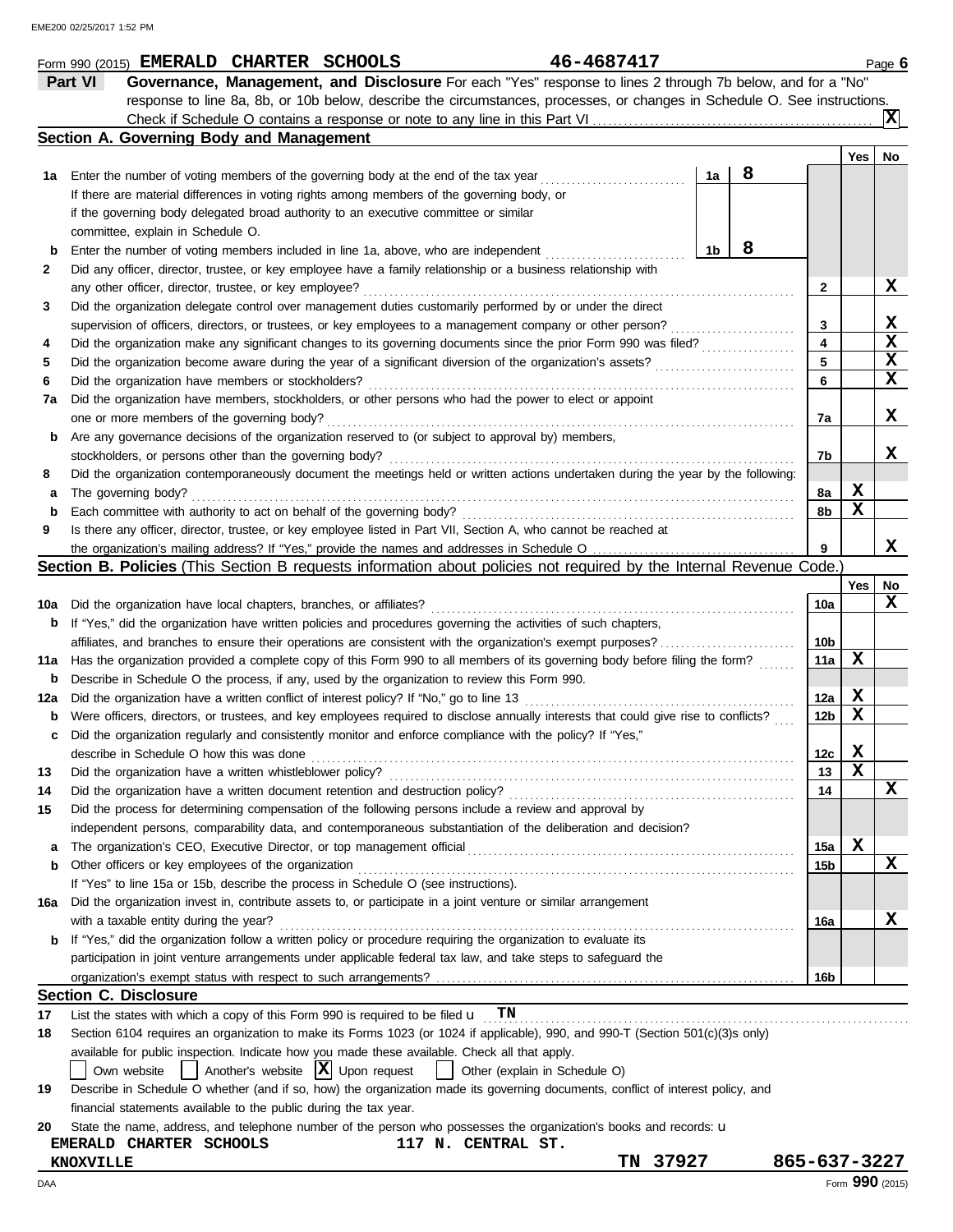| Form 990 (2015)          | <b>CHARTER</b><br><b>EMERALD</b>                                                          | SCHOOLS | 46-4687417                                                                                                                             |                                                                                                  | Page 7 |
|--------------------------|-------------------------------------------------------------------------------------------|---------|----------------------------------------------------------------------------------------------------------------------------------------|--------------------------------------------------------------------------------------------------|--------|
| Part VII                 |                                                                                           |         |                                                                                                                                        | Compensation of Officers, Directors, Trustees, Key Employees, Highest Compensated Employees, and |        |
|                          | Independent Contractors                                                                   |         |                                                                                                                                        |                                                                                                  |        |
|                          |                                                                                           |         |                                                                                                                                        |                                                                                                  |        |
| Section A.               | Officers, Directors, Trustees, Key Employees, and Highest Compensated Employees           |         |                                                                                                                                        |                                                                                                  |        |
| organization's tax year. |                                                                                           |         | 1a Complete this table for all persons required to be listed. Report compensation for the calendar year ending with or within the      |                                                                                                  |        |
|                          | compensation. Enter -0- in columns $(D)$ , $(E)$ , and $(F)$ if no compensation was paid. |         | • List all of the organization's current officers, directors, trustees (whether individuals or organizations), regardless of amount of |                                                                                                  |        |
|                          |                                                                                           |         | • List all of the organization's current key employees, if any. See instructions for definition of "key employee."                     |                                                                                                  |        |
|                          |                                                                                           |         | • List the organization's five current highest compensated employees (other than an officer, director, trustee, or key employee)       |                                                                                                  |        |

who received reportable compensation (Box 5 of Form W-2 and/or Box 7 of Form 1099-MISC) of more than \$100,000 from the organization and any related organizations. **•**

List all of the organization's **former** officers, key employees, and highest compensated employees who received more than • List all of the organization's **former** officers, key employees, and highest compensate \$100,000 of reportable compensation from the organization and any related organizations.

■ List all of the organization's **former directors or trustees** that received, in the capacity as a former director or trustee of the<br>paization, more than \$10,000 of reportable compensation from the organization and any r organization, more than \$10,000 of reportable compensation from the organization and any related organizations. List persons in the following order: individual trustees or directors; institutional trustees; officers; key employees; highest

compensated employees; and former such persons.

 $\overline{X}$  Check this box if neither the organization nor any related organization compensated any current officer, director, or trustee.

| (A)<br>Name and Title           | (B)<br>Average<br>hours per<br>week                                         |                                      |                       |             | (C)<br>Position | (do not check more than one<br>box, unless person is both an       |        | (D)<br>Reportable<br>compensation<br>from | (E)<br>Reportable<br>compensation from<br>related | (F)<br>Estimated<br>amount of<br>other                                   |
|---------------------------------|-----------------------------------------------------------------------------|--------------------------------------|-----------------------|-------------|-----------------|--------------------------------------------------------------------|--------|-------------------------------------------|---------------------------------------------------|--------------------------------------------------------------------------|
|                                 | (list any<br>hours for<br>related<br>organizations<br>below dotted<br>line) | Individual<br>or director<br>trustee | Institutional trustee | Officer     | Key employee    | officer and a director/trustee)<br>Highest compensated<br>employee | Former | the<br>organization<br>(W-2/1099-MISC)    | organizations<br>(W-2/1099-MISC)                  | compensation<br>from the<br>organization<br>and related<br>organizations |
| (1) STEVE DIGGS                 | 0.00                                                                        |                                      |                       |             |                 |                                                                    |        |                                           |                                                   |                                                                          |
| PRESIDENT                       | 0.00                                                                        | $\mathbf x$                          |                       | $\mathbf x$ |                 |                                                                    |        | 0                                         | 0                                                 | 0                                                                        |
| <b>HEDGEPETH</b>                |                                                                             |                                      |                       |             |                 |                                                                    |        |                                           |                                                   |                                                                          |
| $(2)$ ED                        | 0.00                                                                        |                                      |                       |             |                 |                                                                    |        |                                           |                                                   |                                                                          |
| VICE PRESIDENT                  | 0.00                                                                        | $\mathbf x$                          |                       | $\mathbf x$ |                 |                                                                    |        | 0                                         | 0                                                 | 0                                                                        |
| (3) ALVIN NANCE                 |                                                                             |                                      |                       |             |                 |                                                                    |        |                                           |                                                   |                                                                          |
|                                 | 0.00                                                                        |                                      |                       |             |                 |                                                                    |        |                                           |                                                   |                                                                          |
| <b>TREASURER</b>                | 0.00                                                                        | $\mathbf x$                          |                       | $\mathbf x$ |                 |                                                                    |        | 0                                         | 0                                                 | 0                                                                        |
| (4) GUILLE CRUZE                |                                                                             |                                      |                       |             |                 |                                                                    |        |                                           |                                                   |                                                                          |
|                                 | 0.00                                                                        |                                      |                       |             |                 |                                                                    |        |                                           |                                                   |                                                                          |
| <b>DIRECTOR</b>                 | 0.00                                                                        | $\mathbf x$                          |                       |             |                 |                                                                    |        | 0                                         | 0                                                 | 0                                                                        |
| (5) RANDALL GIBSON              |                                                                             |                                      |                       |             |                 |                                                                    |        |                                           |                                                   |                                                                          |
|                                 | 0.00                                                                        |                                      |                       |             |                 |                                                                    |        |                                           |                                                   |                                                                          |
| <b>DIRECTOR</b>                 | 0.00                                                                        | $\mathbf x$                          |                       |             |                 |                                                                    |        | 0                                         | 0                                                 | $\mathbf 0$                                                              |
| (6) KALA GRAY                   |                                                                             |                                      |                       |             |                 |                                                                    |        |                                           |                                                   |                                                                          |
|                                 | 0.00                                                                        |                                      |                       |             |                 |                                                                    |        |                                           |                                                   |                                                                          |
| <b>DIRECTOR</b>                 | 0.00                                                                        | $\mathbf x$                          |                       |             |                 |                                                                    |        | 0                                         | 0                                                 | $\mathbf 0$                                                              |
| (7) TIMOTHY MCLEMORE            |                                                                             |                                      |                       |             |                 |                                                                    |        |                                           |                                                   |                                                                          |
|                                 | 0.00                                                                        |                                      |                       |             |                 |                                                                    |        |                                           |                                                   |                                                                          |
| <b>DIRECTOR</b>                 | 0.00                                                                        | $\mathbf x$                          |                       |             |                 |                                                                    |        | 0                                         | 0                                                 | 0                                                                        |
| (8) DR. RHONDA STONE            |                                                                             |                                      |                       |             |                 |                                                                    |        |                                           |                                                   |                                                                          |
|                                 | 0.00                                                                        |                                      |                       |             |                 |                                                                    |        |                                           |                                                   |                                                                          |
| <b>DIRECTOR</b>                 | 0.00                                                                        | $\mathbf x$                          |                       |             |                 |                                                                    |        | 0                                         | 0                                                 | $\mathbf 0$                                                              |
| (9) MARY KAY EMGE               |                                                                             |                                      |                       |             |                 |                                                                    |        |                                           |                                                   |                                                                          |
|                                 | 0.00                                                                        |                                      |                       |             |                 |                                                                    |        |                                           |                                                   |                                                                          |
| <b>SECRETARY</b>                | 0.00                                                                        |                                      |                       | $\mathbf x$ |                 |                                                                    |        | 0                                         | 0                                                 | 0                                                                        |
| (10) JONATHAN<br><b>RYSEWYK</b> | 0.00                                                                        |                                      |                       |             |                 |                                                                    |        |                                           |                                                   |                                                                          |
|                                 | 0.00                                                                        |                                      |                       |             |                 | X                                                                  |        | 105,144                                   | 0                                                 | 21,233                                                                   |
| DIRECTOR OF SCHOOLS<br>(11)     |                                                                             |                                      |                       |             |                 |                                                                    |        |                                           |                                                   |                                                                          |
|                                 |                                                                             |                                      |                       |             |                 |                                                                    |        |                                           |                                                   |                                                                          |
|                                 |                                                                             |                                      |                       |             |                 |                                                                    |        |                                           |                                                   |                                                                          |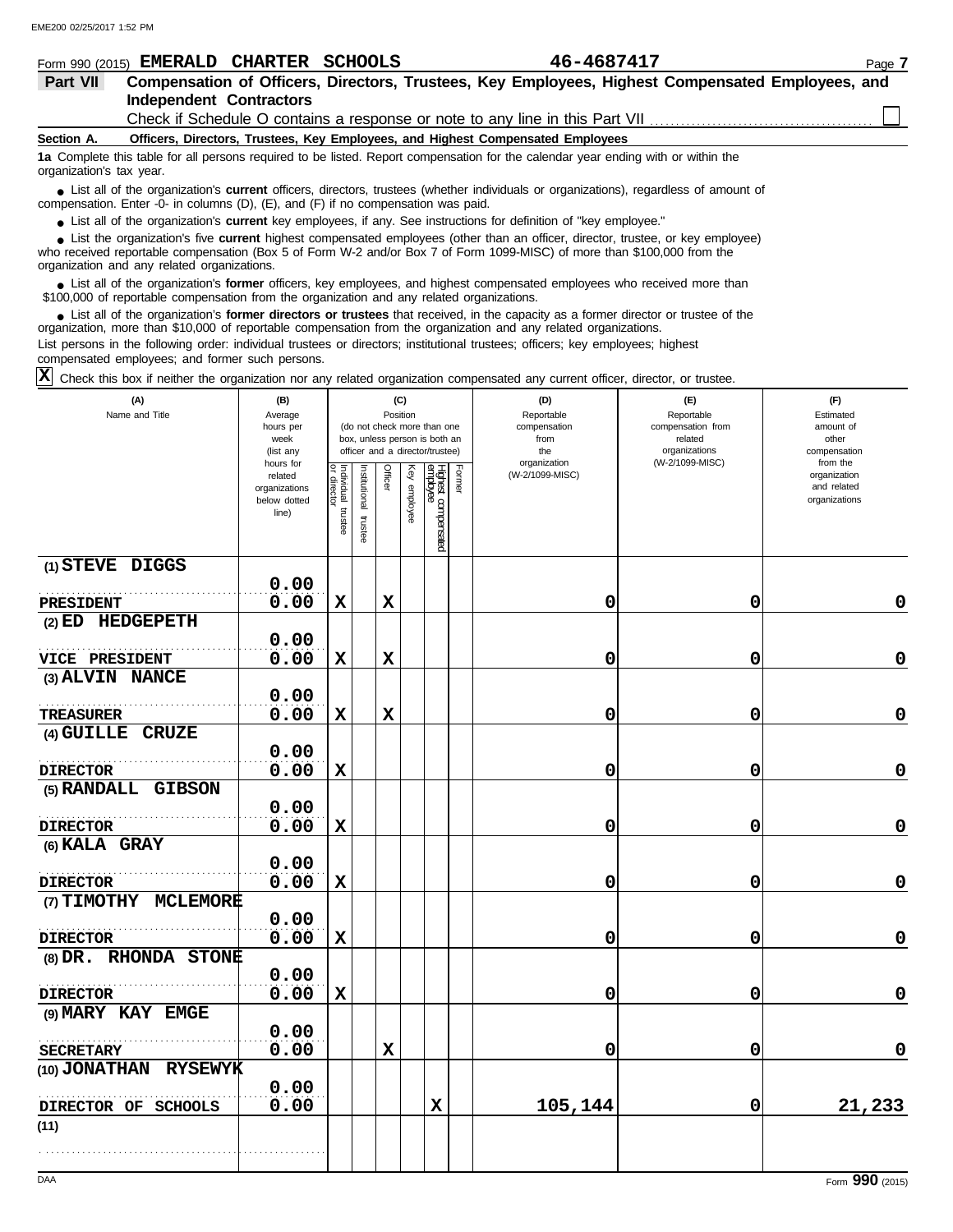| Part VII     | Form 990 (2015) <b>EMERALD</b>                                                                                                                                        | CHARTER SCHOOLS                                                                                                                                                                     |                                   |                          |         |              |                                 |        | 46-4687417<br>Section A. Officers, Directors, Trustees, Key Employees, and Highest Compensated Employees (continued)                                                                                                 |                                                                                                                                  |                                                                    | Page 8              |
|--------------|-----------------------------------------------------------------------------------------------------------------------------------------------------------------------|-------------------------------------------------------------------------------------------------------------------------------------------------------------------------------------|-----------------------------------|--------------------------|---------|--------------|---------------------------------|--------|----------------------------------------------------------------------------------------------------------------------------------------------------------------------------------------------------------------------|----------------------------------------------------------------------------------------------------------------------------------|--------------------------------------------------------------------|---------------------|
|              | (A)<br>Name and title                                                                                                                                                 | (C)<br>(B)<br>Position<br>Average<br>hours per<br>(do not check more than one<br>box, unless person is both an<br>week<br>officer and a director/trustee)<br>(list any<br>hours for |                                   |                          |         |              |                                 |        | (D)<br>Reportable<br>compensation<br>from<br>the<br>organization                                                                                                                                                     | (E)<br>Reportable<br>compensation from<br>related<br>organizations<br>(W-2/1099-MISC)                                            | (F)<br>Estimated<br>amount of<br>other<br>compensation<br>from the |                     |
|              |                                                                                                                                                                       | related<br>organizations<br>below dotted<br>line)                                                                                                                                   | Individual trustee<br>or director | Institutional<br>trustee | Officer | Key employee | Highest compensated<br>employee | Former | (W-2/1099-MISC)                                                                                                                                                                                                      |                                                                                                                                  | organization<br>and related<br>organizations                       |                     |
|              |                                                                                                                                                                       |                                                                                                                                                                                     |                                   |                          |         |              |                                 |        |                                                                                                                                                                                                                      |                                                                                                                                  |                                                                    |                     |
|              |                                                                                                                                                                       |                                                                                                                                                                                     |                                   |                          |         |              |                                 |        |                                                                                                                                                                                                                      |                                                                                                                                  |                                                                    |                     |
|              |                                                                                                                                                                       |                                                                                                                                                                                     |                                   |                          |         |              |                                 |        |                                                                                                                                                                                                                      |                                                                                                                                  |                                                                    |                     |
|              |                                                                                                                                                                       |                                                                                                                                                                                     |                                   |                          |         |              |                                 |        |                                                                                                                                                                                                                      |                                                                                                                                  |                                                                    |                     |
|              |                                                                                                                                                                       |                                                                                                                                                                                     |                                   |                          |         |              |                                 |        |                                                                                                                                                                                                                      |                                                                                                                                  |                                                                    |                     |
|              |                                                                                                                                                                       |                                                                                                                                                                                     |                                   |                          |         |              |                                 |        |                                                                                                                                                                                                                      |                                                                                                                                  |                                                                    |                     |
|              |                                                                                                                                                                       |                                                                                                                                                                                     |                                   |                          |         |              |                                 |        |                                                                                                                                                                                                                      |                                                                                                                                  |                                                                    |                     |
|              |                                                                                                                                                                       |                                                                                                                                                                                     |                                   |                          |         |              |                                 |        |                                                                                                                                                                                                                      |                                                                                                                                  |                                                                    |                     |
|              | Total from continuation sheets to Part VII, Section A                                                                                                                 |                                                                                                                                                                                     |                                   |                          |         |              |                                 | u      | 105,144                                                                                                                                                                                                              |                                                                                                                                  |                                                                    | 21,233              |
|              |                                                                                                                                                                       |                                                                                                                                                                                     |                                   |                          |         |              |                                 | u      | 105, 144                                                                                                                                                                                                             |                                                                                                                                  |                                                                    | 21,233              |
| $\mathbf{2}$ | reportable compensation from the organization $\mu$ 1                                                                                                                 |                                                                                                                                                                                     |                                   |                          |         |              |                                 |        | Total number of individuals (including but not limited to those listed above) who received more than \$100,000 of                                                                                                    |                                                                                                                                  |                                                                    |                     |
|              |                                                                                                                                                                       |                                                                                                                                                                                     |                                   |                          |         |              |                                 |        |                                                                                                                                                                                                                      |                                                                                                                                  |                                                                    | Yes<br>No           |
| 3            |                                                                                                                                                                       |                                                                                                                                                                                     |                                   |                          |         |              |                                 |        | Did the organization list any former officer, director, or trustee, key employee, or highest compensated                                                                                                             |                                                                                                                                  | 3                                                                  | x                   |
| 4            |                                                                                                                                                                       |                                                                                                                                                                                     |                                   |                          |         |              |                                 |        | For any individual listed on line 1a, is the sum of reportable compensation and other compensation from the<br>organization and related organizations greater than \$150,000? If "Yes," complete Schedule J for such |                                                                                                                                  |                                                                    |                     |
|              |                                                                                                                                                                       |                                                                                                                                                                                     |                                   |                          |         |              |                                 |        |                                                                                                                                                                                                                      |                                                                                                                                  | 4                                                                  | x                   |
| 5            |                                                                                                                                                                       |                                                                                                                                                                                     |                                   |                          |         |              |                                 |        | Did any person listed on line 1a receive or accrue compensation from any unrelated organization or individual                                                                                                        |                                                                                                                                  | 5                                                                  | x                   |
|              | Section B. Independent Contractors                                                                                                                                    |                                                                                                                                                                                     |                                   |                          |         |              |                                 |        |                                                                                                                                                                                                                      |                                                                                                                                  |                                                                    |                     |
| 1            |                                                                                                                                                                       |                                                                                                                                                                                     |                                   |                          |         |              |                                 |        | Complete this table for your five highest compensated independent contractors that received more than \$100,000 of                                                                                                   | compensation from the organization. Report compensation for the calendar year ending with or within the organization's tax year. |                                                                    |                     |
|              |                                                                                                                                                                       | (A)<br>Name and business address                                                                                                                                                    |                                   |                          |         |              |                                 |        |                                                                                                                                                                                                                      | (B)<br>Description of services                                                                                                   |                                                                    | (C)<br>Compensation |
|              |                                                                                                                                                                       |                                                                                                                                                                                     |                                   |                          |         |              |                                 |        |                                                                                                                                                                                                                      |                                                                                                                                  |                                                                    |                     |
|              |                                                                                                                                                                       |                                                                                                                                                                                     |                                   |                          |         |              |                                 |        |                                                                                                                                                                                                                      |                                                                                                                                  |                                                                    |                     |
|              |                                                                                                                                                                       |                                                                                                                                                                                     |                                   |                          |         |              |                                 |        |                                                                                                                                                                                                                      |                                                                                                                                  |                                                                    |                     |
|              |                                                                                                                                                                       |                                                                                                                                                                                     |                                   |                          |         |              |                                 |        |                                                                                                                                                                                                                      |                                                                                                                                  |                                                                    |                     |
|              |                                                                                                                                                                       |                                                                                                                                                                                     |                                   |                          |         |              |                                 |        |                                                                                                                                                                                                                      |                                                                                                                                  |                                                                    |                     |
| $\mathbf{2}$ | Total number of independent contractors (including but not limited to those listed above) who<br>received more than \$100,000 of compensation from the organization u |                                                                                                                                                                                     |                                   |                          |         |              |                                 |        |                                                                                                                                                                                                                      | 0                                                                                                                                |                                                                    |                     |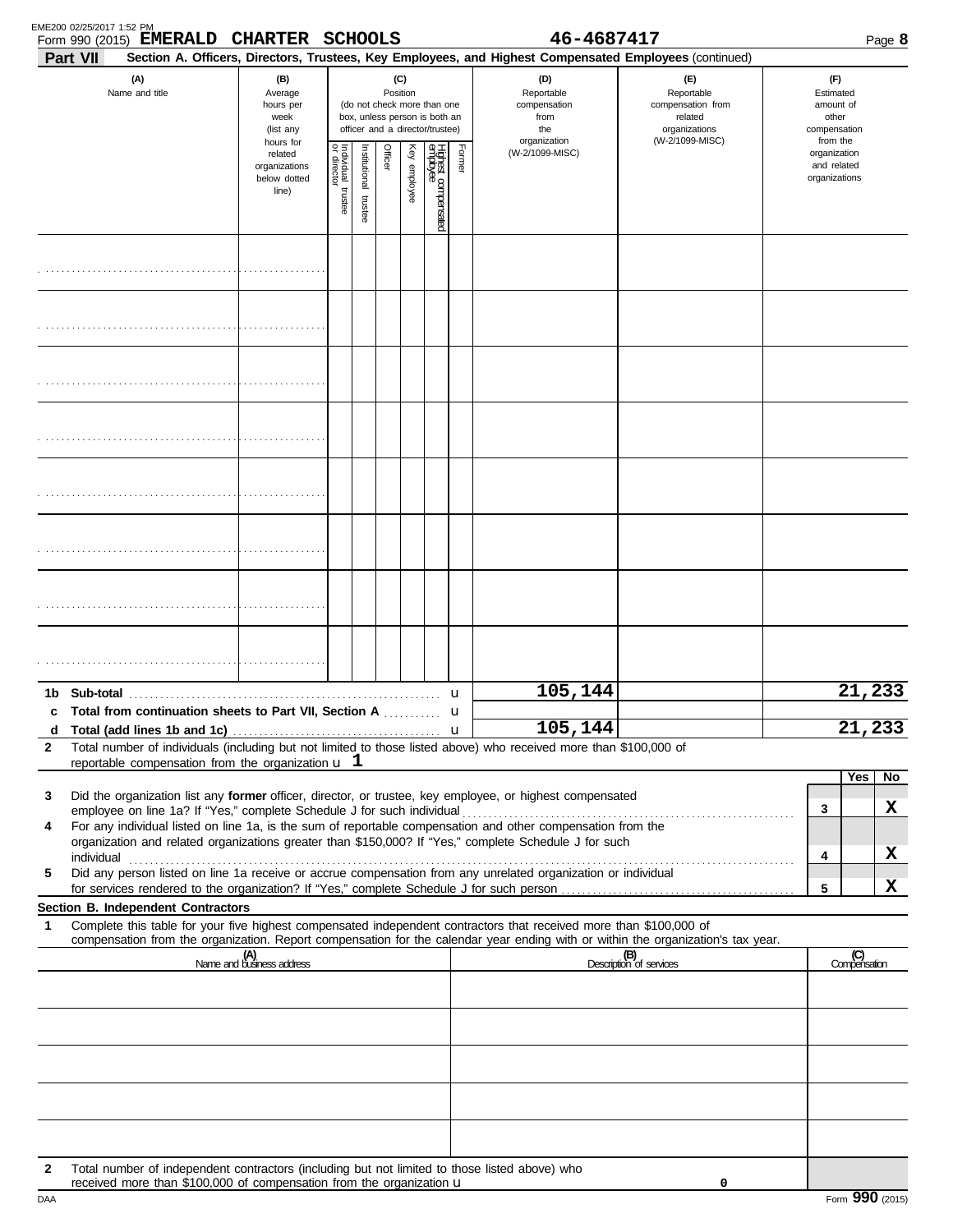## Form 990 (2015) Page **9 EMERALD CHARTER SCHOOLS 46-4687417 Part VIII Statement of Revenue**

|                                                                                                                  |     | Check if Schedule O contains a response or note to any line in this Part VIII |                |                                  |                      |                                                    |                                         |                                                                  |
|------------------------------------------------------------------------------------------------------------------|-----|-------------------------------------------------------------------------------|----------------|----------------------------------|----------------------|----------------------------------------------------|-----------------------------------------|------------------------------------------------------------------|
|                                                                                                                  |     |                                                                               |                |                                  | (A)<br>Total revenue | (B)<br>Related or<br>exempt<br>function<br>revenue | (C)<br>Unrelated<br>business<br>revenue | (D)<br>Revenue<br>excluded from tax<br>under sections<br>512-514 |
|                                                                                                                  |     | 1a Federated campaigns                                                        | 1a             | 124,500                          |                      |                                                    |                                         |                                                                  |
|                                                                                                                  |     | <b>b</b> Membership dues                                                      | 1b             |                                  |                      |                                                    |                                         |                                                                  |
|                                                                                                                  |     | c Fundraising events                                                          | 1 <sub>c</sub> |                                  |                      |                                                    |                                         |                                                                  |
|                                                                                                                  |     | d Related organizations                                                       | 1 <sub>d</sub> |                                  |                      |                                                    |                                         |                                                                  |
|                                                                                                                  |     | Government grants (contributions)                                             | 1e             | 1,002,278                        |                      |                                                    |                                         |                                                                  |
|                                                                                                                  |     | f All other contributions, gifts, grants,                                     |                |                                  |                      |                                                    |                                         |                                                                  |
|                                                                                                                  |     | and similar amounts not induded above                                         | 1f             | 45,834                           |                      |                                                    |                                         |                                                                  |
|                                                                                                                  |     | Noncash contributions included in lines 1a-1f.                                |                |                                  |                      |                                                    |                                         |                                                                  |
|                                                                                                                  |     |                                                                               | \$             |                                  | 1,172,612            |                                                    |                                         |                                                                  |
| <b>Program Service Revenue Contributions, Gifts, Grants</b><br>Program Service Revenue and Other Similar Amounts |     |                                                                               |                | $\mathbf u$<br><b>Busn. Code</b> |                      |                                                    |                                         |                                                                  |
|                                                                                                                  |     |                                                                               |                |                                  |                      |                                                    |                                         |                                                                  |
|                                                                                                                  | 2a  |                                                                               |                |                                  |                      |                                                    |                                         |                                                                  |
|                                                                                                                  | b   |                                                                               |                |                                  |                      |                                                    |                                         |                                                                  |
|                                                                                                                  | c   |                                                                               |                |                                  |                      |                                                    |                                         |                                                                  |
|                                                                                                                  | d   |                                                                               |                |                                  |                      |                                                    |                                         |                                                                  |
|                                                                                                                  |     |                                                                               |                |                                  |                      |                                                    |                                         |                                                                  |
|                                                                                                                  |     | f All other program service revenue $\ldots \ldots$                           |                |                                  |                      |                                                    |                                         |                                                                  |
|                                                                                                                  | 3   | Investment income (including dividends, interest,                             |                | u                                |                      |                                                    |                                         |                                                                  |
|                                                                                                                  |     | and other similar amounts)                                                    |                |                                  | 817                  | 817                                                |                                         |                                                                  |
|                                                                                                                  | 4   | Income from investment of tax-exempt bond proceeds <b>u</b>                   |                | u                                |                      |                                                    |                                         |                                                                  |
|                                                                                                                  | 5   |                                                                               |                |                                  |                      |                                                    |                                         |                                                                  |
|                                                                                                                  |     | (i) Real                                                                      |                | u<br>(ii) Personal               |                      |                                                    |                                         |                                                                  |
|                                                                                                                  | 6a  | Gross rents                                                                   |                |                                  |                      |                                                    |                                         |                                                                  |
|                                                                                                                  | b   | Less: rental exps.                                                            |                |                                  |                      |                                                    |                                         |                                                                  |
|                                                                                                                  | c   | Rental inc. or (loss)                                                         |                |                                  |                      |                                                    |                                         |                                                                  |
|                                                                                                                  | d   |                                                                               |                | u                                |                      |                                                    |                                         |                                                                  |
|                                                                                                                  |     | <b>7a</b> Gross amount from<br>(i) Securities                                 |                | (ii) Other                       |                      |                                                    |                                         |                                                                  |
|                                                                                                                  |     | sales of assets                                                               |                |                                  |                      |                                                    |                                         |                                                                  |
|                                                                                                                  | b   | other than inventory<br>Less: cost or other                                   |                |                                  |                      |                                                    |                                         |                                                                  |
|                                                                                                                  |     | basis & sales exps.                                                           |                |                                  |                      |                                                    |                                         |                                                                  |
|                                                                                                                  | С   | Gain or (loss)                                                                |                |                                  |                      |                                                    |                                         |                                                                  |
|                                                                                                                  | d   |                                                                               |                | u                                |                      |                                                    |                                         |                                                                  |
|                                                                                                                  |     | 8a Gross income from fundraising events                                       |                |                                  |                      |                                                    |                                         |                                                                  |
| g                                                                                                                |     |                                                                               |                |                                  |                      |                                                    |                                         |                                                                  |
|                                                                                                                  |     | of contributions reported on line 1c).                                        |                |                                  |                      |                                                    |                                         |                                                                  |
|                                                                                                                  |     | See Part IV, line 18                                                          | a              |                                  |                      |                                                    |                                         |                                                                  |
| Other Reven                                                                                                      |     | <b>b</b> Less: direct expenses                                                | b              |                                  |                      |                                                    |                                         |                                                                  |
|                                                                                                                  |     | c Net income or (loss) from fundraising events  u                             |                |                                  |                      |                                                    |                                         |                                                                  |
|                                                                                                                  |     | 9a Gross income from gaming activities.                                       |                |                                  |                      |                                                    |                                         |                                                                  |
|                                                                                                                  |     | See Part IV, line 19 $\ldots$                                                 | a              |                                  |                      |                                                    |                                         |                                                                  |
|                                                                                                                  |     | <b>b</b> Less: direct expenses                                                | b              |                                  |                      |                                                    |                                         |                                                                  |
|                                                                                                                  |     | c Net income or (loss) from gaming activities  u                              |                |                                  |                      |                                                    |                                         |                                                                  |
|                                                                                                                  |     | 10a Gross sales of inventory, less                                            |                |                                  |                      |                                                    |                                         |                                                                  |
|                                                                                                                  |     | returns and allowances                                                        | a              |                                  |                      |                                                    |                                         |                                                                  |
|                                                                                                                  |     | <b>b</b> Less: cost of goods sold                                             | b              |                                  |                      |                                                    |                                         |                                                                  |
|                                                                                                                  |     | c Net income or (loss) from sales of inventory  u                             |                |                                  |                      |                                                    |                                         |                                                                  |
|                                                                                                                  |     | Miscellaneous Revenue                                                         |                | <b>Busn. Code</b>                |                      |                                                    |                                         |                                                                  |
|                                                                                                                  | 11a | <b>MISCELLANEOUS</b>                                                          |                |                                  | 1,024                | 1,024                                              |                                         |                                                                  |
|                                                                                                                  | b   | <b>T-SHIRT SALES</b>                                                          |                |                                  | 275                  | 275                                                |                                         |                                                                  |
|                                                                                                                  | c   | <b>VENDING REVENUE</b>                                                        |                |                                  | 26                   | 26                                                 |                                         |                                                                  |
|                                                                                                                  | d   | All other revenue                                                             |                |                                  |                      |                                                    |                                         |                                                                  |
|                                                                                                                  | е   |                                                                               |                | u                                | 1,325                |                                                    |                                         |                                                                  |
|                                                                                                                  |     |                                                                               |                | $\mathbf{u}$                     | 1,174,754            | 2,142                                              | 0                                       | 0                                                                |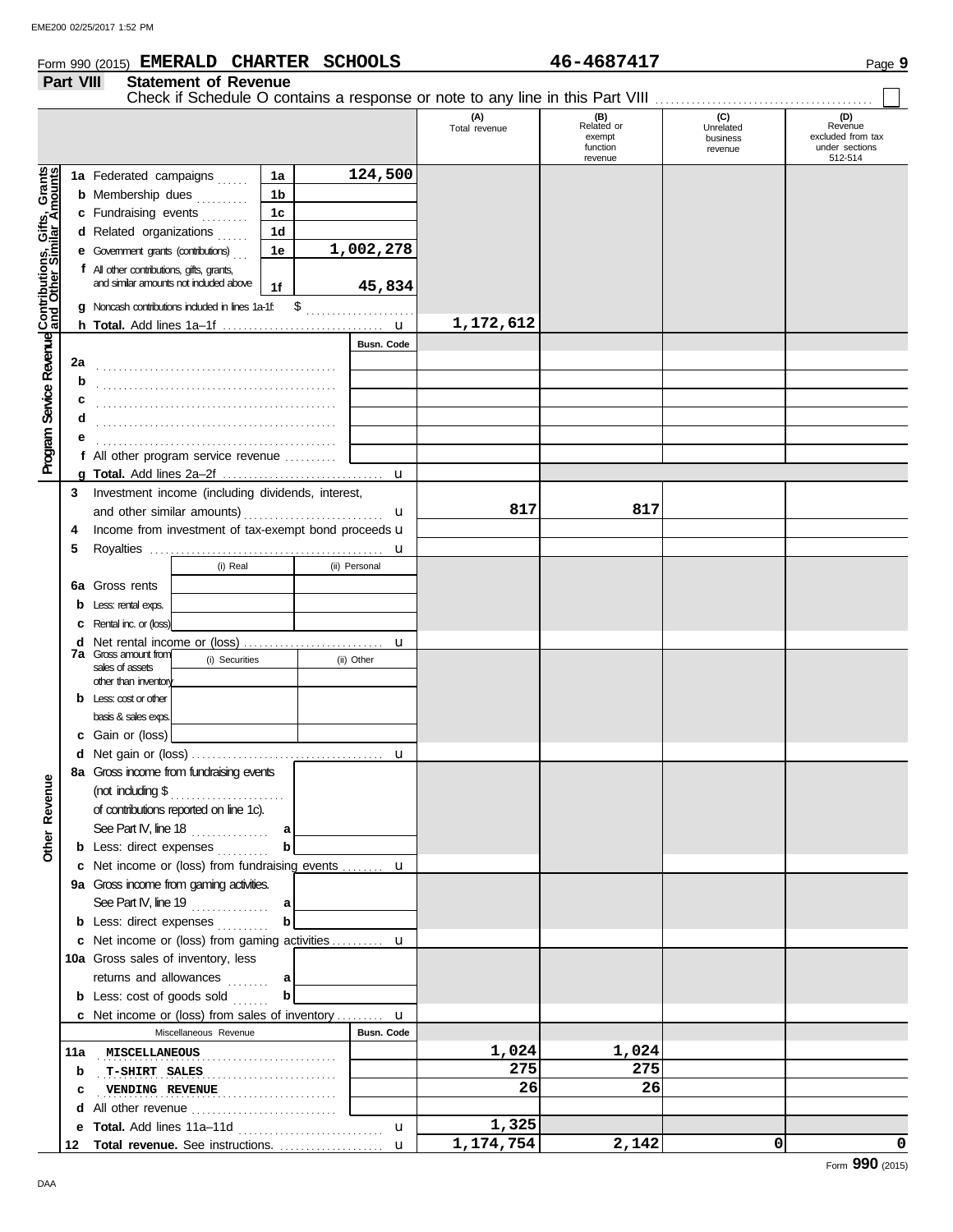#### **Part IX Statement of Functional Expenses** Form 990 (2015) Page **10 EMERALD CHARTER SCHOOLS 46-4687417** Section 501(c)(3) and 501(c)(4) organizations must complete all columns. All other organizations must complete column (A). **Do not include amounts reported on lines 6b, 7b, 8b, 9b, and 10b of Part VIII. 1 2** Grants and other assistance to domestic organizations and domestic governments. See Part IV, line 21  $\ldots$ Grants and other assistance to domestic individuals. See Part IV, line 22  $\ldots$ ......... **(A) (B) (C) (D)** Total expenses Program service Management and expenses general expenses (D)<br>Fundraising expenses Check if Schedule O contains a response or note to any line in this Part IX

|    | and domestic governments. See Part IV, line 21                                                                                                                                                                                                                                                                                                                                                                                                                                                                              |           |           |         |     |
|----|-----------------------------------------------------------------------------------------------------------------------------------------------------------------------------------------------------------------------------------------------------------------------------------------------------------------------------------------------------------------------------------------------------------------------------------------------------------------------------------------------------------------------------|-----------|-----------|---------|-----|
|    | 2 Grants and other assistance to domestic                                                                                                                                                                                                                                                                                                                                                                                                                                                                                   |           |           |         |     |
|    | individuals. See Part IV, line 22                                                                                                                                                                                                                                                                                                                                                                                                                                                                                           |           |           |         |     |
| 3  | Grants and other assistance to foreign                                                                                                                                                                                                                                                                                                                                                                                                                                                                                      |           |           |         |     |
|    | organizations, foreign governments, and foreign                                                                                                                                                                                                                                                                                                                                                                                                                                                                             |           |           |         |     |
|    | individuals. See Part IV, lines 15 and 16                                                                                                                                                                                                                                                                                                                                                                                                                                                                                   |           |           |         |     |
| 4  | Benefits paid to or for members                                                                                                                                                                                                                                                                                                                                                                                                                                                                                             |           |           |         |     |
| 5  | Compensation of current officers, directors,                                                                                                                                                                                                                                                                                                                                                                                                                                                                                |           |           |         |     |
|    |                                                                                                                                                                                                                                                                                                                                                                                                                                                                                                                             |           |           |         |     |
| 6  | Compensation not included above, to disqualified                                                                                                                                                                                                                                                                                                                                                                                                                                                                            |           |           |         |     |
|    | persons (as defined under section 4958(f)(1)) and                                                                                                                                                                                                                                                                                                                                                                                                                                                                           |           |           |         |     |
|    | persons described in section 4958(c)(3)(B)                                                                                                                                                                                                                                                                                                                                                                                                                                                                                  |           |           |         |     |
| 7  | Other salaries and wages                                                                                                                                                                                                                                                                                                                                                                                                                                                                                                    | 850,077   | 748,724   | 101,353 |     |
|    |                                                                                                                                                                                                                                                                                                                                                                                                                                                                                                                             |           |           |         |     |
| 8  | Pension plan accruals and contributions (indude                                                                                                                                                                                                                                                                                                                                                                                                                                                                             | 23,974    | 20,876    | 3,098   |     |
|    | section 401(k) and 403(b) employer contributions)                                                                                                                                                                                                                                                                                                                                                                                                                                                                           |           |           |         |     |
| 9  | Other employee benefits                                                                                                                                                                                                                                                                                                                                                                                                                                                                                                     | 76,635    | 66,200    | 10,435  |     |
| 10 |                                                                                                                                                                                                                                                                                                                                                                                                                                                                                                                             | 62,580    | 54,482    | 8,098   |     |
| 11 | Fees for services (non-employees):                                                                                                                                                                                                                                                                                                                                                                                                                                                                                          |           |           |         |     |
| a  | Management                                                                                                                                                                                                                                                                                                                                                                                                                                                                                                                  |           |           |         |     |
| b  |                                                                                                                                                                                                                                                                                                                                                                                                                                                                                                                             |           |           |         |     |
|    |                                                                                                                                                                                                                                                                                                                                                                                                                                                                                                                             |           |           |         |     |
| d  |                                                                                                                                                                                                                                                                                                                                                                                                                                                                                                                             |           |           |         |     |
|    | Professional fundraising services. See Part IV, line 17                                                                                                                                                                                                                                                                                                                                                                                                                                                                     |           |           |         |     |
| f  | Investment management fees                                                                                                                                                                                                                                                                                                                                                                                                                                                                                                  |           |           |         |     |
|    | g Other. (If line 11g amount exceeds 10% of line 25, column                                                                                                                                                                                                                                                                                                                                                                                                                                                                 |           |           |         |     |
|    |                                                                                                                                                                                                                                                                                                                                                                                                                                                                                                                             | 138,843   |           | 138,093 | 750 |
| 12 | Advertising and promotion                                                                                                                                                                                                                                                                                                                                                                                                                                                                                                   | 1,538     |           | 1,538   |     |
| 13 |                                                                                                                                                                                                                                                                                                                                                                                                                                                                                                                             | 17,604    | 17,403    | 201     |     |
| 14 |                                                                                                                                                                                                                                                                                                                                                                                                                                                                                                                             | 7,991     | 7,991     |         |     |
| 15 |                                                                                                                                                                                                                                                                                                                                                                                                                                                                                                                             |           |           |         |     |
| 16 |                                                                                                                                                                                                                                                                                                                                                                                                                                                                                                                             | 163,640   | 154,677   | 8,963   |     |
| 17 | $\begin{minipage}[c]{0.9\linewidth} \begin{tabular}{l} \textbf{Travel} \end{tabular} \end{minipage} \end{minipage} \begin{minipage}[c]{0.9\linewidth} \begin{tabular}{l} \textbf{True} \end{tabular} \end{minipage} \end{minipage} \begin{minipage}[c]{0.9\linewidth} \begin{tabular}{l} \textbf{True} \end{tabular} \end{minipage} \end{minipage} \begin{minipage}[c]{0.9\linewidth} \begin{tabular}{l} \textbf{True} \end{tabular} \end{minipage} \end{minipage} \begin{minipage}[c]{0.9\linewidth} \begin{tabular}{l} \$ | 2,263     | 2,066     | 197     |     |
| 18 | Payments of travel or entertainment expenses                                                                                                                                                                                                                                                                                                                                                                                                                                                                                |           |           |         |     |
|    | for any federal, state, or local public officials                                                                                                                                                                                                                                                                                                                                                                                                                                                                           |           |           |         |     |
| 19 | Conferences, conventions, and meetings                                                                                                                                                                                                                                                                                                                                                                                                                                                                                      |           |           |         |     |
| 20 |                                                                                                                                                                                                                                                                                                                                                                                                                                                                                                                             | 7,879     |           | 7,879   |     |
| 21 |                                                                                                                                                                                                                                                                                                                                                                                                                                                                                                                             |           |           |         |     |
| 22 | Depreciation, depletion, and amortization                                                                                                                                                                                                                                                                                                                                                                                                                                                                                   | 111,653   |           | 111,653 |     |
| 23 |                                                                                                                                                                                                                                                                                                                                                                                                                                                                                                                             | 33,185    | 183       | 33,002  |     |
| 24 | Other expenses. Itemize expenses not covered                                                                                                                                                                                                                                                                                                                                                                                                                                                                                |           |           |         |     |
|    | above (List miscellaneous expenses in line 24e. If                                                                                                                                                                                                                                                                                                                                                                                                                                                                          |           |           |         |     |
|    | line 24e amount exceeds 10% of line 25, column                                                                                                                                                                                                                                                                                                                                                                                                                                                                              |           |           |         |     |
|    | (A) amount, list line 24e expenses on Schedule O.)                                                                                                                                                                                                                                                                                                                                                                                                                                                                          |           |           |         |     |
|    | CONTRACTUAL SERVICES                                                                                                                                                                                                                                                                                                                                                                                                                                                                                                        | 105,645   | 105,645   |         |     |
| а  |                                                                                                                                                                                                                                                                                                                                                                                                                                                                                                                             |           | 72,322    |         |     |
| b  | MAINTENANCE AND REPAIRS                                                                                                                                                                                                                                                                                                                                                                                                                                                                                                     | 74,477    |           | 2,155   |     |
| c  | <b>CURRICULUM</b>                                                                                                                                                                                                                                                                                                                                                                                                                                                                                                           | 54,974    | 54,974    |         |     |
| d  | <b>SUPPLIES</b>                                                                                                                                                                                                                                                                                                                                                                                                                                                                                                             | 32,375    | 32,375    |         |     |
| е  | All other expenses                                                                                                                                                                                                                                                                                                                                                                                                                                                                                                          | 123,951   | 80,809    | 43,142  |     |
| 25 | Total functional expenses. Add lines 1 through 24e                                                                                                                                                                                                                                                                                                                                                                                                                                                                          | 1,889,284 | 1,418,727 | 469,807 | 750 |
| 26 | Joint costs. Complete this line only if the<br>organization reported in column (B) joint costs                                                                                                                                                                                                                                                                                                                                                                                                                              |           |           |         |     |
|    | from a combined educational campaign and                                                                                                                                                                                                                                                                                                                                                                                                                                                                                    |           |           |         |     |
|    | fundraising solicitation. Check here u<br>if                                                                                                                                                                                                                                                                                                                                                                                                                                                                                |           |           |         |     |
|    | following SOP 98-2 (ASC 958-720)                                                                                                                                                                                                                                                                                                                                                                                                                                                                                            |           |           |         |     |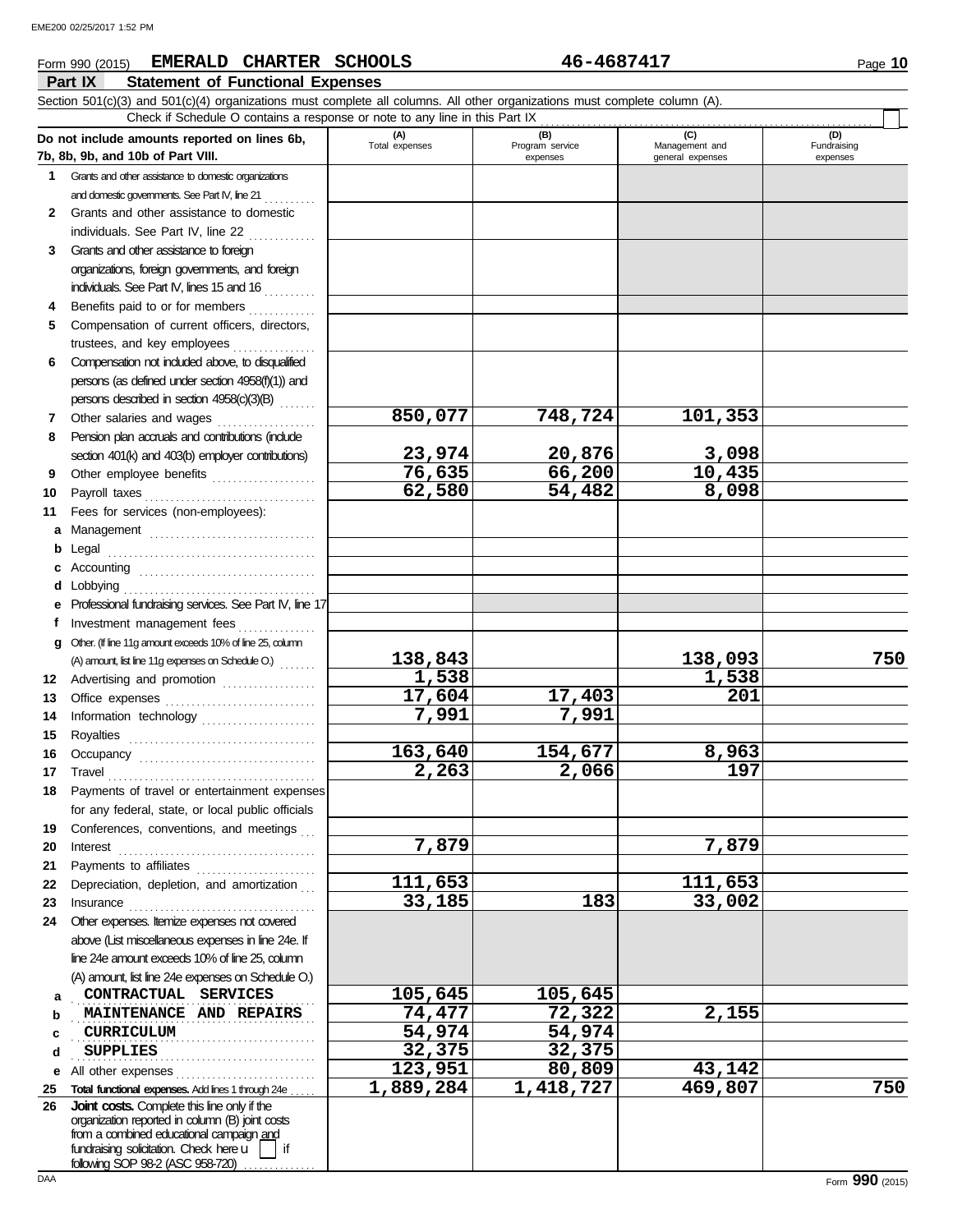#### Form 990 (2015) **EMERALD CHARTER SCHOOLS** 46-4687417 Page 11 **EMERALD CHARTER SCHOOLS 46-4687417**

|                      | Part X   | <b>Balance Sheet</b>                                                                                                                                       |        |                             |                          |                |                    |
|----------------------|----------|------------------------------------------------------------------------------------------------------------------------------------------------------------|--------|-----------------------------|--------------------------|----------------|--------------------|
|                      |          | Check if Schedule O contains a response or note to any line in this Part X                                                                                 |        |                             |                          |                |                    |
|                      |          |                                                                                                                                                            |        |                             | (A)<br>Beginning of year |                | (B)<br>End of year |
|                      | 1        | Cash-non-interest bearing                                                                                                                                  |        |                             | 341,697                  | $\mathbf{1}$   | 3,520              |
|                      | 2        |                                                                                                                                                            |        |                             | 2,548,139                | $\mathbf{2}$   |                    |
|                      | 3        |                                                                                                                                                            |        |                             | 54,675                   | 3              | 34,560             |
|                      | 4        | Accounts receivable, net                                                                                                                                   |        |                             |                          | 4              | 114,906            |
|                      | 5        | Loans and other receivables from current and former officers, directors,                                                                                   |        |                             |                          |                |                    |
|                      |          | trustees, key employees, and highest compensated employees.                                                                                                |        |                             |                          |                |                    |
|                      |          | Complete Part II of Schedule L                                                                                                                             |        | 5                           |                          |                |                    |
|                      | 6        | Loans and other receivables from other disqualified persons (as defined under section                                                                      |        |                             |                          |                |                    |
|                      |          | $4958(f)(1)$ ), persons described in section $4958(c)(3)(B)$ , and contributing employers and                                                              |        |                             |                          |                |                    |
|                      |          | sponsoring organizations of section 501(c)(9) voluntary employees' beneficiary                                                                             |        |                             |                          |                |                    |
|                      |          | organizations (see instructions). Complete Part II of Schedule L                                                                                           |        |                             |                          | 6              |                    |
| Assets               | 7        |                                                                                                                                                            |        |                             |                          | $\overline{7}$ |                    |
|                      | 8        | Inventories for sale or use <i>communically contained as a measure of the sale</i> or use of the sale or use of the sale                                   |        |                             |                          | 8              |                    |
|                      | 9        |                                                                                                                                                            |        |                             | 4,626                    | 9              | 8,649              |
|                      |          | 10a Land, buildings, and equipment: cost or                                                                                                                |        |                             |                          |                |                    |
|                      |          | other basis. Complete Part VI of Schedule D  10a                                                                                                           |        | $\frac{5,424,047}{111,871}$ |                          |                |                    |
|                      | b        |                                                                                                                                                            | 10b    |                             | 3,613,696                | 10c            | 5, 312, 176        |
|                      | 11       |                                                                                                                                                            |        |                             |                          | 11             |                    |
|                      | 12       |                                                                                                                                                            |        |                             | 12                       |                |                    |
|                      | 13       |                                                                                                                                                            |        |                             | 13                       |                |                    |
|                      | 14       | Intangible assets                                                                                                                                          |        |                             |                          | 14             |                    |
|                      | 15       | Other assets. See Part IV, line 11                                                                                                                         | 12,910 | 15                          | 92,055                   |                |                    |
|                      | 16       |                                                                                                                                                            |        |                             | 6,575,743                | 16             | 5,565,866          |
|                      | 17       |                                                                                                                                                            |        | 1,151,147                   | 17                       | 42,011         |                    |
|                      | 18       | Grants payable                                                                                                                                             |        | 18                          |                          |                |                    |
|                      | 19       | Deferred revenue                                                                                                                                           |        |                             |                          | 19             |                    |
|                      | 20       | Tax-exempt bond liabilities                                                                                                                                |        |                             | 3,600,000                | 20             | 4,100,000          |
|                      | 21       | Escrow or custodial account liability. Complete Part IV of Schedule D                                                                                      |        |                             |                          | 21             |                    |
|                      | 22       | Loans and other payables to current and former officers, directors,                                                                                        |        |                             |                          |                |                    |
| Liabilities          |          | trustees, key employees, highest compensated employees, and                                                                                                |        |                             |                          |                |                    |
|                      |          | disqualified persons. Complete Part II of Schedule L                                                                                                       |        |                             |                          | 22             |                    |
|                      | 23       |                                                                                                                                                            |        |                             | 162,861                  | 23             | 436,781            |
|                      | 24<br>25 | Unsecured notes and loans payable to unrelated third parties                                                                                               |        |                             |                          | 24             |                    |
|                      |          | Other liabilities (including federal income tax, payables to related third<br>parties, and other liabilities not included on lines 17-24). Complete Part X |        |                             |                          |                |                    |
|                      |          | of Schedule D                                                                                                                                              |        |                             |                          | 25             | <u>39,869</u>      |
|                      | 26       |                                                                                                                                                            |        |                             | 4,914,008                | 26             | 4,618,661          |
|                      |          | Organizations that follow SFAS 117 (ASC 958), check here $\mathbf{u}$ $\overline{\mathbf{X}}$ and                                                          |        |                             |                          |                |                    |
|                      |          | complete lines 27 through 29, and lines 33 and 34.                                                                                                         |        |                             |                          |                |                    |
|                      | 27       | Unrestricted net assets                                                                                                                                    |        |                             | 1,661,735                | 27             | 942,205            |
|                      | 28       |                                                                                                                                                            |        |                             |                          | 28             | 5,000              |
| <b>Fund Balances</b> | 29       |                                                                                                                                                            |        |                             |                          | 29             |                    |
|                      |          | Organizations that do not follow SFAS 117 (ASC 958), check here u                                                                                          |        | and                         |                          |                |                    |
| ð                    |          | complete lines 30 through 34.                                                                                                                              |        |                             |                          |                |                    |
| Assets               | 30       | Capital stock or trust principal, or current funds                                                                                                         |        |                             |                          | 30             |                    |
|                      | 31       |                                                                                                                                                            |        |                             |                          | 31             |                    |
| <b>Net</b>           | 32       | Retained earnings, endowment, accumulated income, or other funds                                                                                           |        |                             |                          | 32             |                    |
|                      | 33       | Total net assets or fund balances                                                                                                                          |        |                             | 1,661,735                | 33             | 947,205            |
|                      | 34       |                                                                                                                                                            |        | 6,575,743                   | 34                       | 5,565,866      |                    |

Form **990** (2015)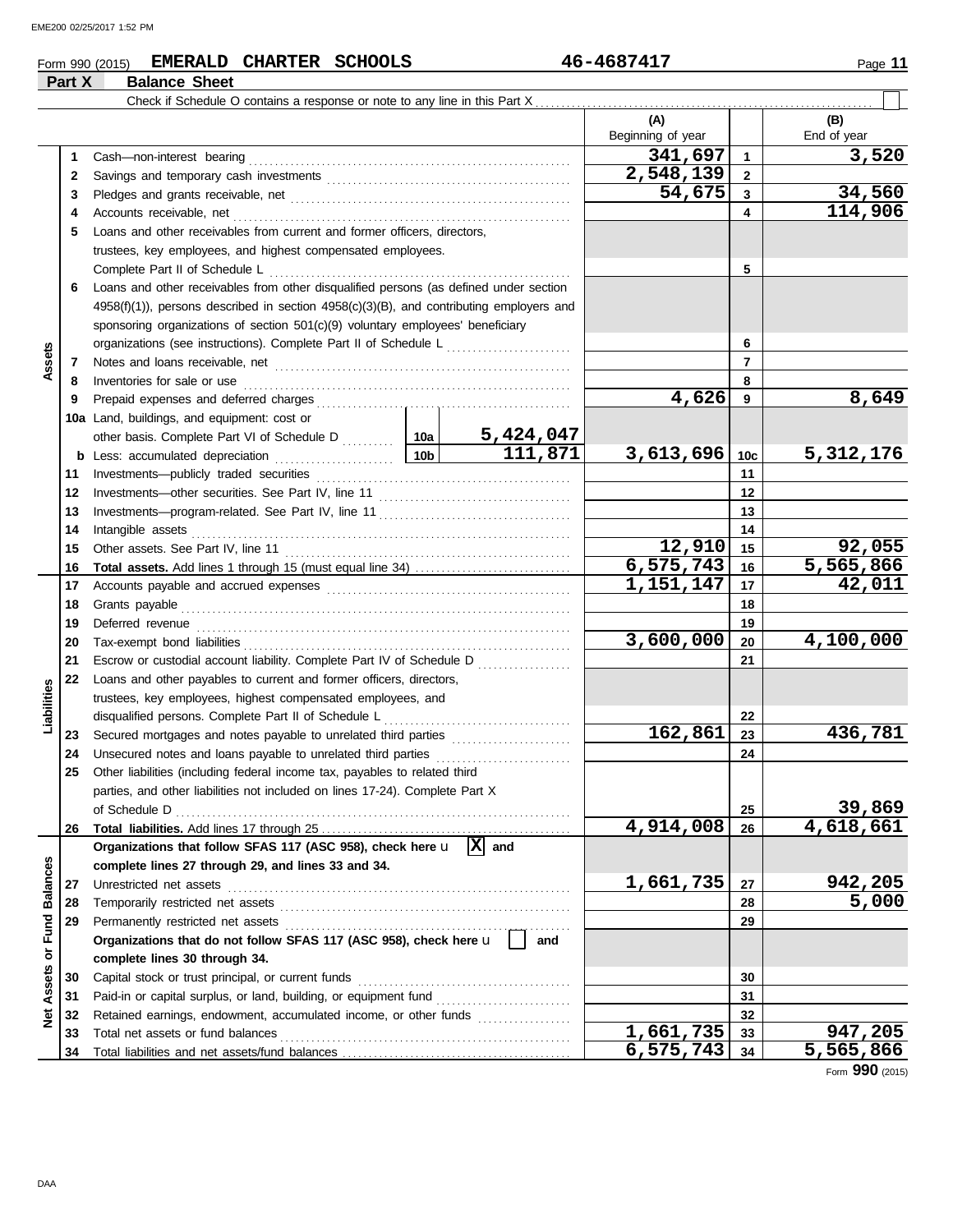|    | 46-4687417<br>Form 990 (2015) EMERALD CHARTER SCHOOLS                                                                                                                                                                               |                |                |             | Page 12   |
|----|-------------------------------------------------------------------------------------------------------------------------------------------------------------------------------------------------------------------------------------|----------------|----------------|-------------|-----------|
|    | Part XI<br><b>Reconciliation of Net Assets</b>                                                                                                                                                                                      |                |                |             |           |
|    |                                                                                                                                                                                                                                     |                |                |             |           |
| 1  |                                                                                                                                                                                                                                     | $\mathbf{1}$   |                | 1,174,754   |           |
| 2  | Total expenses (must equal Part IX, column (A), line 25) Mathematic contracts and expenses (must equal Part IX, column (A), line 25)                                                                                                | $\overline{2}$ |                | 1,889,284   |           |
| 3  | Revenue less expenses. Subtract line 2 from line 1                                                                                                                                                                                  | 3              |                | $-714,530$  |           |
| 4  |                                                                                                                                                                                                                                     | $\overline{4}$ |                | 1,661,735   |           |
| 5  | Net unrealized gains (losses) on investments [11] with the content of the content of the state of the state of the state of the state of the state of the state of the state of the state of the state of the state of the sta      | 5              |                |             |           |
| 6  |                                                                                                                                                                                                                                     | 6              |                |             |           |
| 7  | Investment expenses <b>contract and the expenses</b>                                                                                                                                                                                | $\overline{7}$ |                |             |           |
| 8  | Prior period adjustments <b>constructs</b> and construct of the construction of the construction of the construction of the construction of the construction of the construction of the construction of the construction of the con | 8              |                |             |           |
| 9  |                                                                                                                                                                                                                                     | 9              |                |             |           |
| 10 | Net assets or fund balances at end of year. Combine lines 3 through 9 (must equal Part X, line                                                                                                                                      |                |                |             |           |
|    |                                                                                                                                                                                                                                     | 10             |                | 947,205     |           |
|    | <b>Financial Statements and Reporting</b><br>Part XII                                                                                                                                                                               |                |                |             |           |
|    |                                                                                                                                                                                                                                     |                |                |             |           |
|    |                                                                                                                                                                                                                                     |                |                | Yes         | <b>No</b> |
| 1  | $ \mathbf{X} $ Accrual<br>Accounting method used to prepare the Form 990:<br>Cash<br>Other                                                                                                                                          |                |                |             |           |
|    | If the organization changed its method of accounting from a prior year or checked "Other," explain in                                                                                                                               |                |                |             |           |
|    | Schedule O.                                                                                                                                                                                                                         |                |                |             |           |
|    | 2a Were the organization's financial statements compiled or reviewed by an independent accountant?                                                                                                                                  |                | 2a             |             | X         |
|    | If "Yes," check a box below to indicate whether the financial statements for the year were compiled or                                                                                                                              |                |                |             |           |
|    | reviewed on a separate basis, consolidated basis, or both:                                                                                                                                                                          |                |                |             |           |
|    | Separate basis<br>Consolidated basis<br>Both consolidated and separate basis<br>$\perp$                                                                                                                                             |                |                |             |           |
|    | <b>b</b> Were the organization's financial statements audited by an independent accountant?                                                                                                                                         |                | 2b             | x           |           |
|    | If "Yes," check a box below to indicate whether the financial statements for the year were audited on a                                                                                                                             |                |                |             |           |
|    | separate basis, consolidated basis, or both:                                                                                                                                                                                        |                |                |             |           |
|    | Ixl<br>Separate basis<br>Consolidated basis<br>Both consolidated and separate basis                                                                                                                                                 |                |                |             |           |
|    | c If "Yes" to line 2a or 2b, does the organization have a committee that assumes responsibility for oversight                                                                                                                       |                |                |             |           |
|    | of the audit, review, or compilation of its financial statements and selection of an independent accountant?                                                                                                                        |                | 2c             | $\mathbf x$ |           |
|    | If the organization changed either its oversight process or selection process during the tax year, explain in                                                                                                                       |                |                |             |           |
|    | Schedule O.                                                                                                                                                                                                                         |                |                |             |           |
|    | 3a As a result of a federal award, was the organization required to undergo an audit or audits as set forth in                                                                                                                      |                |                |             |           |
|    | the Single Audit Act and OMB Circular A-133?                                                                                                                                                                                        |                | За             |             | x         |
|    | <b>b</b> If "Yes," did the organization undergo the required audit or audits? If the organization did not undergo the                                                                                                               |                |                |             |           |
|    | required audit or audits, explain why in Schedule O and describe any steps taken to undergo such audits.                                                                                                                            |                | 3 <sub>b</sub> |             |           |

Form **990** (2015)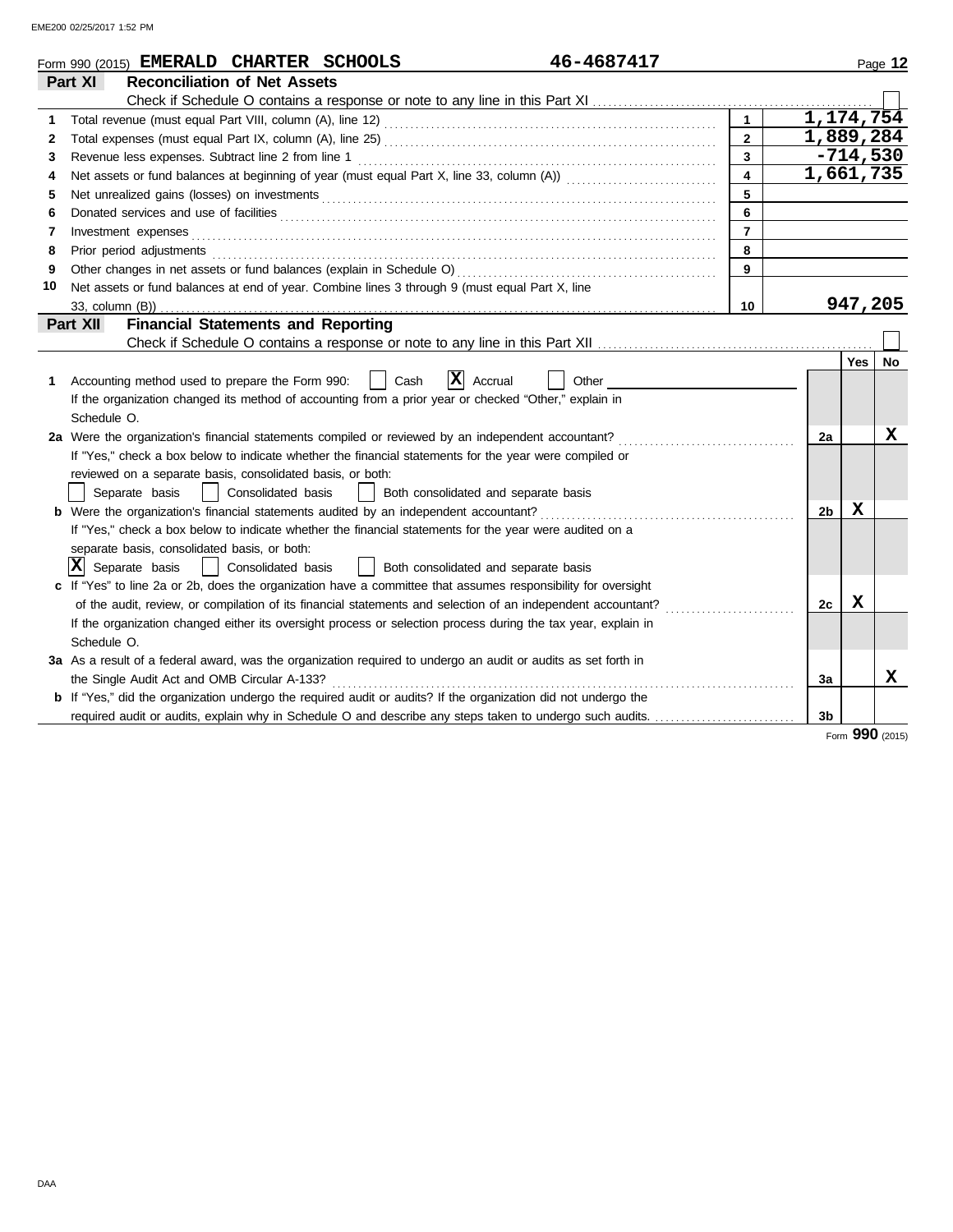| <b>SCHEDULE A</b>                                      |                                                                        | <b>Public Charity Status and Public Support</b>                                                                                                                                                                                                                       |                          |                          |                        | OMB No. 1545-0047                   |
|--------------------------------------------------------|------------------------------------------------------------------------|-----------------------------------------------------------------------------------------------------------------------------------------------------------------------------------------------------------------------------------------------------------------------|--------------------------|--------------------------|------------------------|-------------------------------------|
| (Form 990 or 990-EZ)                                   |                                                                        | Complete if the organization is a section $501(c)(3)$ organization or a section                                                                                                                                                                                       |                          |                          |                        | 5                                   |
|                                                        |                                                                        | 4947(a)(1) nonexempt charitable trust.                                                                                                                                                                                                                                |                          |                          |                        |                                     |
| Department of the Treasury<br>Internal Revenue Service |                                                                        | U Attach to Form 990 or Form 990-EZ.<br>La Information about Schedule A (Form 990 or 990-EZ) and its instructions is at www.irs.gov/form990.                                                                                                                          |                          |                          |                        | Open to Public<br>Inspection        |
| Name of the organization                               |                                                                        |                                                                                                                                                                                                                                                                       |                          |                          |                        | Employer identification number      |
|                                                        | <b>EMERALD</b>                                                         | CHARTER SCHOOLS                                                                                                                                                                                                                                                       |                          |                          | 46-4687417             |                                     |
| Part I                                                 |                                                                        | Reason for Public Charity Status (All organizations must complete this part.) See instructions.                                                                                                                                                                       |                          |                          |                        |                                     |
|                                                        |                                                                        | The organization is not a private foundation because it is: (For lines 1 through 11, check only one box.)                                                                                                                                                             |                          |                          |                        |                                     |
| 1                                                      |                                                                        | A church, convention of churches, or association of churches described in section 170(b)(1)(A)(i).                                                                                                                                                                    |                          |                          |                        |                                     |
| $\overline{\textbf{x}}$<br>2                           |                                                                        | A school described in section 170(b)(1)(A)(ii). (Attach Schedule E (Form 990 or 990-EZ).)                                                                                                                                                                             |                          |                          |                        |                                     |
| 3                                                      |                                                                        | A hospital or a cooperative hospital service organization described in section 170(b)(1)(A)(iii).                                                                                                                                                                     |                          |                          |                        |                                     |
| 4                                                      |                                                                        | A medical research organization operated in conjunction with a hospital described in section 170(b)(1)(A)(iii). Enter the hospital's name,                                                                                                                            |                          |                          |                        |                                     |
| city, and state:<br>5                                  |                                                                        |                                                                                                                                                                                                                                                                       |                          |                          |                        |                                     |
|                                                        | section 170(b)(1)(A)(iv). (Complete Part II.)                          | An organization operated for the benefit of a college or university owned or operated by a governmental unit described in                                                                                                                                             |                          |                          |                        |                                     |
| 6                                                      |                                                                        | A federal, state, or local government or governmental unit described in section 170(b)(1)(A)(v).                                                                                                                                                                      |                          |                          |                        |                                     |
| 7                                                      |                                                                        | An organization that normally receives a substantial part of its support from a governmental unit or from the general public                                                                                                                                          |                          |                          |                        |                                     |
|                                                        | described in section 170(b)(1)(A)(vi). (Complete Part II.)             |                                                                                                                                                                                                                                                                       |                          |                          |                        |                                     |
| 8                                                      |                                                                        | A community trust described in section 170(b)(1)(A)(vi). (Complete Part II.)                                                                                                                                                                                          |                          |                          |                        |                                     |
| 9                                                      |                                                                        | An organization that normally receives: (1) more than 33 1/3% of its support from contributions, membership fees, and gross                                                                                                                                           |                          |                          |                        |                                     |
|                                                        |                                                                        | receipts from activities related to its exempt functions—subject to certain exceptions, and (2) no more than 33 1/3% of its                                                                                                                                           |                          |                          |                        |                                     |
|                                                        |                                                                        | support from gross investment income and unrelated business taxable income (less section 511 tax) from businesses                                                                                                                                                     |                          |                          |                        |                                     |
|                                                        |                                                                        | acquired by the organization after June 30, 1975. See section 509(a)(2). (Complete Part III.)                                                                                                                                                                         |                          |                          |                        |                                     |
| 10                                                     |                                                                        | An organization organized and operated exclusively to test for public safety. See section 509(a)(4).                                                                                                                                                                  |                          |                          |                        |                                     |
| 11                                                     |                                                                        | An organization organized and operated exclusively for the benefit of, to perform the functions of, or to carry out the purposes of<br>one or more publicly supported organizations described in section 509(a)(1) or section 509(a)(2). See section 509(a)(3). Check |                          |                          |                        |                                     |
|                                                        |                                                                        | the box in lines 11a through 11d that describes the type of supporting organization and complete lines 11e, 11f, and 11g.                                                                                                                                             |                          |                          |                        |                                     |
| a                                                      |                                                                        | Type I. A supporting organization operated, supervised, or controlled by its supported organization(s), typically by giving                                                                                                                                           |                          |                          |                        |                                     |
|                                                        |                                                                        | the supported organization(s) the power to regularly appoint or elect a majority of the directors or trustees of the supporting                                                                                                                                       |                          |                          |                        |                                     |
|                                                        | organization. You must complete Part IV, Sections A and B.             |                                                                                                                                                                                                                                                                       |                          |                          |                        |                                     |
| b                                                      |                                                                        | Type II. A supporting organization supervised or controlled in connection with its supported organization(s), by having                                                                                                                                               |                          |                          |                        |                                     |
|                                                        |                                                                        | control or management of the supporting organization vested in the same persons that control or manage the supported                                                                                                                                                  |                          |                          |                        |                                     |
|                                                        | organization(s). You must complete Part IV, Sections A and C.          |                                                                                                                                                                                                                                                                       |                          |                          |                        |                                     |
| c                                                      |                                                                        | Type III functionally integrated. A supporting organization operated in connection with, and functionally integrated with,                                                                                                                                            |                          |                          |                        |                                     |
|                                                        |                                                                        | its supported organization(s) (see instructions). You must complete Part IV, Sections A, D, and E.                                                                                                                                                                    |                          |                          |                        |                                     |
| d                                                      |                                                                        | Type III non-functionally integrated. A supporting organization operated in connection with its supported organization(s)                                                                                                                                             |                          |                          |                        |                                     |
|                                                        |                                                                        | that is not functionally integrated. The organization generally must satisfy a distribution requirement and an attentiveness                                                                                                                                          |                          |                          |                        |                                     |
|                                                        |                                                                        | requirement (see instructions). You must complete Part IV, Sections A and D, and Part V.<br>Check this box if the organization received a written determination from the IRS that it is a Type I, Type II, Type III                                                   |                          |                          |                        |                                     |
| е                                                      |                                                                        | functionally integrated, or Type III non-functionally integrated supporting organization.                                                                                                                                                                             |                          |                          |                        |                                     |
|                                                        | Enter the number of supported organizations                            |                                                                                                                                                                                                                                                                       |                          |                          |                        |                                     |
|                                                        | Provide the following information about the supported organization(s). |                                                                                                                                                                                                                                                                       |                          |                          |                        |                                     |
| (i) Name of supported                                  | (ii) EIN                                                               | (iii) Type of organization                                                                                                                                                                                                                                            | (iv) Is the organization |                          | (v) Amount of monetary | (vi) Amount of                      |
| organization                                           |                                                                        | (described on lines 1-9<br>above (see instructions))                                                                                                                                                                                                                  | document?                | listed in your governing | support (see           | other support (see<br>instructions) |
|                                                        |                                                                        |                                                                                                                                                                                                                                                                       |                          |                          | instructions)          |                                     |
|                                                        |                                                                        |                                                                                                                                                                                                                                                                       | Yes                      | No                       |                        |                                     |
| (A)                                                    |                                                                        |                                                                                                                                                                                                                                                                       |                          |                          |                        |                                     |
|                                                        |                                                                        |                                                                                                                                                                                                                                                                       |                          |                          |                        |                                     |
| (B)                                                    |                                                                        |                                                                                                                                                                                                                                                                       |                          |                          |                        |                                     |
| (C)                                                    |                                                                        |                                                                                                                                                                                                                                                                       |                          |                          |                        |                                     |
|                                                        |                                                                        |                                                                                                                                                                                                                                                                       |                          |                          |                        |                                     |
| (D)                                                    |                                                                        |                                                                                                                                                                                                                                                                       |                          |                          |                        |                                     |
|                                                        |                                                                        |                                                                                                                                                                                                                                                                       |                          |                          |                        |                                     |
| (E)                                                    |                                                                        |                                                                                                                                                                                                                                                                       |                          |                          |                        |                                     |

**Total**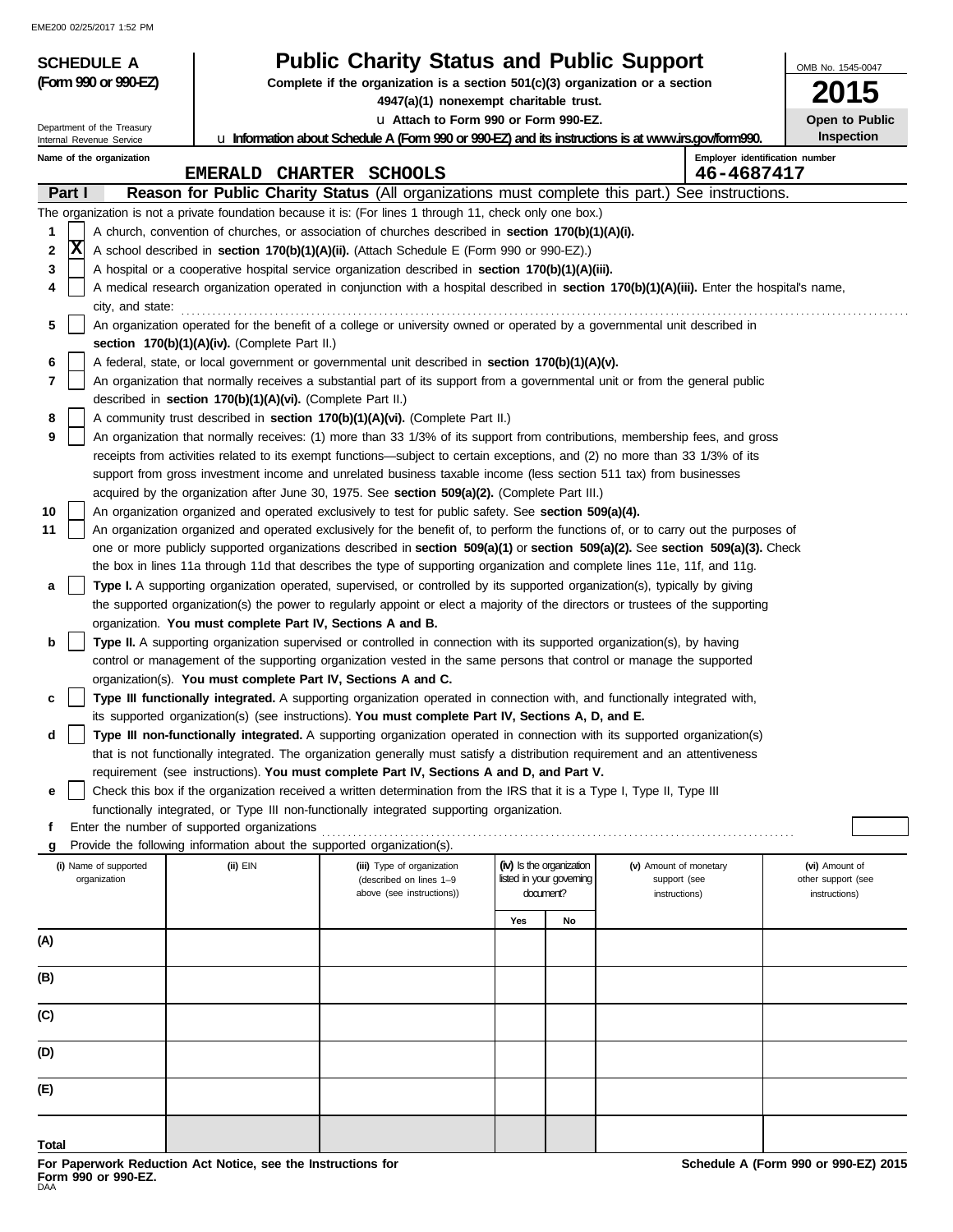### **Schedule A (Form 990 or 990-EZ) 2015 EMERALD CHARTER SCHOOLS** 46-4687417 Page 2

(Complete only if you checked the box on line 5, 7, or 8 of Part I or if the organization failed to qualify under **Part II Support Schedule for Organizations Described in Sections 170(b)(1)(A)(iv) and 170(b)(1)(A)(vi)** Part III. If the organization fails to qualify under the tests listed below, please complete Part III.)

|              | <b>Section A. Public Support</b>                                                                                                                                                                                                                 |          |            |            |            |            |           |
|--------------|--------------------------------------------------------------------------------------------------------------------------------------------------------------------------------------------------------------------------------------------------|----------|------------|------------|------------|------------|-----------|
|              | Calendar year (or fiscal year beginning in) u                                                                                                                                                                                                    | (a) 2011 | (b) 2012   | $(c)$ 2013 | $(d)$ 2014 | (e) 2015   | (f) Total |
| 1            | Gifts, grants, contributions, and<br>membership fees received. (Do not<br>include any "unusual grants.")                                                                                                                                         |          |            |            |            |            |           |
| $\mathbf{2}$ | Tax revenues levied for the<br>organization's benefit and either paid<br>to or expended on its behalf<br>.                                                                                                                                       |          |            |            |            |            |           |
| 3            | The value of services or facilities<br>furnished by a governmental unit to the<br>organization without charge                                                                                                                                    |          |            |            |            |            |           |
| 4            | Total. Add lines 1 through 3<br>.                                                                                                                                                                                                                |          |            |            |            |            |           |
| 5            | The portion of total contributions by<br>each person (other than a<br>governmental unit or publicly<br>supported organization) included on<br>line 1 that exceeds 2% of the amount<br>shown on line 11, column (f)                               |          |            |            |            |            |           |
| 6            | Public support. Subtract line 5 from line 4.                                                                                                                                                                                                     |          |            |            |            |            |           |
|              | <b>Section B. Total Support</b>                                                                                                                                                                                                                  |          |            |            |            |            |           |
|              | Calendar year (or fiscal year beginning in) u                                                                                                                                                                                                    | (a) 2011 | (b) $2012$ | $(c)$ 2013 | $(d)$ 2014 | (e) $2015$ | (f) Total |
| 7            | Amounts from line 4<br>.                                                                                                                                                                                                                         |          |            |            |            |            |           |
| 8            | Gross income from interest, dividends,<br>payments received on securities loans,<br>rents, royalties and income from similar<br>sources                                                                                                          |          |            |            |            |            |           |
| 9            | Net income from unrelated business<br>activities, whether or not the business<br>is regularly carried on                                                                                                                                         |          |            |            |            |            |           |
| 10           | Other income. Do not include gain or<br>loss from the sale of capital assets<br>(Explain in Part VI.)                                                                                                                                            |          |            |            |            |            |           |
| 11           | Total support. Add lines 7 through 10                                                                                                                                                                                                            |          |            |            |            |            |           |
| 12           | Gross receipts from related activities, etc. (see instructions)                                                                                                                                                                                  |          |            |            |            | 12         |           |
| 13           | First five years. If the Form 990 is for the organization's first, second, third, fourth, or fifth tax year as a section 501(c)(3)                                                                                                               |          |            |            |            |            |           |
|              | organization, check this box and stop here                                                                                                                                                                                                       |          |            |            |            |            |           |
|              | Section C. Computation of Public Support Percentage                                                                                                                                                                                              |          |            |            |            |            |           |
| 14           | Public support percentage for 2015 (line 6, column (f) divided by line 11, column (f)) [[[[[[[[[[[[[[[[[[[[[[                                                                                                                                    |          |            |            |            | 14         | ℅         |
| 15           |                                                                                                                                                                                                                                                  |          |            |            |            | 15         | %         |
| 16а          | 33 1/3% support test-2015. If the organization did not check the box on line 13, and line 14 is 33 1/3% or more, check this                                                                                                                      |          |            |            |            |            |           |
|              | box and stop here. The organization qualifies as a publicly supported organization                                                                                                                                                               |          |            |            |            |            |           |
| b            | 33 1/3% support test-2014. If the organization did not check a box on line 13 or 16a, and line 15 is 33 1/3% or more,                                                                                                                            |          |            |            |            |            |           |
|              | check this box and stop here. The organization qualifies as a publicly supported organization [11] condition [11] condition [11] check this box and stop here. The organization [11] check this box and stop here. The organiz                   |          |            |            |            |            |           |
| 17a          | 10%-facts-and-circumstances test-2015. If the organization did not check a box on line 13, 16a, or 16b, and line 14 is                                                                                                                           |          |            |            |            |            |           |
|              | 10% or more, and if the organization meets the "facts-and-circumstances" test, check this box and stop here. Explain in                                                                                                                          |          |            |            |            |            |           |
|              | Part VI how the organization meets the "facts-and-circumstances" test. The organization qualifies as a publicly supported                                                                                                                        |          |            |            |            |            |           |
|              | organization<br>10%-facts-and-circumstances test-2014. If the organization did not check a box on line 13, 16a, 16b, or 17a, and line                                                                                                            |          |            |            |            |            |           |
| b            |                                                                                                                                                                                                                                                  |          |            |            |            |            |           |
|              | 15 is 10% or more, and if the organization meets the "facts-and-circumstances" test, check this box and stop here.<br>Explain in Part VI how the organization meets the "facts-and-circumstances" test. The organization qualifies as a publicly |          |            |            |            |            |           |
|              | supported organization                                                                                                                                                                                                                           |          |            |            |            |            |           |
| 18           | Private foundation. If the organization did not check a box on line 13, 16a, 16b, 17a, or 17b, check this box and see                                                                                                                            |          |            |            |            |            |           |
|              | instructions                                                                                                                                                                                                                                     |          |            |            |            |            |           |
|              |                                                                                                                                                                                                                                                  |          |            |            |            |            |           |

**Schedule A (Form 990 or 990-EZ) 2015**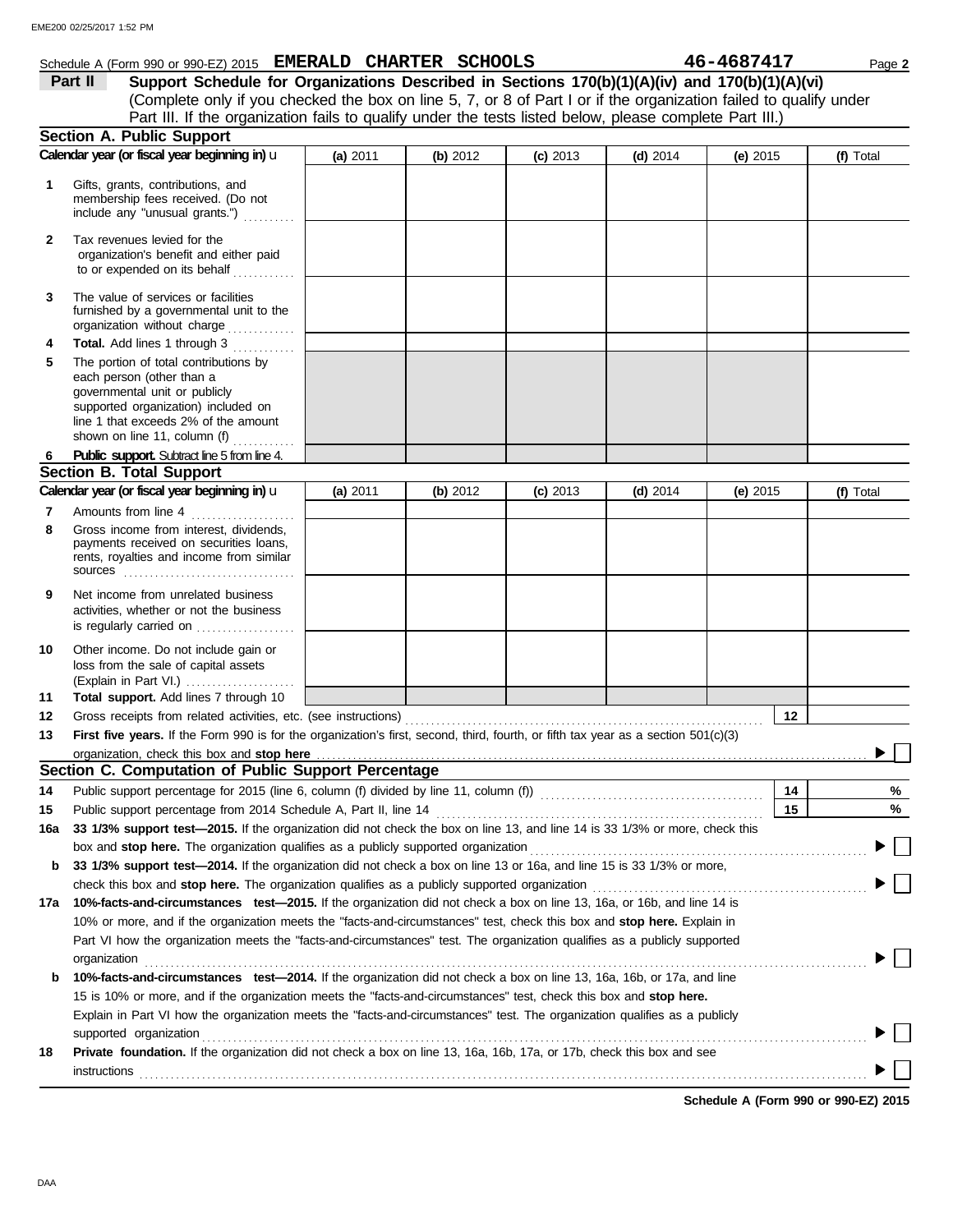### **Schedule A (Form 990 or 990-EZ) 2015 EMERALD CHARTER SCHOOLS** 46-4687417 Page 3

**Part III Support Schedule for Organizations Described in Section 509(a)(2)** (Complete only if you checked the box on line 9 of Part I or if the organization failed to qualify under Part II. If the organization fails to qualify under the tests listed below, please complete Part II.)

|              | <b>Section A. Public Support</b>                                                                                                                                                                                                                                                                                                                                         |          |          |            |            |            |           |
|--------------|--------------------------------------------------------------------------------------------------------------------------------------------------------------------------------------------------------------------------------------------------------------------------------------------------------------------------------------------------------------------------|----------|----------|------------|------------|------------|-----------|
|              | Calendar year (or fiscal year beginning in) u                                                                                                                                                                                                                                                                                                                            | (a) 2011 | (b) 2012 | $(c)$ 2013 | $(d)$ 2014 | (e) $2015$ | (f) Total |
| 1            | Gifts, grants, contributions, and membership<br>fees received. (Do not include any "unusual                                                                                                                                                                                                                                                                              |          |          |            |            |            |           |
| $\mathbf{2}$ | Gross receipts from admissions, merchandise<br>sold or services performed, or facilities<br>furnished in any activity that is related to the<br>organization's tax-exempt purpose                                                                                                                                                                                        |          |          |            |            |            |           |
| 3            | Gross receipts from activities that are not an<br>unrelated trade or business under section 513                                                                                                                                                                                                                                                                          |          |          |            |            |            |           |
| 4            | Tax revenues levied for the<br>organization's benefit and either paid<br>to or expended on its behalf                                                                                                                                                                                                                                                                    |          |          |            |            |            |           |
| 5            | The value of services or facilities<br>furnished by a governmental unit to the<br>organization without charge                                                                                                                                                                                                                                                            |          |          |            |            |            |           |
| 6            | Total. Add lines 1 through 5                                                                                                                                                                                                                                                                                                                                             |          |          |            |            |            |           |
|              | 7a Amounts included on lines 1, 2, and 3<br>received from disqualified persons                                                                                                                                                                                                                                                                                           |          |          |            |            |            |           |
| b            | Amounts included on lines 2 and 3<br>received from other than disqualified<br>persons that exceed the greater of \$5,000<br>or 1% of the amount on line 13 for the year                                                                                                                                                                                                  |          |          |            |            |            |           |
| C            | Add lines 7a and 7b                                                                                                                                                                                                                                                                                                                                                      |          |          |            |            |            |           |
| 8            | Public support. (Subtract line 7c from                                                                                                                                                                                                                                                                                                                                   |          |          |            |            |            |           |
|              | <b>Section B. Total Support</b>                                                                                                                                                                                                                                                                                                                                          |          |          |            |            |            |           |
|              | Calendar year (or fiscal year beginning in) u                                                                                                                                                                                                                                                                                                                            | (a) 2011 | (b) 2012 | $(c)$ 2013 | (d) $2014$ | (e) $2015$ | (f) Total |
| 9            | Amounts from line 6                                                                                                                                                                                                                                                                                                                                                      |          |          |            |            |            |           |
| 10a l        | Gross income from interest, dividends,<br>payments received on securities loans, rents,<br>royalties and income from similar sources                                                                                                                                                                                                                                     |          |          |            |            |            |           |
| b            | Unrelated business taxable income (less<br>section 511 taxes) from businesses<br>acquired after June 30, 1975                                                                                                                                                                                                                                                            |          |          |            |            |            |           |
|              | Add lines 10a and 10b                                                                                                                                                                                                                                                                                                                                                    |          |          |            |            |            |           |
| 11           | Net income from unrelated business<br>activities not included in line 10b, whether<br>or not the business is regularly carried on                                                                                                                                                                                                                                        |          |          |            |            |            |           |
| 12           | Other income. Do not include gain or<br>loss from the sale of capital assets<br>(Explain in Part VI.)                                                                                                                                                                                                                                                                    |          |          |            |            |            |           |
| 13           | Total support. (Add lines 9, 10c, 11,<br>and 12.) $\ldots$ $\ldots$ $\ldots$ $\ldots$ $\ldots$                                                                                                                                                                                                                                                                           |          |          |            |            |            |           |
| 14           | First five years. If the Form 990 is for the organization's first, second, third, fourth, or fifth tax year as a section 501(c)(3)<br>organization, check this box and stop here <i>manufactured contained and stop</i> here and stop here and stop here and stop here and stop here and stop here and stop here and stop here and stop here and stop here and stop here |          |          |            |            |            |           |
|              | Section C. Computation of Public Support Percentage                                                                                                                                                                                                                                                                                                                      |          |          |            |            |            |           |
| 15           |                                                                                                                                                                                                                                                                                                                                                                          |          |          |            |            | 15         | %         |
| 16           |                                                                                                                                                                                                                                                                                                                                                                          |          |          |            |            | 16         | %         |
|              | Section D. Computation of Investment Income Percentage                                                                                                                                                                                                                                                                                                                   |          |          |            |            |            |           |
| 17           |                                                                                                                                                                                                                                                                                                                                                                          |          |          |            |            | 17         | %         |
| 18           | Investment income percentage from 2014 Schedule A, Part III, line 17                                                                                                                                                                                                                                                                                                     |          |          |            |            | 18         | %         |
| 19a          | 33 1/3% support tests-2015. If the organization did not check the box on line 14, and line 15 is more than 33 1/3%, and line                                                                                                                                                                                                                                             |          |          |            |            |            |           |
|              | 17 is not more than 33 1/3%, check this box and stop here. The organization qualifies as a publicly supported organization                                                                                                                                                                                                                                               |          |          |            |            |            |           |
| b            | 33 1/3% support tests-2014. If the organization did not check a box on line 14 or line 19a, and line 16 is more than 33 1/3%, and                                                                                                                                                                                                                                        |          |          |            |            |            |           |
|              | line 18 is not more than 33 1/3%, check this box and stop here. The organization qualifies as a publicly supported organization                                                                                                                                                                                                                                          |          |          |            |            |            |           |
| 20           | <b>Private foundation.</b> If the organization did not check a box on line 14, 19a, or 19b, check this box and see instructions                                                                                                                                                                                                                                          |          |          |            |            |            |           |

**Schedule A (Form 990 or 990-EZ) 2015**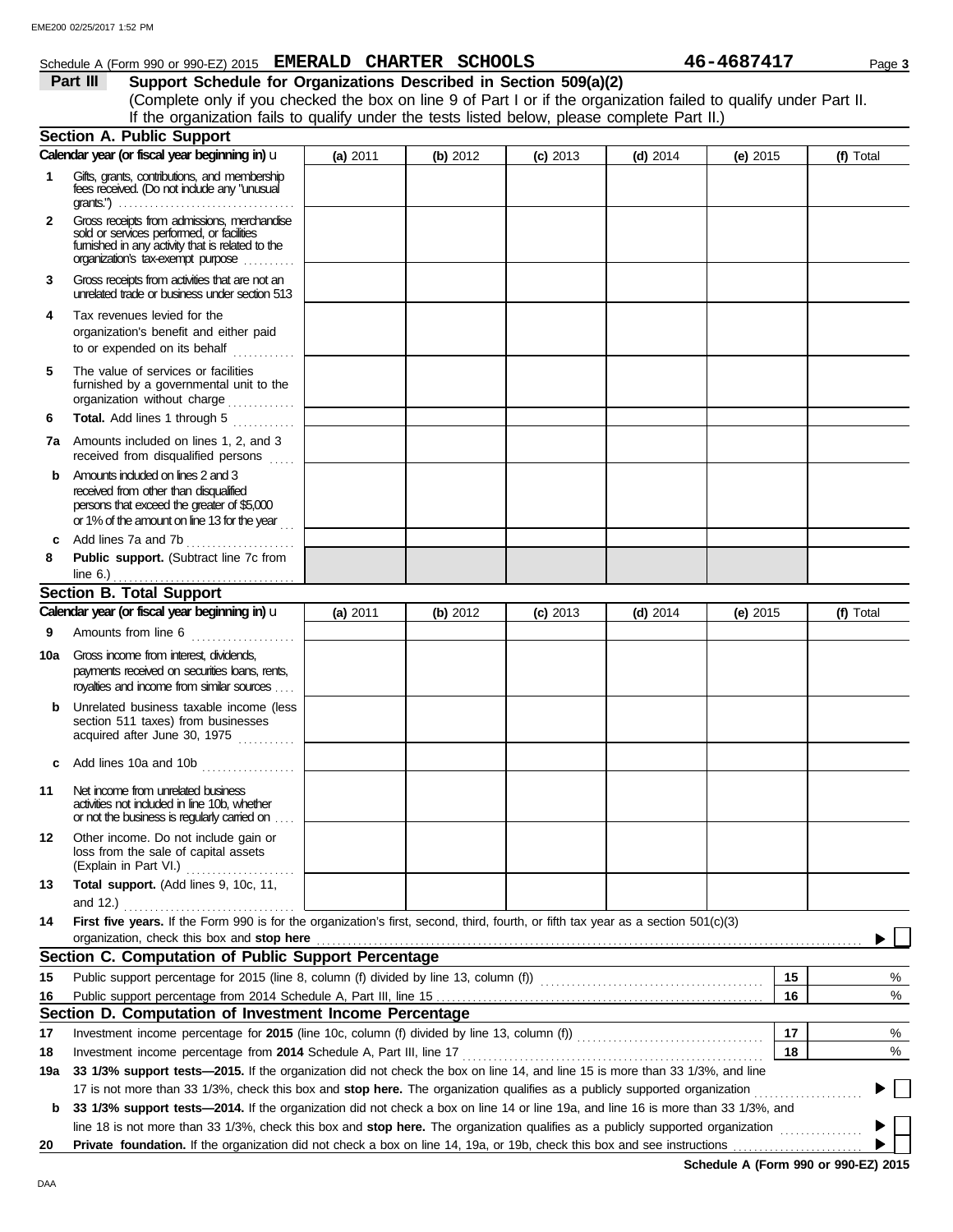|              | Schedule A (Form 990 or 990-EZ) 2015 EMERALD CHARTER SCHOOLS                                                                                                                                                                                                                                                                                                                                                | 46-4687417 |     | Page 4 |
|--------------|-------------------------------------------------------------------------------------------------------------------------------------------------------------------------------------------------------------------------------------------------------------------------------------------------------------------------------------------------------------------------------------------------------------|------------|-----|--------|
| Part IV      | <b>Supporting Organizations</b><br>(Complete only if you checked a box in line 11 on Part I. If you checked 11a of Part I, complete Sections A<br>and B. If you checked 11b of Part I, complete Sections A and C. If you checked 11c of Part I, complete<br>Sections A, D, and E. If you checked 11d of Part I, complete Sections A and D, and complete Part V.)<br>Section A. All Supporting Organizations |            |     |        |
|              |                                                                                                                                                                                                                                                                                                                                                                                                             |            | Yes | No     |
| 1            | Are all of the organization's supported organizations listed by name in the organization's governing                                                                                                                                                                                                                                                                                                        |            |     |        |
|              | documents? If "No," describe in Part VI how the supported organizations are designated. If designated by                                                                                                                                                                                                                                                                                                    |            |     |        |
| $\mathbf{2}$ | class or purpose, describe the designation. If historic and continuing relationship, explain.<br>Did the organization have any supported organization that does not have an IRS determination of status                                                                                                                                                                                                     | 1          |     |        |
|              | under section $509(a)(1)$ or (2)? If "Yes," explain in <b>Part VI</b> how the organization determined that the supported                                                                                                                                                                                                                                                                                    |            |     |        |
|              | organization was described in section 509(a)(1) or (2).                                                                                                                                                                                                                                                                                                                                                     | 2          |     |        |
| За           | Did the organization have a supported organization described in section $501(c)(4)$ , (5), or (6)? If "Yes," answer                                                                                                                                                                                                                                                                                         |            |     |        |
|              | (b) and (c) below.                                                                                                                                                                                                                                                                                                                                                                                          | За         |     |        |
| b            | Did the organization confirm that each supported organization qualified under section $501(c)(4)$ , $(5)$ , or $(6)$ and                                                                                                                                                                                                                                                                                    |            |     |        |
|              | satisfied the public support tests under section 509(a)(2)? If "Yes," describe in Part VI when and how the                                                                                                                                                                                                                                                                                                  |            |     |        |
|              | organization made the determination.                                                                                                                                                                                                                                                                                                                                                                        | 3b         |     |        |
| c            | Did the organization ensure that all support to such organizations was used exclusively for section $170(c)(2)(B)$<br>purposes? If "Yes," explain in Part VI what controls the organization put in place to ensure such use.                                                                                                                                                                                | 3c         |     |        |
| 4a           | Was any supported organization not organized in the United States ("foreign supported organization")? If                                                                                                                                                                                                                                                                                                    |            |     |        |
|              | "Yes," and if you checked 11a or 11b in Part I, answer (b) and (c) below.                                                                                                                                                                                                                                                                                                                                   | 4a         |     |        |
| b            | Did the organization have ultimate control and discretion in deciding whether to make grants to the foreign                                                                                                                                                                                                                                                                                                 |            |     |        |
|              | supported organization? If "Yes," describe in Part VI how the organization had such control and discretion                                                                                                                                                                                                                                                                                                  |            |     |        |
|              | despite being controlled or supervised by or in connection with its supported organizations.                                                                                                                                                                                                                                                                                                                | 4b         |     |        |
| c            | Did the organization support any foreign supported organization that does not have an IRS determination                                                                                                                                                                                                                                                                                                     |            |     |        |
|              | under sections $501(c)(3)$ and $509(a)(1)$ or (2)? If "Yes," explain in <b>Part VI</b> what controls the organization used                                                                                                                                                                                                                                                                                  |            |     |        |
|              | to ensure that all support to the foreign supported organization was used exclusively for section $170(c)(2)(B)$<br>purposes.                                                                                                                                                                                                                                                                               | 4c         |     |        |
| 5а           | Did the organization add, substitute, or remove any supported organizations during the tax year? If "Yes,"                                                                                                                                                                                                                                                                                                  |            |     |        |
|              | answer (b) and (c) below (if applicable). Also, provide detail in Part VI, including (i) the names and EIN                                                                                                                                                                                                                                                                                                  |            |     |        |
|              | numbers of the supported organizations added, substituted, or removed; (ii) the reasons for each such action;                                                                                                                                                                                                                                                                                               |            |     |        |
|              | (iii) the authority under the organization's organizing document authorizing such action; and (iv) how the action                                                                                                                                                                                                                                                                                           |            |     |        |
|              | was accomplished (such as by amendment to the organizing document).                                                                                                                                                                                                                                                                                                                                         | 5a         |     |        |
| b            | Type I or Type II only. Was any added or substituted supported organization part of a class already                                                                                                                                                                                                                                                                                                         |            |     |        |
|              | designated in the organization's organizing document?                                                                                                                                                                                                                                                                                                                                                       | 5b         |     |        |
| c<br>6       | <b>Substitutions only.</b> Was the substitution the result of an event beyond the organization's control?<br>Did the organization provide support (whether in the form of grants or the provision of services or facilities) to                                                                                                                                                                             | 5c         |     |        |
|              | anyone other than (i) its supported organizations, (ii) individuals that are part of the charitable class benefited                                                                                                                                                                                                                                                                                         |            |     |        |
|              | by one or more of its supported organizations, or (iii) other supporting organizations that also support or                                                                                                                                                                                                                                                                                                 |            |     |        |
|              | benefit one or more of the filing organization's supported organizations? If "Yes," provide detail in Part VI.                                                                                                                                                                                                                                                                                              | 6          |     |        |
| 7            | Did the organization provide a grant, loan, compensation, or other similar payment to a substantial contributor                                                                                                                                                                                                                                                                                             |            |     |        |
|              | (defined in section $4958(c)(3)(C)$ ), a family member of a substantial contributor, or a 35% controlled entity with                                                                                                                                                                                                                                                                                        |            |     |        |
|              | regard to a substantial contributor? If "Yes," complete Part I of Schedule L (Form 990 or 990-EZ).                                                                                                                                                                                                                                                                                                          | 7          |     |        |
| 8            | Did the organization make a loan to a disqualified person (as defined in section 4958) not described in line 7?                                                                                                                                                                                                                                                                                             |            |     |        |
| 9a           | If "Yes," complete Part I of Schedule L (Form 990 or 990-EZ).<br>Was the organization controlled directly or indirectly at any time during the tax year by one or more                                                                                                                                                                                                                                      | 8          |     |        |
|              | disqualified persons as defined in section 4946 (other than foundation managers and organizations described                                                                                                                                                                                                                                                                                                 |            |     |        |
|              | in section $509(a)(1)$ or $(2)$ ? If "Yes," provide detail in <b>Part VI.</b>                                                                                                                                                                                                                                                                                                                               | 9a         |     |        |
| b            | Did one or more disqualified persons (as defined in line 9a) hold a controlling interest in any entity in which                                                                                                                                                                                                                                                                                             |            |     |        |
|              | the supporting organization had an interest? If "Yes," provide detail in Part VI.                                                                                                                                                                                                                                                                                                                           | 9b         |     |        |
| c            | Did a disqualified person (as defined in line 9a) have an ownership interest in, or derive any personal benefit                                                                                                                                                                                                                                                                                             |            |     |        |
|              | from, assets in which the supporting organization also had an interest? If "Yes," provide detail in Part VI.                                                                                                                                                                                                                                                                                                | 9с         |     |        |
| 10a          | Was the organization subject to the excess business holdings rules of section 4943 because of section                                                                                                                                                                                                                                                                                                       |            |     |        |
|              | 4943(f) (regarding certain Type II supporting organizations, and all Type III non-functionally integrated                                                                                                                                                                                                                                                                                                   |            |     |        |

**b** supporting organizations)? If "Yes," answer 10b below. Did the organization have any excess business holdings in the tax year? (Use Schedule C, Form 4720, to determine whether the organization had excess business holdings.)

**Schedule A (Form 990 or 990-EZ) 2015 10b**

**10a**

DAA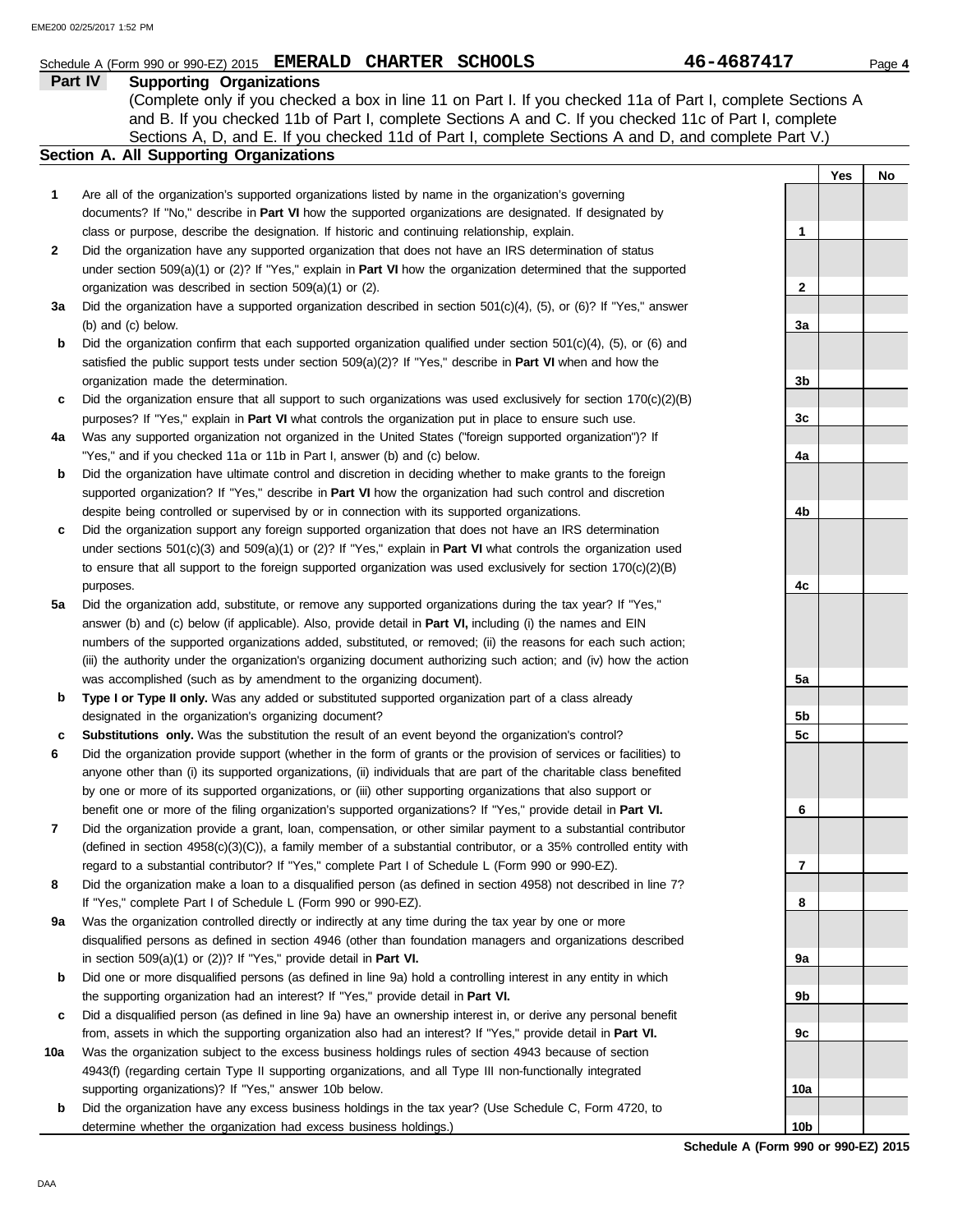#### **Part IV Supporting Organizations** (continued) **Schedule A (Form 990 or 990-EZ) 2015 EMERALD CHARTER SCHOOLS** 46-4687417 Page 5 **Yes No 2 1** organizations and what conditions or restrictions, if any, applied to such powers during the tax year. describe how the powers to appoint and/or remove directors or trustees were allocated among the supported controlled the organization's activities. If the organization had more than one supported organization, tax year? If "No," describe in **Part VI** how the supported organization(s) effectively operated, supervised, or regularly appoint or elect at least a majority of the organization's directors or trustees at all times during the **Section B. Type I Supporting Organizations 11 c b** A family member of a person described in (a) above? **a** A person who directly or indirectly controls, either alone or together with persons described in (b) and (c) Has the organization accepted a gift or contribution from any of the following persons? below, the governing body of a supported organization? A 35% controlled entity of a person described in (a) or (b) above? If "Yes" to a, b, or c, provide detail in **Part VI. 11a 11b 11c** Did the directors, trustees, or membership of one or more supported organizations have the power to Did the organization operate for the benefit of any supported organization other than the supported organization(s) that operated, supervised, or controlled the supporting organization? If "Yes," explain in **Part VI** how providing such benefit carried out the purposes of the supported organization(s) that operated, supervised, or controlled the supporting organization. **Section C. Type II Supporting Organizations** Were a majority of the organization's directors or trustees during the tax year also a majority of the directors or trustees of each of the organization's supported organization(s)? If "No," describe in **Part VI** how control **1** or management of the supporting organization was vested in the same persons that controlled or managed the supported organization(s). **Section D. All Type III Supporting Organizations** Did the organization provide to each of its supported organizations, by the last day of the fifth month of the organization's tax year, (i) a written notice describing the type and amount of support provided during the prior tax **1** year, (ii) a copy of the Form 990 that was most recently filed as of the date of notification, and (iii) copies of the organization's governing documents in effect on the date of notification, to the extent not previously provided? **2** Were any of the organization's officers, directors, or trustees either (i) appointed or elected by the supported the organization maintained a close and continuous working relationship with the supported organization(s). organization(s) or (ii) serving on the governing body of a supported organization? If "No," explain in **Part VI** how supported organizations played in this regard. income or assets at all times during the tax year? If "Yes," describe in **Part VI** the role the organization's **3** significant voice in the organization's investment policies and in directing the use of the organization's By reason of the relationship described in (2), did the organization's supported organizations have a **Section E. Type III Functionally-Integrated Supporting Organizations 1** Check the box next to the method that the organization used to satisfy the Integral Part Test during the year (**see instructions**): The organization satisfied the Activities Test. Complete **line 2** below. The organization is the parent of each of its supported organizations. Complete **line 3** below. The organization supported a governmental entity. Describe in Part VI how you supported a government entity (see instructions). **c b a Yes No 1 2 1 Yes No Yes No 1 2 3**

|  | 2 Activities Test. Answer (a) and (b) below. |  |  |  |  |  |  |  |
|--|----------------------------------------------|--|--|--|--|--|--|--|
|--|----------------------------------------------|--|--|--|--|--|--|--|

- **a** Did substantially all of the organization's activities during the tax year directly further the exempt purposes of the supported organization(s) to which the organization was responsive? If "Yes," then in **Part VI identify those supported organizations and explain** how these activities directly furthered their exempt purposes, how the organization was responsive to those supported organizations, and how the organization determined that these activities constituted substantially all of its activities.
- **b** Did the activities described in (a) constitute activities that, but for the organization's involvement, one or more of the organization's supported organization(s) would have been engaged in? If "Yes," explain in **Part VI** the reasons for the organization's position that its supported organization(s) would have engaged in these activities but for the organization's involvement.
- **3** Parent of Supported Organizations. **Answer (a) and (b) below.**
- **a** Did the organization have the power to regularly appoint or elect a majority of the officers, directors, or trustees of each of the supported organizations? Provide details in **Part VI.**
- **b** Did the organization exercise a substantial degree of direction over the policies, programs, and activities of each of its supported organizations? If "Yes," describe in **Part VI** the role played by the organization in this regard.

**2a 2b 3a 3b**

**Yes No**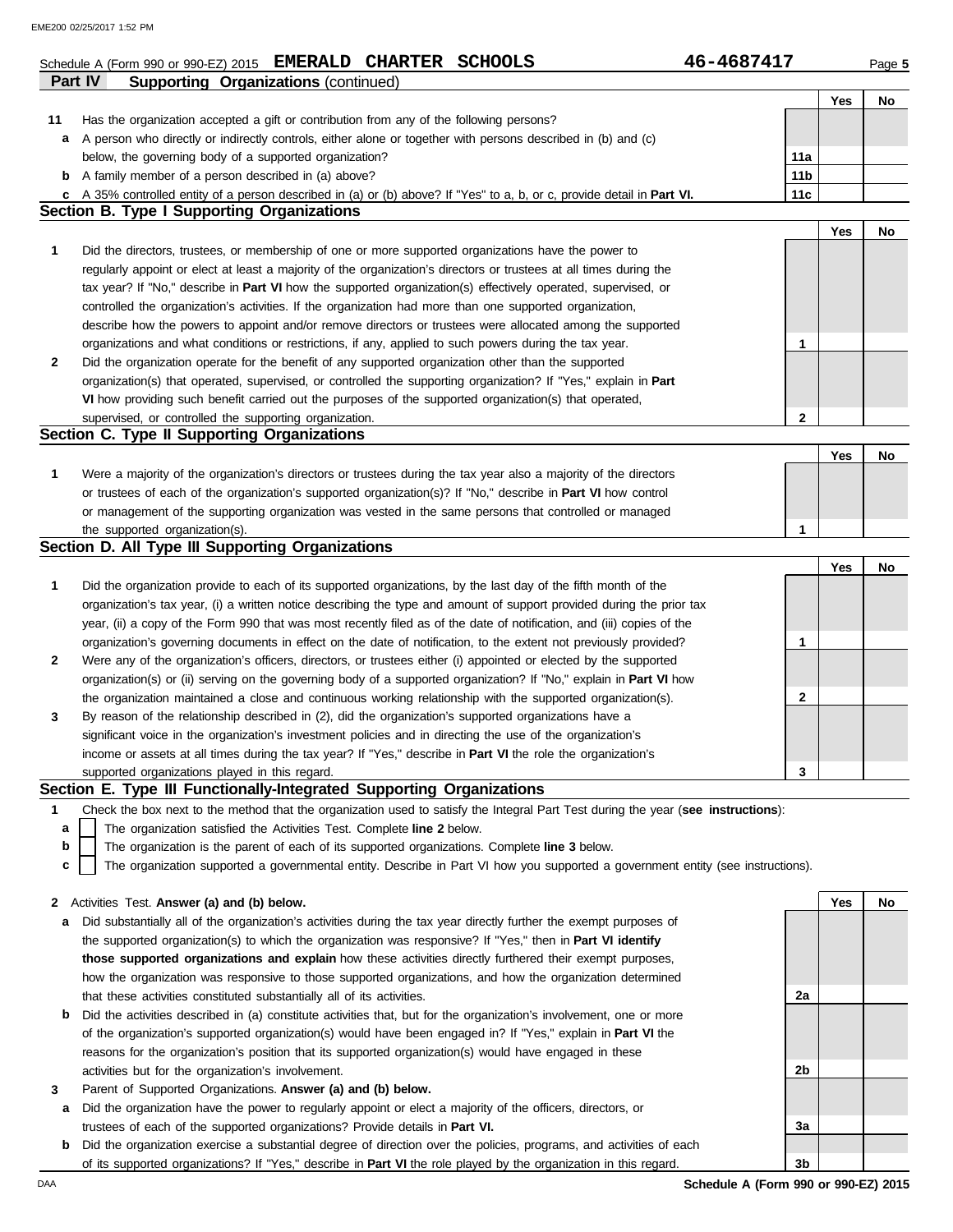#### **Part V Type III Non-Functionally Integrated 509(a)(3) Supporting Organizations Schedule A (Form 990 or 990-EZ) 2015 EMERALD CHARTER SCHOOLS** 46-4687417 Page 6 **1** Check here if the organization satisfied the Integral Part Test as a qualifying trust on Nov. 20, 1970. **See instructions.** All other Type III non-functionally integrated supporting organizations must complete Sections A through E. **1 2** Recoveries of prior-year distributions **3 4** Add lines 1 through 3 **5** Depreciation and depletion **6 7 8 1** Aggregate fair market value of all non-exempt-use assets (see **Section A - Adjusted Net Income** Net short-term capital gain Other gross income (see instructions) Portion of operating expenses paid or incurred for production or collection of gross income or for management, conservation, or maintenance of property held for production of income (see instructions) Other expenses (see instructions) **Adjusted Net Income** (subtract lines 5, 6 and 7 from line 4) **Section B - Minimum Asset Amount** instructions for short tax year or assets held for part of year): **a** Average monthly value of securities **b** Average monthly cash balances **8 7 6 5 4 3 2 1** (A) Prior Year (B) Current Year (optional) (optional) (B) Current Year (A) Prior Year **1a**  $|1b|$

|   | Fair market value of other non-exempt-use assets                             | 1c           |                     |
|---|------------------------------------------------------------------------------|--------------|---------------------|
|   | Total (add lines 1a, 1b, and 1c)                                             | 1d           |                     |
|   | Discount claimed for blockage or other<br>е                                  |              |                     |
|   | factors (explain in detail in <b>Part VI)</b> :                              |              |                     |
| 2 | Acquisition indebtedness applicable to non-exempt-use assets                 | $\mathbf{2}$ |                     |
| 3 | Subtract line 2 from line 1d                                                 | 3            |                     |
| 4 | Cash deemed held for exempt use. Enter 1-1/2% of line 3 (for greater amount, |              |                     |
|   | see instructions).                                                           | 4            |                     |
| 5 | Net value of non-exempt-use assets (subtract line 4 from line 3)             | 5            |                     |
| 6 | Multiply line 5 by .035                                                      | 6            |                     |
|   | Recoveries of prior-year distributions                                       | 7            |                     |
| 8 | Minimum Asset Amount (add line 7 to line 6)                                  | 8            |                     |
|   | Section C - Distributable Amount                                             |              | <b>Current Year</b> |
|   | Adjusted net income for prior year (from Section A, line 8, Column A)        | 1            |                     |
| 2 | Enter 85% of line 1                                                          | $\mathbf{2}$ |                     |
| 3 | Minimum asset amount for prior year (from Section B, line 8, Column A)       | 3            |                     |
| 4 | Enter greater of line 2 or line 3                                            | 4            |                     |
| 5 | Income tax imposed in prior year                                             | 5            |                     |
| 6 | <b>Distributable Amount.</b> Subtract line 5 from line 4, unless subject to  |              |                     |
|   | emergency temporary reduction (see instructions)                             | 6            |                     |

**7** instructions). Check here if the current year is the organization's first as a non-functionally-integrated Type III supporting organization (see

**Schedule A (Form 990 or 990-EZ) 2015**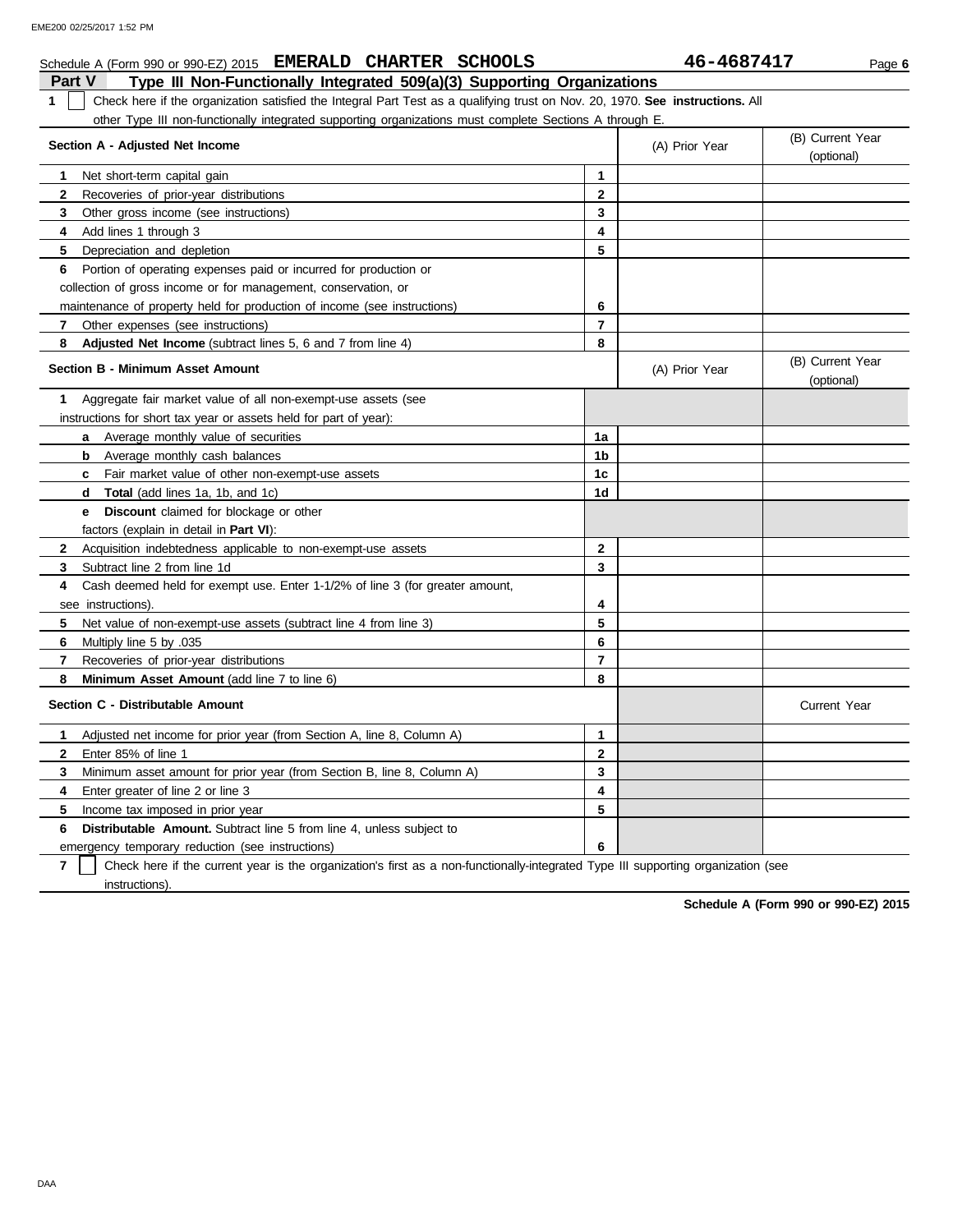## **Schedule A (Form 990 or 990-EZ) 2015 EMERALD CHARTER SCHOOLS** 46-4687417 Page 7

| Part V | Type III Non-Functionally Integrated 509(a)(3) Supporting Organizations (continued)        |                             |                                       |                                         |
|--------|--------------------------------------------------------------------------------------------|-----------------------------|---------------------------------------|-----------------------------------------|
|        | <b>Section D - Distributions</b>                                                           |                             |                                       | <b>Current Year</b>                     |
| 1      | Amounts paid to supported organizations to accomplish exempt purposes                      |                             |                                       |                                         |
| 2      | Amounts paid to perform activity that directly furthers exempt purposes of supported       |                             |                                       |                                         |
|        | organizations, in excess of income from activity                                           |                             |                                       |                                         |
| 3      | Administrative expenses paid to accomplish exempt purposes of supported organizations      |                             |                                       |                                         |
| 4      | Amounts paid to acquire exempt-use assets                                                  |                             |                                       |                                         |
| 5      | Qualified set-aside amounts (prior IRS approval required)                                  |                             |                                       |                                         |
| 6      | Other distributions (describe in Part VI). See instructions.                               |                             |                                       |                                         |
| 7      | Total annual distributions. Add lines 1 through 6.                                         |                             |                                       |                                         |
| 8      | Distributions to attentive supported organizations to which the organization is responsive |                             |                                       |                                         |
|        | (provide details in Part VI). See instructions.                                            |                             |                                       |                                         |
| 9      | Distributable amount for 2015 from Section C, line 6                                       |                             |                                       |                                         |
| 10     | Line 8 amount divided by Line 9 amount                                                     |                             |                                       |                                         |
|        |                                                                                            | (i)                         | (ii)                                  | (iii)                                   |
|        | Section E - Distribution Allocations (see instructions)                                    | <b>Excess Distributions</b> | <b>Underdistributions</b><br>Pre-2015 | <b>Distributable</b><br>Amount for 2015 |
| 1      | Distributable amount for 2015 from Section C, line 6                                       |                             |                                       |                                         |
| 2      | Underdistributions, if any, for years prior to 2015                                        |                             |                                       |                                         |
|        | (reasonable cause required-see instructions)                                               |                             |                                       |                                         |
| 3      | Excess distributions carryover, if any, to 2015:                                           |                             |                                       |                                         |
| a      |                                                                                            |                             |                                       |                                         |
| b      |                                                                                            |                             |                                       |                                         |
| c      |                                                                                            |                             |                                       |                                         |
|        |                                                                                            |                             |                                       |                                         |
|        |                                                                                            |                             |                                       |                                         |
|        | f Total of lines 3a through e                                                              |                             |                                       |                                         |
|        | g Applied to underdistributions of prior years                                             |                             |                                       |                                         |
|        | h Applied to 2015 distributable amount                                                     |                             |                                       |                                         |
|        | <i>i</i> Carryover from 2010 not applied (see instructions)                                |                             |                                       |                                         |
|        | Remainder. Subtract lines 3g, 3h, and 3i from 3f.                                          |                             |                                       |                                         |
| 4      | Distributions for 2015 from Section                                                        |                             |                                       |                                         |
|        | \$<br>D, line 7:                                                                           |                             |                                       |                                         |
|        | a Applied to underdistributions of prior years                                             |                             |                                       |                                         |
|        | <b>b</b> Applied to 2015 distributable amount                                              |                             |                                       |                                         |
|        | c Remainder. Subtract lines 4a and 4b from 4.                                              |                             |                                       |                                         |
| 5      | Remaining underdistributions for years prior to 2015, if                                   |                             |                                       |                                         |
|        | any. Subtract lines 3g and 4a from line 2 (if amount                                       |                             |                                       |                                         |
|        | greater than zero, see instructions).                                                      |                             |                                       |                                         |
| 6      | Remaining underdistributions for 2015. Subtract lines 3h                                   |                             |                                       |                                         |
|        | and 4b from line 1 (if amount greater than zero, see                                       |                             |                                       |                                         |
|        | instructions).                                                                             |                             |                                       |                                         |
| 7      | Excess distributions carryover to 2016. Add lines 3j                                       |                             |                                       |                                         |
|        | and 4c.                                                                                    |                             |                                       |                                         |
| 8      | Breakdown of line 7:                                                                       |                             |                                       |                                         |
| a      |                                                                                            |                             |                                       |                                         |
| b      |                                                                                            |                             |                                       |                                         |
|        | c Excess from 2013                                                                         |                             |                                       |                                         |
|        | <b>d</b> Excess from 2014                                                                  |                             |                                       |                                         |
|        | .                                                                                          |                             |                                       |                                         |
|        |                                                                                            |                             |                                       |                                         |

**Schedule A (Form 990 or 990-EZ) 2015**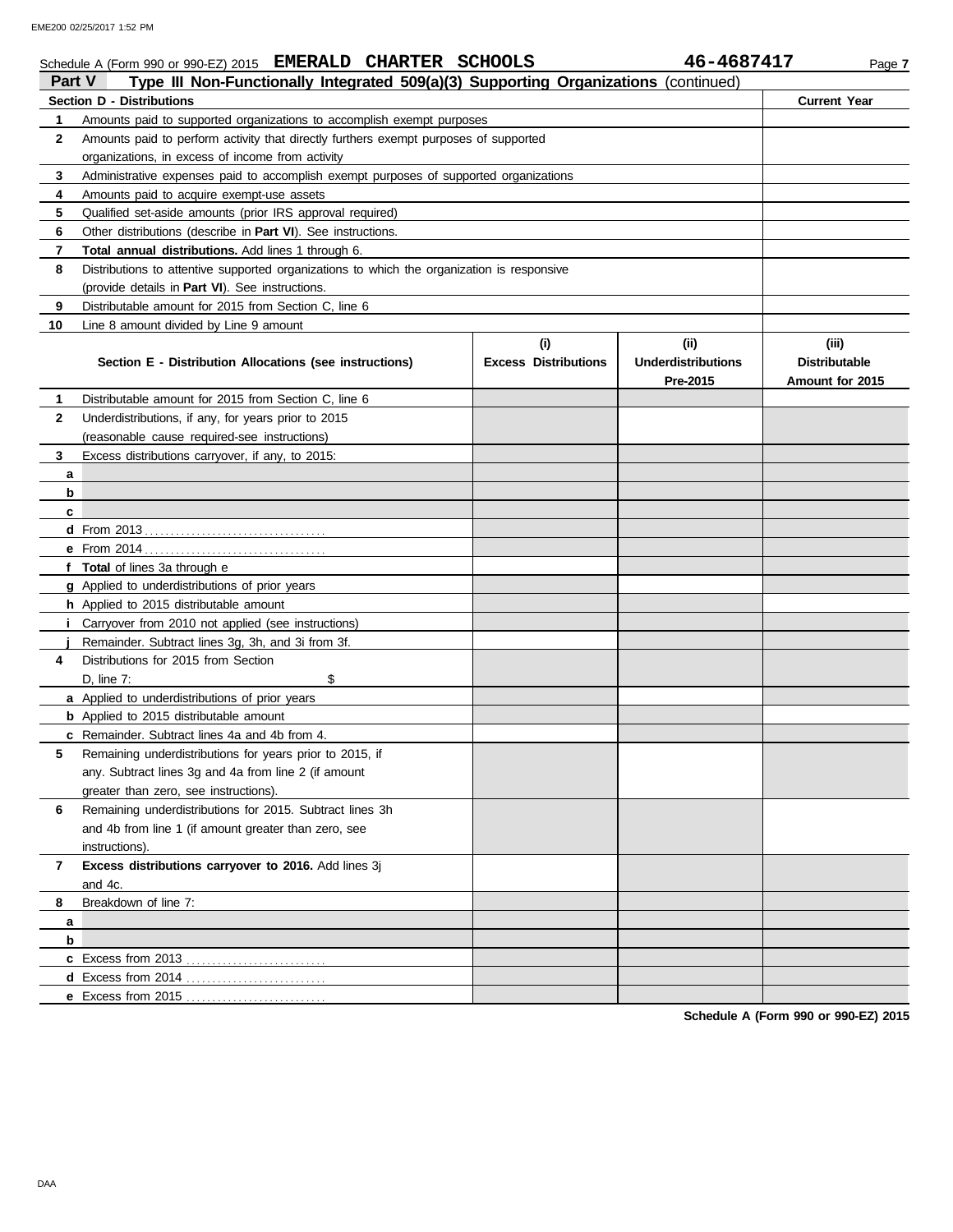|         | Schedule A (Form 990 or 990-EZ) 2015 EMERALD CHARTER SCHOOLS |  |                                                                                                | 46-4687417                                                                                                                                                                                                                                                                                                                                                                                                                                                                               | Page 8 |
|---------|--------------------------------------------------------------|--|------------------------------------------------------------------------------------------------|------------------------------------------------------------------------------------------------------------------------------------------------------------------------------------------------------------------------------------------------------------------------------------------------------------------------------------------------------------------------------------------------------------------------------------------------------------------------------------------|--------|
| Part VI |                                                              |  |                                                                                                | Supplemental Information. Provide the explanations required by Part II, line 10; Part II, line 17a or 17b; Part<br>III, line 12; Part IV, Section A, lines 1, 2, 3b, 3c, 4b, 4c, 5a, 6, 9a, 9b, 9c, 11a, 11b, and 11c; Part IV, Section<br>B, lines 1 and 2; Part IV, Section C, line 1; Part IV, Section D, lines 2 and 3; Part IV, Section E, lines 1c, 2a, 2b,<br>3a and 3b; Part V, line 1; Part V, Section B, line 1e; Part V, Section D, lines 5, 6, and 8; and Part V, Section E, |        |
|         |                                                              |  | lines 2, 5, and 6. Also complete this part for any additional information. (See instructions.) |                                                                                                                                                                                                                                                                                                                                                                                                                                                                                          |        |
|         |                                                              |  |                                                                                                |                                                                                                                                                                                                                                                                                                                                                                                                                                                                                          |        |
|         |                                                              |  |                                                                                                |                                                                                                                                                                                                                                                                                                                                                                                                                                                                                          |        |
|         |                                                              |  |                                                                                                |                                                                                                                                                                                                                                                                                                                                                                                                                                                                                          |        |
|         |                                                              |  |                                                                                                |                                                                                                                                                                                                                                                                                                                                                                                                                                                                                          |        |
|         |                                                              |  |                                                                                                |                                                                                                                                                                                                                                                                                                                                                                                                                                                                                          |        |
|         |                                                              |  |                                                                                                |                                                                                                                                                                                                                                                                                                                                                                                                                                                                                          |        |
|         |                                                              |  |                                                                                                |                                                                                                                                                                                                                                                                                                                                                                                                                                                                                          |        |
|         |                                                              |  |                                                                                                |                                                                                                                                                                                                                                                                                                                                                                                                                                                                                          |        |
|         |                                                              |  |                                                                                                |                                                                                                                                                                                                                                                                                                                                                                                                                                                                                          |        |
|         |                                                              |  |                                                                                                |                                                                                                                                                                                                                                                                                                                                                                                                                                                                                          |        |
|         |                                                              |  |                                                                                                |                                                                                                                                                                                                                                                                                                                                                                                                                                                                                          |        |
|         |                                                              |  |                                                                                                |                                                                                                                                                                                                                                                                                                                                                                                                                                                                                          |        |
|         |                                                              |  |                                                                                                |                                                                                                                                                                                                                                                                                                                                                                                                                                                                                          |        |
|         |                                                              |  |                                                                                                |                                                                                                                                                                                                                                                                                                                                                                                                                                                                                          |        |
|         |                                                              |  |                                                                                                |                                                                                                                                                                                                                                                                                                                                                                                                                                                                                          |        |
|         |                                                              |  |                                                                                                |                                                                                                                                                                                                                                                                                                                                                                                                                                                                                          |        |
|         |                                                              |  |                                                                                                |                                                                                                                                                                                                                                                                                                                                                                                                                                                                                          |        |
|         |                                                              |  |                                                                                                |                                                                                                                                                                                                                                                                                                                                                                                                                                                                                          |        |
|         |                                                              |  |                                                                                                |                                                                                                                                                                                                                                                                                                                                                                                                                                                                                          |        |
|         |                                                              |  |                                                                                                |                                                                                                                                                                                                                                                                                                                                                                                                                                                                                          |        |
|         |                                                              |  |                                                                                                |                                                                                                                                                                                                                                                                                                                                                                                                                                                                                          |        |
|         |                                                              |  |                                                                                                |                                                                                                                                                                                                                                                                                                                                                                                                                                                                                          |        |
|         |                                                              |  |                                                                                                |                                                                                                                                                                                                                                                                                                                                                                                                                                                                                          |        |
|         |                                                              |  |                                                                                                |                                                                                                                                                                                                                                                                                                                                                                                                                                                                                          |        |
|         |                                                              |  |                                                                                                |                                                                                                                                                                                                                                                                                                                                                                                                                                                                                          |        |
|         |                                                              |  |                                                                                                |                                                                                                                                                                                                                                                                                                                                                                                                                                                                                          |        |
|         |                                                              |  |                                                                                                |                                                                                                                                                                                                                                                                                                                                                                                                                                                                                          |        |
|         |                                                              |  |                                                                                                |                                                                                                                                                                                                                                                                                                                                                                                                                                                                                          |        |
|         |                                                              |  |                                                                                                |                                                                                                                                                                                                                                                                                                                                                                                                                                                                                          |        |
|         |                                                              |  |                                                                                                |                                                                                                                                                                                                                                                                                                                                                                                                                                                                                          |        |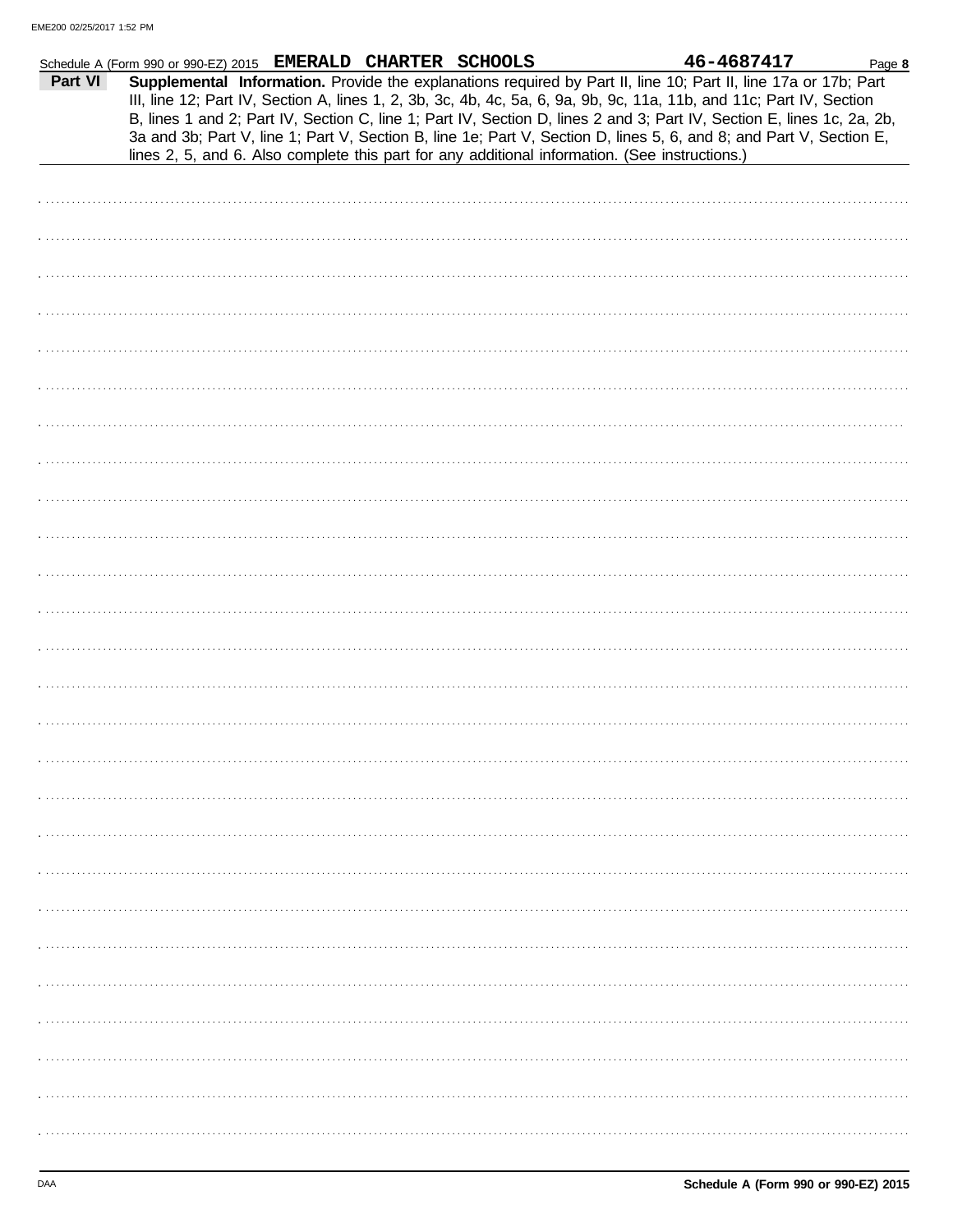# **(Form 990)**

Department of the Treasury Internal Revenue Service **Name of the organization**

## **SCHEDULE D Supplemental Financial Statements**

u **Attach to Form 990. Part IV, line 6, 7, 8, 9, 10, 11a, 11b, 11c, 11d, 11e, 11f, 12a, or 12b.** u **Complete if the organization answered "Yes" on Form 990,**

u **Information about Schedule D (Form 990) and its instructions is at www.irs.gov/form990.**

**Employer identification number**

|              | <b>CHARTER SCHOOLS</b><br><b>EMERALD</b>                                                                                                  |                                                    | 46-4687417                                                   |
|--------------|-------------------------------------------------------------------------------------------------------------------------------------------|----------------------------------------------------|--------------------------------------------------------------|
|              | Organizations Maintaining Donor Advised Funds or Other Similar Funds or Accounts.<br>Part I                                               |                                                    |                                                              |
|              | Complete if the organization answered "Yes" on Form 990, Part IV, line 6.                                                                 |                                                    |                                                              |
|              |                                                                                                                                           | (a) Donor advised funds                            | (b) Funds and other accounts                                 |
| 1.           | Total number at end of year                                                                                                               |                                                    |                                                              |
| 2            | Aggregate value of contributions to (during year)                                                                                         |                                                    |                                                              |
| 3            |                                                                                                                                           | <u> 1980 - Johann Barbara, martxa alemaniar a</u>  |                                                              |
| 4            |                                                                                                                                           |                                                    |                                                              |
| 5            | Did the organization inform all donors and donor advisors in writing that the assets held in donor advised                                |                                                    |                                                              |
|              |                                                                                                                                           |                                                    | Yes<br>No                                                    |
| 6            | Did the organization inform all grantees, donors, and donor advisors in writing that grant funds can be used                              |                                                    |                                                              |
|              | only for charitable purposes and not for the benefit of the donor or donor advisor, or for any other purpose                              |                                                    |                                                              |
|              |                                                                                                                                           |                                                    | Yes<br>No                                                    |
|              | Part II<br><b>Conservation Easements.</b>                                                                                                 |                                                    |                                                              |
|              | Complete if the organization answered "Yes" on Form 990, Part IV, line 7.                                                                 |                                                    |                                                              |
| 1.           | Purpose(s) of conservation easements held by the organization (check all that apply).                                                     |                                                    |                                                              |
|              | Preservation of land for public use (e.g., recreation or education)                                                                       | Preservation of a historically important land area |                                                              |
|              | Protection of natural habitat                                                                                                             | Preservation of a certified historic structure     |                                                              |
|              | Preservation of open space                                                                                                                |                                                    |                                                              |
| $\mathbf{2}$ | Complete lines 2a through 2d if the organization held a qualified conservation contribution in the form of a conservation                 |                                                    |                                                              |
|              | easement on the last day of the tax year.                                                                                                 |                                                    | Held at the End of the Tax Year                              |
| а            |                                                                                                                                           |                                                    | 2a                                                           |
| b            |                                                                                                                                           |                                                    | 2b                                                           |
| с            | Number of conservation easements on a certified historic structure included in (a) [[[[[ [ [ ]]]                                          |                                                    | 2c                                                           |
| d            | Number of conservation easements included in (c) acquired after 8/17/06, and not on a                                                     |                                                    |                                                              |
|              | historic structure listed in the National Register                                                                                        |                                                    | 2d                                                           |
| 3.           | Number of conservation easements modified, transferred, released, extinguished, or terminated by the organization during the              |                                                    |                                                              |
|              | tax year $\mathsf{u}$                                                                                                                     |                                                    |                                                              |
| 4            | Number of states where property subject to conservation easement is located u                                                             |                                                    |                                                              |
| 5            | Does the organization have a written policy regarding the periodic monitoring, inspection, handling of                                    |                                                    |                                                              |
|              | violations, and enforcement of the conservation easements it holds?                                                                       |                                                    | Yes<br>No                                                    |
| 6            | Staff and volunteer hours devoted to monitoring, inspecting, handling of violations, and enforcing conservation easements during the year |                                                    |                                                              |
|              | u                                                                                                                                         |                                                    |                                                              |
| 7            | Amount of expenses incurred in monitoring, inspecting, handling of violations, and enforcing conservation easements during the year       |                                                    |                                                              |
|              |                                                                                                                                           |                                                    |                                                              |
| 8            | u\$<br>Does each conservation easement reported on line 2(d) above satisfy the requirements of section 170(h)(4)(B)(i)                    |                                                    |                                                              |
|              |                                                                                                                                           |                                                    | Yes $\Box$<br><b>No</b>                                      |
| 9            | In Part XIII, describe how the organization reports conservation easements in its revenue and expense statement, and                      |                                                    |                                                              |
|              | balance sheet, and include, if applicable, the text of the footnote to the organization's financial statements that describes the         |                                                    |                                                              |
|              | organization's accounting for conservation easements.                                                                                     |                                                    |                                                              |
|              | Organizations Maintaining Collections of Art, Historical Treasures, or Other Similar Assets.<br>Part III                                  |                                                    |                                                              |
|              | Complete if the organization answered "Yes" on Form 990, Part IV, line 8.                                                                 |                                                    |                                                              |
|              | 1a If the organization elected, as permitted under SFAS 116 (ASC 958), not to report in its revenue statement and balance sheet           |                                                    |                                                              |
|              | works of art, historical treasures, or other similar assets held for public exhibition, education, or research in furtherance of          |                                                    |                                                              |
|              | public service, provide, in Part XIII, the text of the footnote to its financial statements that describes these items.                   |                                                    |                                                              |
|              | <b>b</b> If the organization elected, as permitted under SFAS 116 (ASC 958), to report in its revenue statement and balance sheet         |                                                    |                                                              |
|              | works of art, historical treasures, or other similar assets held for public exhibition, education, or research in furtherance of          |                                                    |                                                              |
|              | public service, provide the following amounts relating to these items:                                                                    |                                                    |                                                              |
|              |                                                                                                                                           |                                                    |                                                              |
|              |                                                                                                                                           |                                                    | $\mathsf{u}$ \$ $\ldots$ $\ldots$ $\ldots$ $\ldots$ $\ldots$ |
| 2            | If the organization received or held works of art, historical treasures, or other similar assets for financial gain, provide the          |                                                    |                                                              |
|              | following amounts required to be reported under SFAS 116 (ASC 958) relating to these items:                                               |                                                    |                                                              |
| а            |                                                                                                                                           |                                                    |                                                              |
| b            |                                                                                                                                           |                                                    |                                                              |

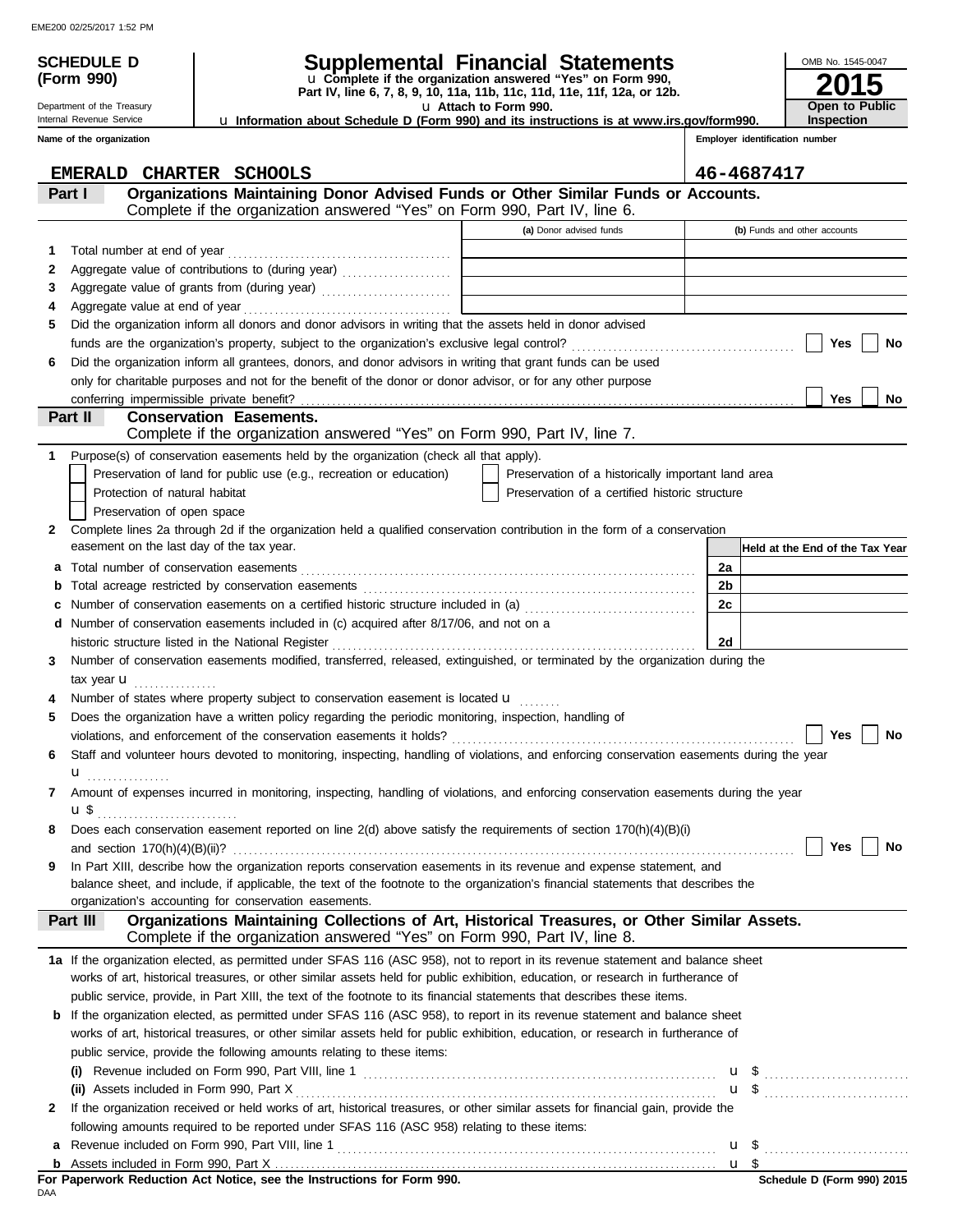|   | Schedule D (Form 990) 2015 EMERALD CHARTER SCHOOLS                                                                                                                                                                                  |                         |                           |                    | 46-4687417      |                      |                        |         | Page 2 |
|---|-------------------------------------------------------------------------------------------------------------------------------------------------------------------------------------------------------------------------------------|-------------------------|---------------------------|--------------------|-----------------|----------------------|------------------------|---------|--------|
|   | Organizations Maintaining Collections of Art, Historical Treasures, or Other Similar Assets (continued)<br>Part III                                                                                                                 |                         |                           |                    |                 |                      |                        |         |        |
| 3 | Using the organization's acquisition, accession, and other records, check any of the following that are a significant use of its<br>collection items (check all that apply):                                                        |                         |                           |                    |                 |                      |                        |         |        |
| a | Public exhibition                                                                                                                                                                                                                   |                         | Loan or exchange programs |                    |                 |                      |                        |         |        |
| b | Scholarly research                                                                                                                                                                                                                  | е                       |                           |                    |                 |                      |                        |         |        |
| c | Preservation for future generations                                                                                                                                                                                                 |                         |                           |                    |                 |                      |                        |         |        |
| 4 | Provide a description of the organization's collections and explain how they further the organization's exempt purpose in Part<br>XIII.                                                                                             |                         |                           |                    |                 |                      |                        |         |        |
| 5 | During the year, did the organization solicit or receive donations of art, historical treasures, or other similar                                                                                                                   |                         |                           |                    |                 |                      |                        |         |        |
|   |                                                                                                                                                                                                                                     |                         |                           |                    |                 |                      | Yes                    |         | No.    |
|   | Part IV<br><b>Escrow and Custodial Arrangements.</b>                                                                                                                                                                                |                         |                           |                    |                 |                      |                        |         |        |
|   | Complete if the organization answered "Yes" on Form 990, Part IV, line 9, or reported an amount on Form<br>990, Part X, line 21.                                                                                                    |                         |                           |                    |                 |                      |                        |         |        |
|   | 1a Is the organization an agent, trustee, custodian or other intermediary for contributions or other assets not                                                                                                                     |                         |                           |                    |                 |                      |                        |         |        |
|   |                                                                                                                                                                                                                                     |                         |                           |                    |                 |                      | Yes                    |         | No     |
|   | <b>b</b> If "Yes," explain the arrangement in Part XIII and complete the following table:                                                                                                                                           |                         |                           |                    |                 |                      |                        |         |        |
|   |                                                                                                                                                                                                                                     |                         |                           |                    |                 |                      | Amount                 |         |        |
| c |                                                                                                                                                                                                                                     |                         |                           |                    |                 | 1c                   |                        |         |        |
|   | Additions during the year contact the search contact the year contact the year contact the year contact the year                                                                                                                    |                         |                           |                    |                 | 1 <sub>d</sub>       |                        |         |        |
|   |                                                                                                                                                                                                                                     |                         |                           |                    |                 | 1e                   |                        |         |        |
|   | f Ending balance <b>constructs</b> and constructs and constructs and constructs and constructs and constructs and constructs and constructs and constructs and constructs and constructs and constructs and constructs and construc |                         |                           |                    |                 | 1f                   |                        |         |        |
|   | 2a Did the organization include an amount on Form 990, Part X, line 21, for escrow or custodial account liability?                                                                                                                  |                         |                           |                    |                 |                      | <b>Yes</b>             |         | No     |
|   |                                                                                                                                                                                                                                     |                         |                           |                    |                 |                      |                        |         |        |
|   | <b>Endowment Funds.</b><br>Part V                                                                                                                                                                                                   |                         |                           |                    |                 |                      |                        |         |        |
|   | Complete if the organization answered "Yes" on Form 990, Part IV, line 10.                                                                                                                                                          |                         |                           |                    |                 |                      |                        |         |        |
|   |                                                                                                                                                                                                                                     | (a) Current year        | (b) Prior year            | (c) Two years back |                 | (d) Three years back | (e) Four years back    |         |        |
|   | <b>1a</b> Beginning of year balance                                                                                                                                                                                                 |                         |                           |                    |                 |                      |                        |         |        |
|   | <b>b</b> Contributions <b>contributions</b>                                                                                                                                                                                         |                         |                           |                    |                 |                      |                        |         |        |
|   | c Net investment earnings, gains, and<br>losses                                                                                                                                                                                     |                         |                           |                    |                 |                      |                        |         |        |
|   | d Grants or scholarships                                                                                                                                                                                                            |                         |                           |                    |                 |                      |                        |         |        |
|   | e Other expenditures for facilities and                                                                                                                                                                                             |                         |                           |                    |                 |                      |                        |         |        |
|   | f Administrative expenses                                                                                                                                                                                                           |                         |                           |                    |                 |                      |                        |         |        |
|   |                                                                                                                                                                                                                                     |                         |                           |                    |                 |                      |                        |         |        |
| 2 | Provide the estimated percentage of the current year end balance (line 1g, column (a)) held as:                                                                                                                                     |                         |                           |                    |                 |                      |                        |         |        |
|   | a Board designated or quasi-endowment u                                                                                                                                                                                             |                         |                           |                    |                 |                      |                        |         |        |
|   | <b>b</b> Permanent endowment <b>u</b><br>. %                                                                                                                                                                                        |                         |                           |                    |                 |                      |                        |         |        |
|   | c Temporarily restricted endowment u                                                                                                                                                                                                |                         |                           |                    |                 |                      |                        |         |        |
|   | The percentages on lines 2a, 2b, and 2c should equal 100%.                                                                                                                                                                          |                         |                           |                    |                 |                      |                        |         |        |
|   | 3a Are there endowment funds not in the possession of the organization that are held and administered for the                                                                                                                       |                         |                           |                    |                 |                      |                        |         |        |
|   | organization by:                                                                                                                                                                                                                    |                         |                           |                    |                 |                      |                        | Yes     | No     |
|   |                                                                                                                                                                                                                                     |                         |                           |                    |                 |                      | 3a(i)                  |         |        |
|   |                                                                                                                                                                                                                                     |                         |                           |                    |                 |                      | 3a(ii)                 |         |        |
|   |                                                                                                                                                                                                                                     |                         |                           |                    |                 |                      | 3b                     |         |        |
|   | Describe in Part XIII the intended uses of the organization's endowment funds.                                                                                                                                                      |                         |                           |                    |                 |                      |                        |         |        |
|   | Land, Buildings, and Equipment.<br>Part VI<br>Complete if the organization answered "Yes" on Form 990, Part IV, line 11a. See Form 990, Part X, line 10.                                                                            |                         |                           |                    |                 |                      |                        |         |        |
|   | Description of property                                                                                                                                                                                                             | (a) Cost or other basis | (b) Cost or other basis   |                    | (c) Accumulated |                      | (d) Book value         |         |        |
|   |                                                                                                                                                                                                                                     | (investment)            | (other)                   |                    | depreciation    |                      |                        |         |        |
|   |                                                                                                                                                                                                                                     |                         |                           | 100,000            |                 |                      |                        | 100,000 |        |
|   |                                                                                                                                                                                                                                     |                         |                           | 4,763,738          |                 | 69,429               | 4,694,309              |         |        |
|   | c Leasehold improvements                                                                                                                                                                                                            |                         |                           |                    |                 |                      |                        |         |        |
|   |                                                                                                                                                                                                                                     |                         |                           | 427,637            |                 | 31,405               |                        | 396,232 |        |
|   | e Other                                                                                                                                                                                                                             |                         |                           | 132,672            |                 | 11,037               |                        | 121,635 |        |
|   | Total. Add lines 1a through 1e. (Column (d) must equal Form 990, Part X, column (B), line 10c.)                                                                                                                                     |                         |                           |                    |                 | u                    | $\overline{5,312,176}$ |         |        |

**Schedule D (Form 990) 2015**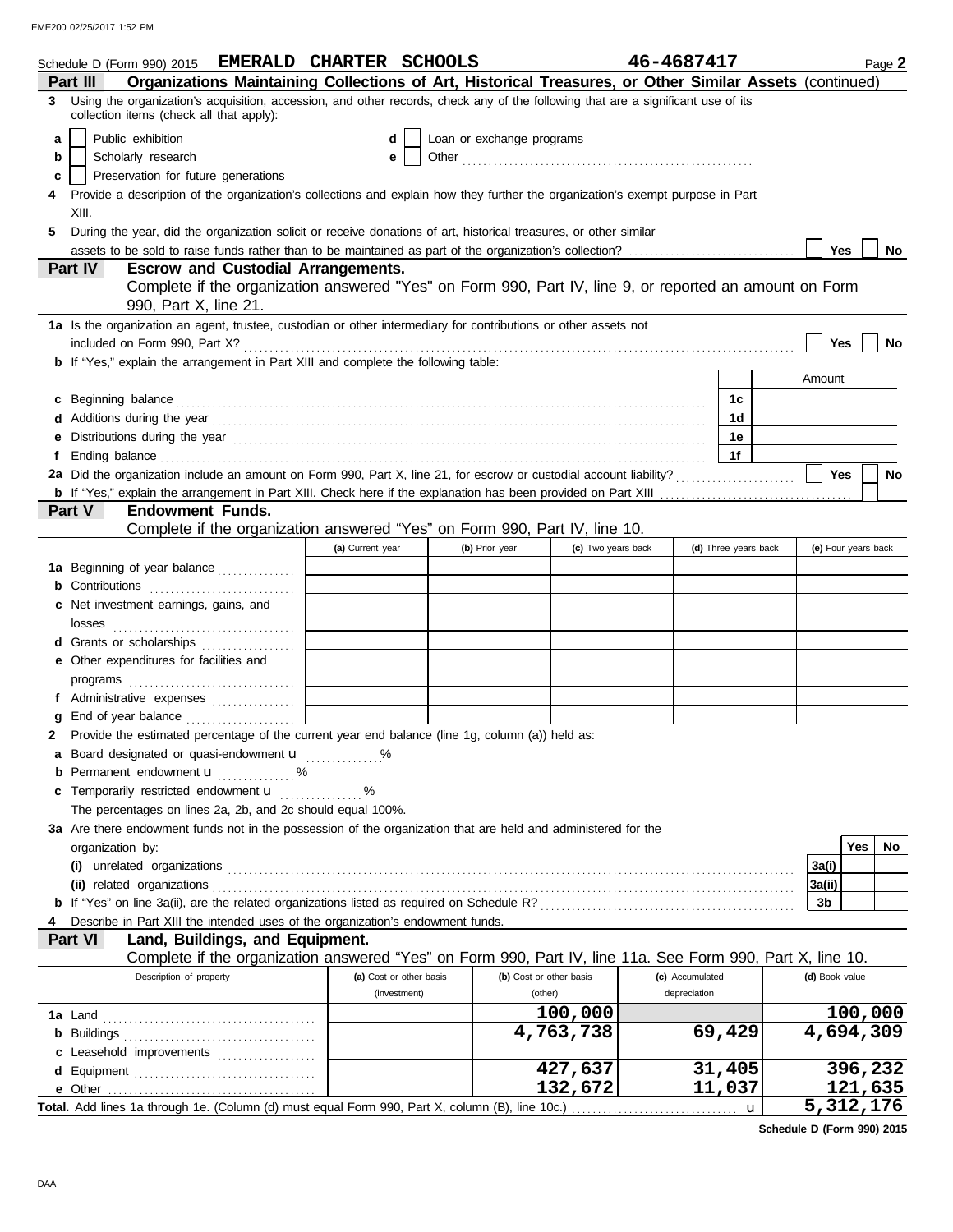|                        | EMERALD CHARTER SCHOOLS<br>Schedule D (Form 990) 2015                                                      |                | 46-4687417                                                   | Page 3         |
|------------------------|------------------------------------------------------------------------------------------------------------|----------------|--------------------------------------------------------------|----------------|
| Part VII               | Investments-Other Securities.                                                                              |                |                                                              |                |
|                        | Complete if the organization answered "Yes" on Form 990, Part IV, line 11b. See Form 990, Part X, line 12. |                |                                                              |                |
|                        | (a) Description of security or category                                                                    | (b) Book value | (c) Method of valuation:                                     |                |
|                        | (including name of security)                                                                               |                | Cost or end-of-year market value                             |                |
|                        |                                                                                                            |                |                                                              |                |
| (2)                    | Closely-held equity interests                                                                              |                |                                                              |                |
|                        | (3) Other $\qquad \qquad \qquad \qquad$                                                                    |                |                                                              |                |
|                        | (A)                                                                                                        |                |                                                              |                |
|                        | (B)                                                                                                        |                |                                                              |                |
| (C)                    |                                                                                                            |                |                                                              |                |
| (D)                    |                                                                                                            |                |                                                              |                |
| (E)                    |                                                                                                            |                |                                                              |                |
|                        |                                                                                                            |                |                                                              |                |
| (F)                    |                                                                                                            |                |                                                              |                |
| (G)                    |                                                                                                            |                |                                                              |                |
| (H)                    |                                                                                                            |                |                                                              |                |
|                        | Total. (Column (b) must equal Form 990, Part X, col. (B) line 12.) u                                       |                |                                                              |                |
| Part VIII              | Investments-Program Related.                                                                               |                |                                                              |                |
|                        | Complete if the organization answered "Yes" on Form 990, Part IV, line 11c. See Form 990, Part X, line 13. |                |                                                              |                |
|                        | (a) Description of investment                                                                              | (b) Book value | (c) Method of valuation:<br>Cost or end-of-year market value |                |
|                        |                                                                                                            |                |                                                              |                |
| (1)                    |                                                                                                            |                |                                                              |                |
| (2)                    |                                                                                                            |                |                                                              |                |
| (3)                    |                                                                                                            |                |                                                              |                |
| (4)                    |                                                                                                            |                |                                                              |                |
| (5)                    |                                                                                                            |                |                                                              |                |
| (6)                    |                                                                                                            |                |                                                              |                |
| (7)                    |                                                                                                            |                |                                                              |                |
| (8)                    |                                                                                                            |                |                                                              |                |
| (9)                    |                                                                                                            |                |                                                              |                |
|                        | Total. (Column (b) must equal Form 990, Part X, col. (B) line 13.) u                                       |                |                                                              |                |
| Part IX                | Other Assets.                                                                                              |                |                                                              |                |
|                        | Complete if the organization answered "Yes" on Form 990, Part IV, line 11d. See Form 990, Part X, line 15. |                |                                                              |                |
|                        | (a) Description                                                                                            |                |                                                              | (b) Book value |
| (1)                    |                                                                                                            |                |                                                              |                |
| (2)                    |                                                                                                            |                |                                                              |                |
| (3)                    |                                                                                                            |                |                                                              |                |
| (4)                    |                                                                                                            |                |                                                              |                |
| (5)                    |                                                                                                            |                |                                                              |                |
| (6)                    |                                                                                                            |                |                                                              |                |
| (7)                    |                                                                                                            |                |                                                              |                |
| (8)                    |                                                                                                            |                |                                                              |                |
| (9)                    |                                                                                                            |                |                                                              |                |
|                        | Total. (Column (b) must equal Form 990, Part X, col. (B) line 15.)                                         |                | u                                                            |                |
| Part X                 | Other Liabilities.                                                                                         |                |                                                              |                |
|                        | Complete if the organization answered "Yes" on Form 990, Part IV, line 11e or 11f. See Form 990, Part X,   |                |                                                              |                |
|                        | line 25.                                                                                                   |                |                                                              |                |
| 1.                     | (a) Description of liability                                                                               | (b) Book value |                                                              |                |
| (1)                    | Federal income taxes                                                                                       |                |                                                              |                |
| <b>DEFERRED</b><br>(2) | INFLOWS RELATED<br><b>PENSIONS</b><br>TO                                                                   | 38,898         |                                                              |                |
| (3)                    | NET PENSION LIABILITY -<br>TCRS<br>LEGAC<br>$\overline{\phantom{a}}$                                       | 971            |                                                              |                |
| (4)                    |                                                                                                            |                |                                                              |                |
| (5)                    |                                                                                                            |                |                                                              |                |
|                        |                                                                                                            |                |                                                              |                |
| (6)                    |                                                                                                            |                |                                                              |                |
| (7)                    |                                                                                                            |                |                                                              |                |
| (8)                    |                                                                                                            |                |                                                              |                |
| (9)                    |                                                                                                            |                |                                                              |                |

| <b>Total.</b> (Column (b) must equal Form 990, Part X, col. (B) line 25.) <b>u</b> |  |
|------------------------------------------------------------------------------------|--|

Liability for uncertain tax positions. In Part XIII, provide the text of the footnote to the organization's financial statements that reports the **2.** organization's liability for uncertain tax positions under FIN 48 (ASC 740). Check here if the text of the footnote has been provided in Part XIII . . . . . . .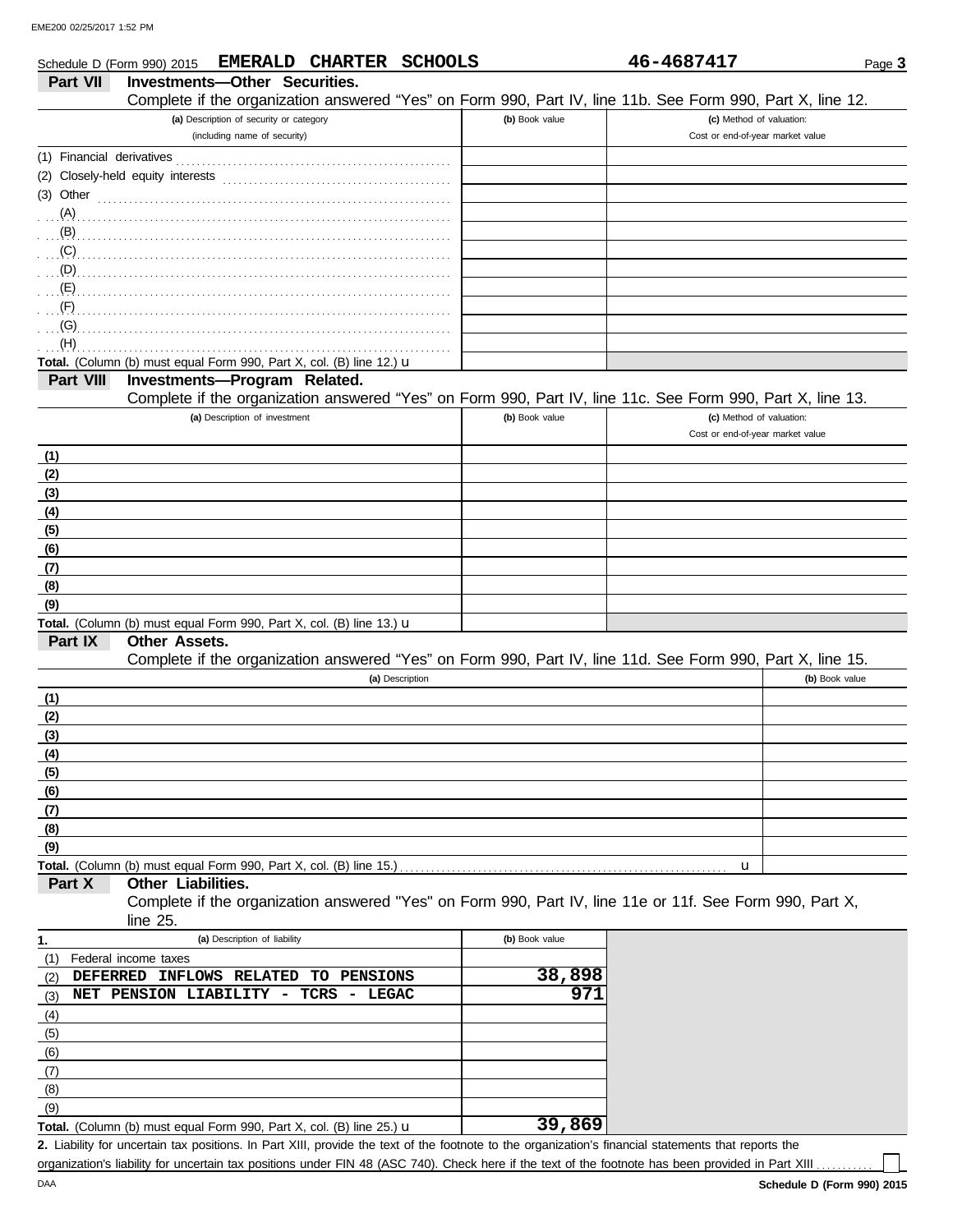|   | Schedule D (Form 990) 2015 EMERALD CHARTER SCHOOLS                                                                                                                                                                            |                | 46-4687417   | Page 4    |
|---|-------------------------------------------------------------------------------------------------------------------------------------------------------------------------------------------------------------------------------|----------------|--------------|-----------|
|   | Reconciliation of Revenue per Audited Financial Statements With Revenue per Return.<br>Part XI                                                                                                                                |                |              |           |
|   | Complete if the organization answered "Yes" on Form 990, Part IV, line 12a.                                                                                                                                                   |                |              |           |
| 1 |                                                                                                                                                                                                                               |                | $\mathbf{1}$ | 1,174,754 |
| 2 | Amounts included on line 1 but not on Form 990, Part VIII, line 12:                                                                                                                                                           |                |              |           |
| а |                                                                                                                                                                                                                               | 2a             |              |           |
| b |                                                                                                                                                                                                                               | 2 <sub>b</sub> |              |           |
| c |                                                                                                                                                                                                                               | 2c             |              |           |
| d |                                                                                                                                                                                                                               | 2d             |              |           |
| е | Add lines 2a through 2d [11] And The Contract of the Contract of the Contract of the Contract of the Contract of the Contract of the Contract of the Contract of the Contract of the Contract of the Contract of the Contract |                | 2e           |           |
| 3 |                                                                                                                                                                                                                               |                | 3            | 1,174,754 |
| 4 | Amounts included on Form 990, Part VIII, line 12, but not on line 1:                                                                                                                                                          |                |              |           |
| a |                                                                                                                                                                                                                               | 4a             |              |           |
| b |                                                                                                                                                                                                                               | 4b             |              |           |
|   | c Add lines 4a and 4b                                                                                                                                                                                                         |                | 4с           |           |
|   |                                                                                                                                                                                                                               |                | 5            | 1,174,754 |
|   | Reconciliation of Expenses per Audited Financial Statements With Expenses per Return.<br>Part XII                                                                                                                             |                |              |           |
|   | Complete if the organization answered "Yes" on Form 990, Part IV, line 12a.                                                                                                                                                   |                |              |           |
| 1 |                                                                                                                                                                                                                               |                | 1            | 1,889,284 |
| 2 | Amounts included on line 1 but not on Form 990, Part IX, line 25:                                                                                                                                                             |                |              |           |
|   |                                                                                                                                                                                                                               |                |              |           |
| а |                                                                                                                                                                                                                               | 2a             |              |           |
| b |                                                                                                                                                                                                                               | 2 <sub>b</sub> |              |           |
|   |                                                                                                                                                                                                                               | 2c             |              |           |
| d |                                                                                                                                                                                                                               | 2d             |              |           |
| е |                                                                                                                                                                                                                               |                | 2e           |           |
| 3 |                                                                                                                                                                                                                               |                | 3            | 1,889,284 |
| 4 | Amounts included on Form 990, Part IX, line 25, but not on line 1:                                                                                                                                                            |                |              |           |
|   | a Investment expenses not included on Form 990, Part VIII, line 7b [                                                                                                                                                          | 4a             |              |           |
| b |                                                                                                                                                                                                                               | 4b             |              |           |
|   | c Add lines 4a and 4b                                                                                                                                                                                                         |                | 4с           |           |
| 5 |                                                                                                                                                                                                                               |                | 5            | 1,889,284 |
|   | Part XIII Supplemental Information.                                                                                                                                                                                           |                |              |           |
|   | Provide the descriptions required for Part II, lines 3, 5, and 9; Part III, lines 1a and 4; Part IV, lines 1b and 2b; Part V, line 4; Part X, line                                                                            |                |              |           |
|   | 2; Part XI, lines 2d and 4b; and Part XII, lines 2d and 4b. Also complete this part to provide any additional information.                                                                                                    |                |              |           |
|   |                                                                                                                                                                                                                               |                |              |           |
|   |                                                                                                                                                                                                                               |                |              |           |
|   |                                                                                                                                                                                                                               |                |              |           |
|   |                                                                                                                                                                                                                               |                |              |           |
|   |                                                                                                                                                                                                                               |                |              |           |
|   |                                                                                                                                                                                                                               |                |              |           |
|   |                                                                                                                                                                                                                               |                |              |           |
|   |                                                                                                                                                                                                                               |                |              |           |
|   |                                                                                                                                                                                                                               |                |              |           |
|   |                                                                                                                                                                                                                               |                |              |           |
|   |                                                                                                                                                                                                                               |                |              |           |
|   |                                                                                                                                                                                                                               |                |              |           |
|   |                                                                                                                                                                                                                               |                |              |           |
|   |                                                                                                                                                                                                                               |                |              |           |
|   |                                                                                                                                                                                                                               |                |              |           |
|   |                                                                                                                                                                                                                               |                |              |           |
|   |                                                                                                                                                                                                                               |                |              |           |
|   |                                                                                                                                                                                                                               |                |              |           |
|   |                                                                                                                                                                                                                               |                |              |           |
|   |                                                                                                                                                                                                                               |                |              |           |
|   |                                                                                                                                                                                                                               |                |              |           |
|   |                                                                                                                                                                                                                               |                |              |           |
|   |                                                                                                                                                                                                                               |                |              |           |
|   |                                                                                                                                                                                                                               |                |              |           |
|   |                                                                                                                                                                                                                               |                |              |           |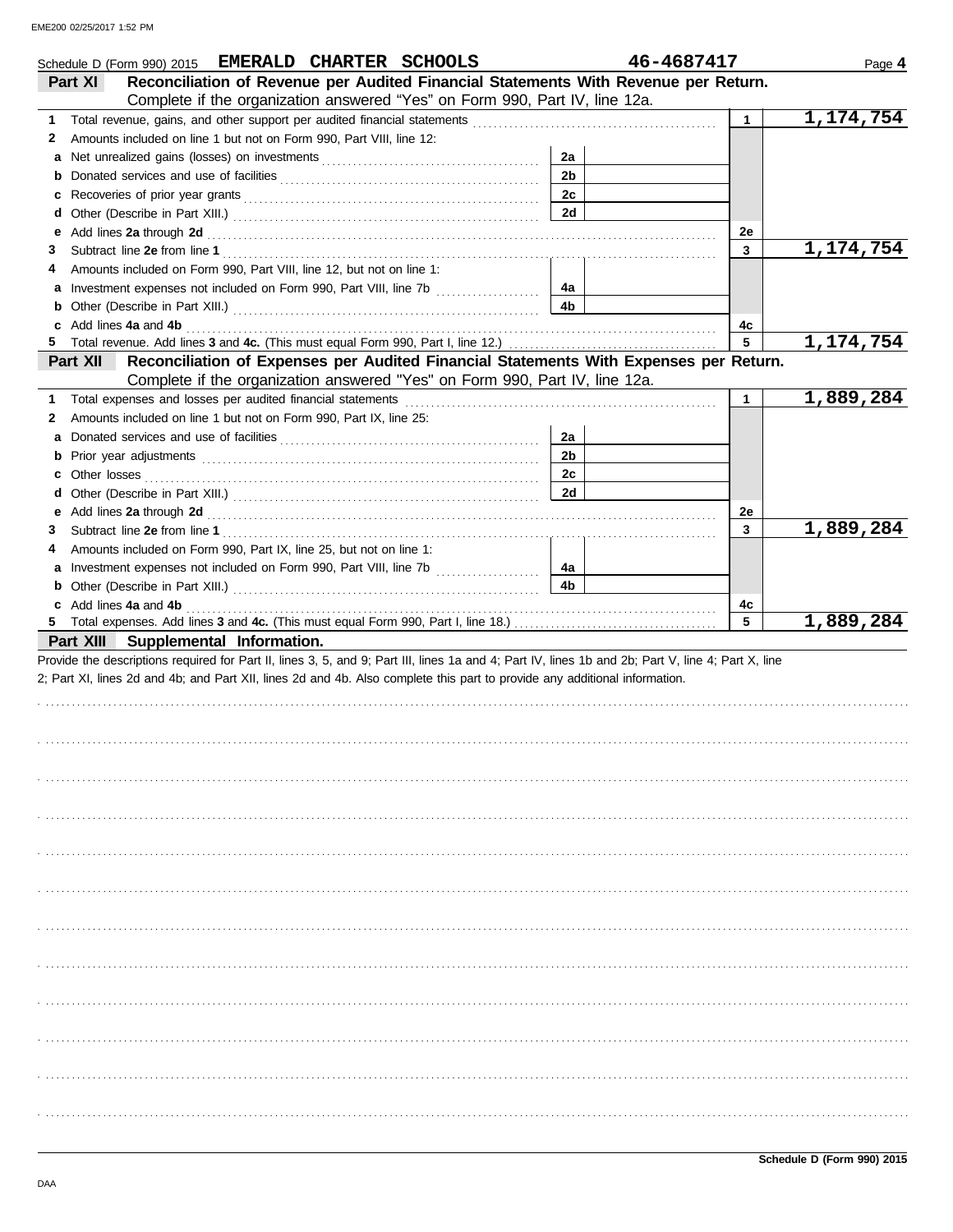|           |  |                                             | Schedule D (Form 990) 2015 EMERALD CHARTER SCHOOLS | 46-4687417 | Page 5 |
|-----------|--|---------------------------------------------|----------------------------------------------------|------------|--------|
| Part XIII |  | <b>Supplemental Information (continued)</b> |                                                    |            |        |
|           |  |                                             |                                                    |            |        |
|           |  |                                             |                                                    |            |        |
|           |  |                                             |                                                    |            |        |
|           |  |                                             |                                                    |            |        |
|           |  |                                             |                                                    |            |        |
|           |  |                                             |                                                    |            |        |
|           |  |                                             |                                                    |            |        |
|           |  |                                             |                                                    |            |        |
|           |  |                                             |                                                    |            |        |
|           |  |                                             |                                                    |            |        |
|           |  |                                             |                                                    |            |        |
|           |  |                                             |                                                    |            |        |
|           |  |                                             |                                                    |            |        |
|           |  |                                             |                                                    |            |        |
|           |  |                                             |                                                    |            |        |
|           |  |                                             |                                                    |            |        |
|           |  |                                             |                                                    |            |        |
|           |  |                                             |                                                    |            |        |
|           |  |                                             |                                                    |            |        |
|           |  |                                             |                                                    |            |        |
|           |  |                                             |                                                    |            |        |
|           |  |                                             |                                                    |            |        |
|           |  |                                             |                                                    |            |        |
|           |  |                                             |                                                    |            |        |
|           |  |                                             |                                                    |            |        |
|           |  |                                             |                                                    |            |        |
|           |  |                                             |                                                    |            |        |
|           |  |                                             |                                                    |            |        |
|           |  |                                             |                                                    |            |        |
|           |  |                                             |                                                    |            |        |
|           |  |                                             |                                                    |            |        |
|           |  |                                             |                                                    |            |        |
|           |  |                                             |                                                    |            |        |
|           |  |                                             |                                                    |            |        |
|           |  |                                             |                                                    |            |        |
|           |  |                                             |                                                    |            |        |
|           |  |                                             |                                                    |            |        |
|           |  |                                             |                                                    |            |        |
|           |  |                                             |                                                    |            |        |
|           |  |                                             |                                                    |            |        |
|           |  |                                             |                                                    |            |        |
|           |  |                                             |                                                    |            |        |
|           |  |                                             |                                                    |            |        |
|           |  |                                             |                                                    |            |        |
|           |  |                                             |                                                    |            |        |
|           |  |                                             |                                                    |            |        |
|           |  |                                             |                                                    |            |        |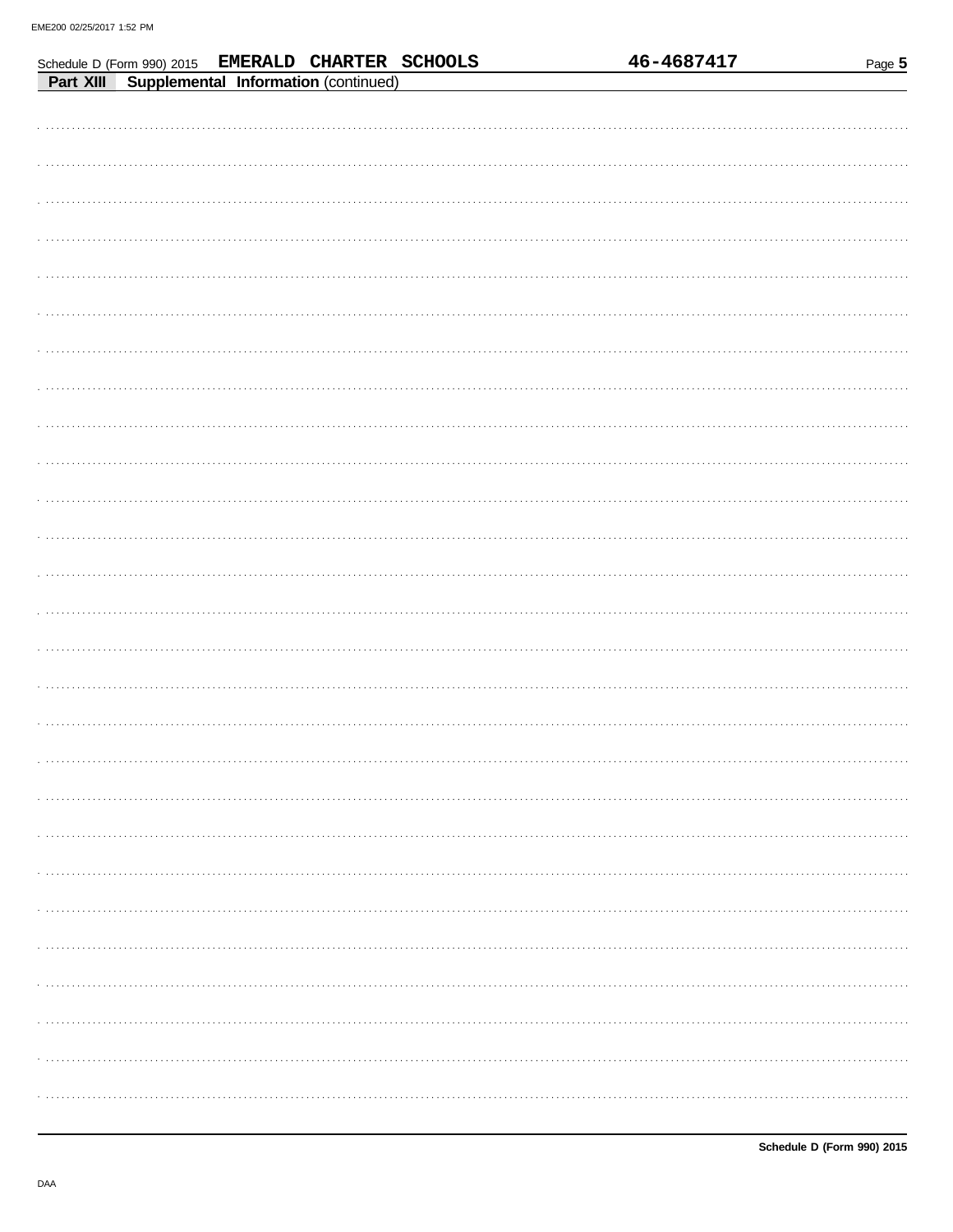|                   | <b>SCHEDULE E</b><br>(Form 990 or 990-EZ)                               |                |                 | <b>Schools</b><br>L Complete if the organization answered "Yes" on Form 990,<br>Part IV, line 13, or Form 990-EZ, Part VI, line 48.                                                                                                                                                                                                          |  |                                              | OMB No. 1545-0047                          |                 |           |
|-------------------|-------------------------------------------------------------------------|----------------|-----------------|----------------------------------------------------------------------------------------------------------------------------------------------------------------------------------------------------------------------------------------------------------------------------------------------------------------------------------------------|--|----------------------------------------------|--------------------------------------------|-----------------|-----------|
|                   | Department of the Treasury<br>Internal Revenue Service                  |                |                 | U Attach to Form 990 or Form 990-EZ.<br>U Information about Schedule E (Form 990 or 990-EZ) and its instructions is at www.irs.gov/form990.                                                                                                                                                                                                  |  |                                              | <b>Open to Public</b><br><b>Inspection</b> |                 |           |
|                   | Name of the organization                                                | <b>EMERALD</b> | CHARTER SCHOOLS |                                                                                                                                                                                                                                                                                                                                              |  | Employer identification number<br>46-4687417 |                                            |                 |           |
|                   | Part I                                                                  |                |                 |                                                                                                                                                                                                                                                                                                                                              |  |                                              |                                            |                 |           |
| 1                 |                                                                         |                |                 | Does the organization have a racially nondiscriminatory policy toward students by statement in its charter,                                                                                                                                                                                                                                  |  |                                              | 1                                          | <b>YES</b><br>X | <b>NO</b> |
| $\mathbf{2}$      |                                                                         |                |                 | Does the organization include a statement of its racially nondiscriminatory policy toward students in all its<br>brochures, catalogues, and other written communications with the public dealing with student admissions,                                                                                                                    |  |                                              | $\overline{2}$                             |                 | х         |
| 3                 | describe. If "No," please explain. If you need more space, use Part II  |                |                 | Has the organization publicized its racially nondiscriminatory policy through newspaper or broadcast media<br>during the period of solicitation for students, or during the registration period if it has no solicitation program,<br>in a way that makes the policy known to all parts of the general community it serves? If "Yes," please |  |                                              | 3                                          | x               |           |
|                   | WEBSITE.                                                                |                |                 | NONDISCRIMINATION POLICY IS PUBLISHED ON THE ORGANIZATIONS                                                                                                                                                                                                                                                                                   |  |                                              |                                            |                 |           |
| 4                 | Does the organization maintain the following?                           |                |                 |                                                                                                                                                                                                                                                                                                                                              |  |                                              |                                            |                 |           |
| a                 |                                                                         |                |                 |                                                                                                                                                                                                                                                                                                                                              |  |                                              | 4a                                         | х               |           |
| b                 |                                                                         |                |                 | Records documenting that scholarships and other financial assistance are awarded on a racially                                                                                                                                                                                                                                               |  |                                              | 4b                                         | х               |           |
| C                 | with student admissions, programs, and scholarships?                    |                |                 | Copies of all catalogues, brochures, announcements, and other written communications to the public dealing                                                                                                                                                                                                                                   |  |                                              |                                            | х               |           |
| d                 |                                                                         |                |                 |                                                                                                                                                                                                                                                                                                                                              |  |                                              | 4с<br>4d                                   | X               |           |
| 5                 | Does the organization discriminate by race in any way with respect to:  |                |                 | If you answered "No" to any of the above, please explain. If you need more space, use Part II.                                                                                                                                                                                                                                               |  |                                              |                                            |                 |           |
| a                 |                                                                         |                |                 |                                                                                                                                                                                                                                                                                                                                              |  |                                              | 5a                                         |                 | x         |
|                   |                                                                         |                |                 |                                                                                                                                                                                                                                                                                                                                              |  |                                              | 5b                                         |                 | х         |
| C                 |                                                                         |                |                 |                                                                                                                                                                                                                                                                                                                                              |  |                                              | 5c                                         |                 | X         |
| d                 | Scholarships or other financial assistance?                             |                |                 |                                                                                                                                                                                                                                                                                                                                              |  |                                              | 5d                                         |                 | х         |
| е                 |                                                                         |                |                 |                                                                                                                                                                                                                                                                                                                                              |  |                                              | <b>5e</b>                                  |                 | х         |
| f                 | Use of facilities?                                                      |                |                 |                                                                                                                                                                                                                                                                                                                                              |  |                                              | <b>5f</b>                                  |                 | х         |
| g                 | Athletic programs?                                                      |                |                 |                                                                                                                                                                                                                                                                                                                                              |  |                                              | 5g                                         |                 | х         |
| h                 | Other extracurricular activities?                                       |                |                 |                                                                                                                                                                                                                                                                                                                                              |  |                                              | 5h                                         |                 | x         |
|                   |                                                                         |                |                 | If you answered "Yes" to any of the above, please explain. If you need more space, use Part II.                                                                                                                                                                                                                                              |  |                                              |                                            |                 |           |
|                   |                                                                         |                |                 |                                                                                                                                                                                                                                                                                                                                              |  |                                              |                                            |                 |           |
|                   |                                                                         |                |                 |                                                                                                                                                                                                                                                                                                                                              |  |                                              |                                            |                 |           |
|                   |                                                                         |                |                 |                                                                                                                                                                                                                                                                                                                                              |  |                                              |                                            |                 |           |
| 6а<br>$\mathbf b$ |                                                                         |                |                 |                                                                                                                                                                                                                                                                                                                                              |  |                                              | 6a<br>6b                                   | X               | X         |
|                   | If you answered "Yes" on either line 6a or line 6b, explain on Part II. |                |                 |                                                                                                                                                                                                                                                                                                                                              |  |                                              |                                            |                 |           |
| 7                 |                                                                         |                |                 | Does the organization certify that it has complied with the applicable requirements of sections 4.01 through<br>4.05 of Rev. Proc. 75-50, 1975-2 C.B. 587, covering racial nondiscrimination? If "No," explain on Part II                                                                                                                    |  |                                              | 7                                          |                 | X.        |

**For Paperwork Reduction Act Notice, see the Instructions for Form 990 or Form 990-EZ.**

**Schedule E (Form 990 or 990-EZ) 2015**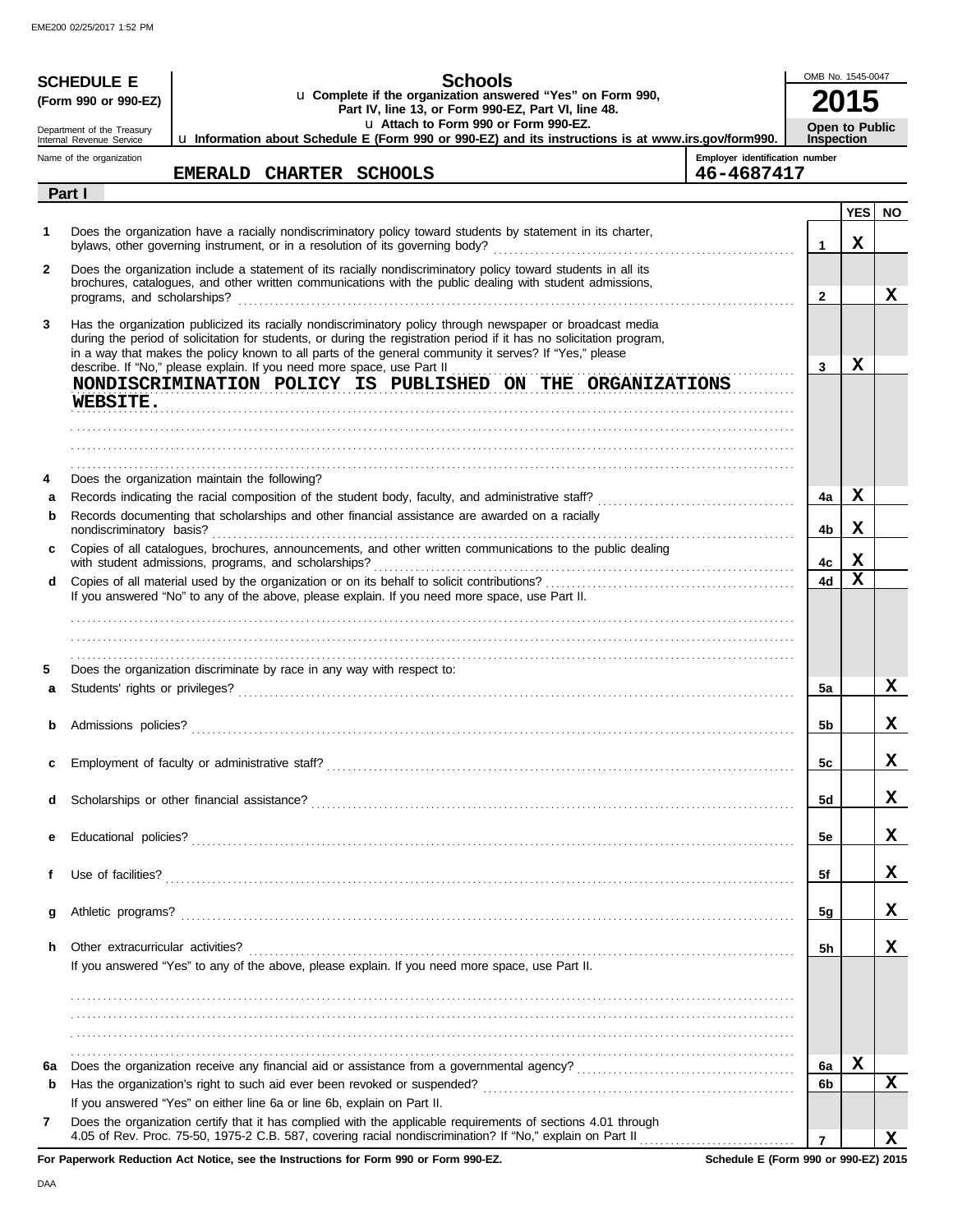| 46-4687417<br>EMERALD CHARTER SCHOOLS<br>Page 2<br>Schedule E (Form 990 or 990-EZ) 2015                                                                                                           |
|---------------------------------------------------------------------------------------------------------------------------------------------------------------------------------------------------|
| Part II<br>Supplemental Information. Provide the explanations required by Part I, lines 3, 4d, 5h, 6b, and 7, as<br>applicable. Also provide any other additional information (see instructions). |
| SCH E - FINANCIAL AID OR GOVERNMENT ASSISTANCE EXPLANATION                                                                                                                                        |
| EMERALD CHARTER SCHOOLS RECEIVES FEDERAL TITLE I FUNDING, STATE FUNDING                                                                                                                           |
| THROUGH THE TENNESSEE BASIC EDUCATION PROGRAM AND KNOX COUNTY, TENNESSEE                                                                                                                          |
| LOCAL TAX REVENUE.                                                                                                                                                                                |
| SCH E - NONCOMPLIANCE WITH NONDISCRIMINATION REQUIREMENTS EXPLANATION                                                                                                                             |
| EMERALD CHARTER SCHOOLS INCLUDES ITS RACIALLY NONDISCRIMINATORY POLICY ON                                                                                                                         |
| MOST WRITTEN COMMUNICATIONS DEALING WITH STUDENT ADMISSIONS, PROGRAMS AND                                                                                                                         |
| EMERALD CHARTER SCHOOLS, OPERATES A PUBLIC CHARTER SCHOOL AS<br><b>SCHOLARSHIPS.</b>                                                                                                              |
| PART OF THE STATE OF TENNESSEE'S PUBLIC EDUCATION PROGRAM.<br>STUDENT                                                                                                                             |
| ADMISSION IS BASED ON A RANDOM DRAWING FROM ALL APPLICANTS.                                                                                                                                       |
|                                                                                                                                                                                                   |
|                                                                                                                                                                                                   |
|                                                                                                                                                                                                   |
|                                                                                                                                                                                                   |
|                                                                                                                                                                                                   |
|                                                                                                                                                                                                   |
|                                                                                                                                                                                                   |
|                                                                                                                                                                                                   |
|                                                                                                                                                                                                   |
|                                                                                                                                                                                                   |
|                                                                                                                                                                                                   |
|                                                                                                                                                                                                   |
|                                                                                                                                                                                                   |
|                                                                                                                                                                                                   |
|                                                                                                                                                                                                   |
|                                                                                                                                                                                                   |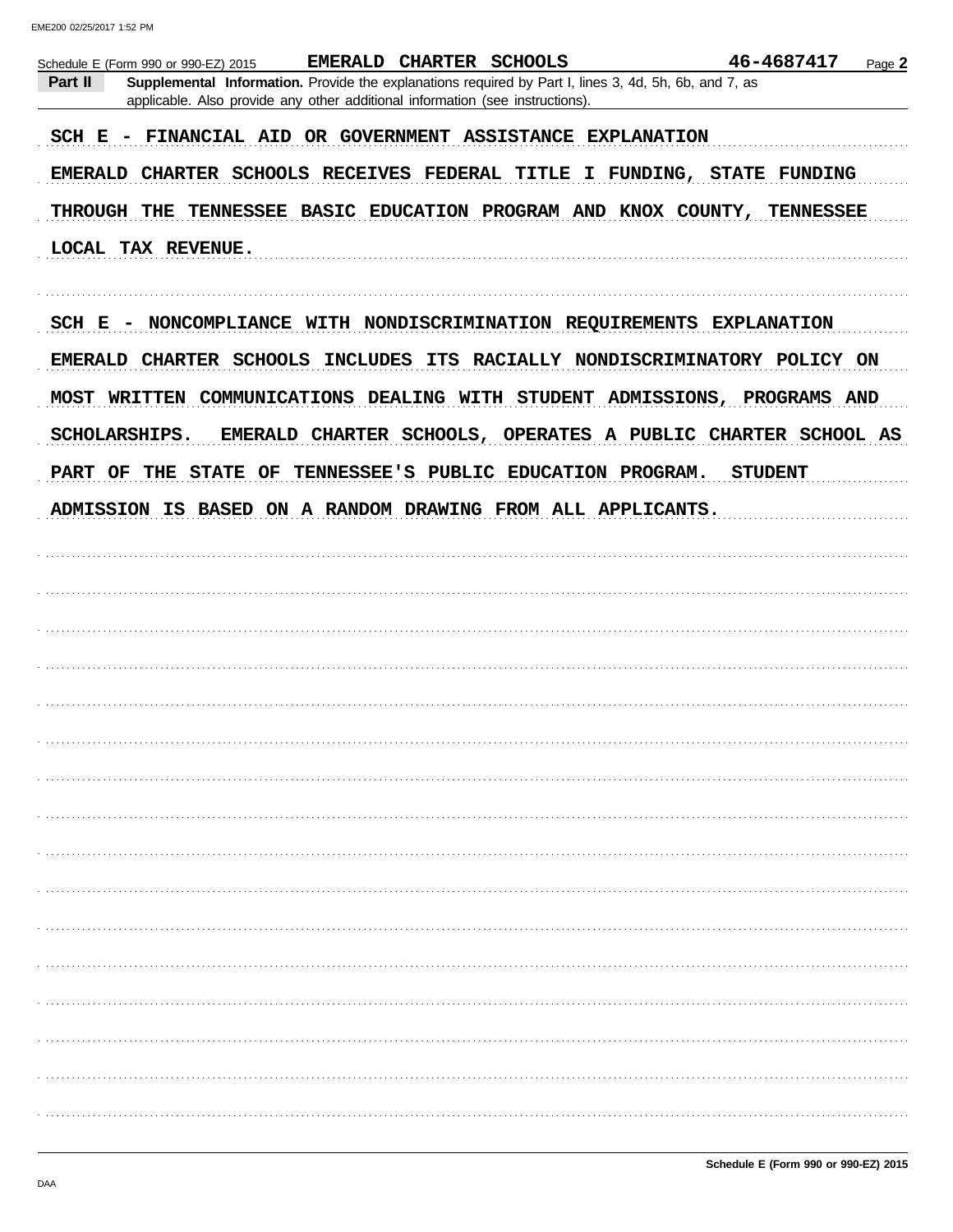| <b>SCHEDULE K</b>                                                                                         |                                                                                                      | <b>Supplemental Information on Tax-Exempt Bonds</b>      |                         |                 |             |             |                                |              |                   |                                 |                          | OMB No. 1545-0047       |                   |
|-----------------------------------------------------------------------------------------------------------|------------------------------------------------------------------------------------------------------|----------------------------------------------------------|-------------------------|-----------------|-------------|-------------|--------------------------------|--------------|-------------------|---------------------------------|--------------------------|-------------------------|-------------------|
| (Form 990)                                                                                                | La Complete if the organization answered "Yes" on Form 990, Part IV, line 24a. Provide descriptions, | explanations, and any additional information in Part VI. |                         |                 |             |             |                                |              |                   |                                 |                          |                         |                   |
| Department of the Treasury<br>Internal Revenue Service                                                    | U Information about Schedule K (Form 990) and its instructions is at www.irs.gov/form990.            |                                                          | U Attach to Form 990.   |                 |             |             |                                |              |                   |                                 | <b>Inspection</b>        | <b>Open to Public</b>   |                   |
| Name of the organization                                                                                  |                                                                                                      |                                                          |                         |                 |             |             |                                |              |                   | Employer identification number  |                          |                         |                   |
| EMERALD CHARTER SCHOOLS                                                                                   |                                                                                                      |                                                          |                         |                 |             |             |                                |              |                   | 46-4687417                      |                          |                         |                   |
| <b>Bond Issues</b><br>Part I                                                                              |                                                                                                      |                                                          |                         |                 |             |             |                                |              |                   |                                 |                          |                         |                   |
| (a) Issuer name                                                                                           | (b) Issuer EIN                                                                                       | (c) CUSIP $#$                                            | (d) Date issued         | (e) Issue price |             |             | (f) Description of purpose     | (g) Defeased |                   | $(h)$ On<br>behalf of<br>issuer |                          | (i) Pooled<br>financing |                   |
| <b>A EDUCATIONAL REVENUE BONDS</b>                                                                        | 62-1220275 000000000 05/01/15                                                                        |                                                          |                         |                 |             |             | 3,600,000 CAPITAL EXPENDITURES | Yes          | No<br>$\mathbf x$ | Yes                             | <b>No</b><br>$\mathbf x$ | Yes                     | No<br>$\mathbf x$ |
|                                                                                                           |                                                                                                      |                                                          |                         |                 |             |             |                                |              |                   |                                 |                          |                         |                   |
| <b>B EDUCATIONAL REVENUE BONDS</b>                                                                        | 62-1220275 000000000 12/02/15                                                                        |                                                          |                         |                 |             |             | 500,000 CAPITAL EXPENDITURES   |              | х                 |                                 | х                        |                         | x                 |
|                                                                                                           |                                                                                                      |                                                          |                         |                 |             |             |                                |              |                   |                                 |                          |                         |                   |
| C                                                                                                         |                                                                                                      |                                                          |                         |                 |             |             |                                |              |                   |                                 |                          |                         |                   |
| D                                                                                                         |                                                                                                      |                                                          |                         |                 |             |             |                                |              |                   |                                 |                          |                         |                   |
| <b>Proceeds</b><br>Part II                                                                                |                                                                                                      |                                                          |                         |                 |             |             |                                |              |                   |                                 |                          |                         |                   |
|                                                                                                           |                                                                                                      |                                                          | А                       |                 |             | в           | C                              |              |                   |                                 | D                        |                         |                   |
|                                                                                                           |                                                                                                      |                                                          |                         |                 |             |             |                                |              |                   |                                 |                          |                         |                   |
|                                                                                                           |                                                                                                      |                                                          |                         |                 |             |             |                                |              |                   |                                 |                          |                         |                   |
| <b>3</b> Total proceeds of issue                                                                          |                                                                                                      |                                                          |                         | 3,600,000       |             | 500,000     |                                |              |                   |                                 |                          |                         |                   |
|                                                                                                           |                                                                                                      |                                                          |                         |                 |             |             |                                |              |                   |                                 |                          |                         |                   |
|                                                                                                           |                                                                                                      |                                                          |                         |                 |             |             |                                |              |                   |                                 |                          |                         |                   |
|                                                                                                           |                                                                                                      |                                                          |                         |                 |             |             |                                |              |                   |                                 |                          |                         |                   |
|                                                                                                           |                                                                                                      |                                                          |                         | 27,300          |             |             |                                |              |                   |                                 |                          |                         |                   |
|                                                                                                           |                                                                                                      |                                                          |                         |                 |             |             |                                |              |                   |                                 |                          |                         |                   |
|                                                                                                           |                                                                                                      |                                                          |                         |                 |             |             |                                |              |                   |                                 |                          |                         |                   |
|                                                                                                           |                                                                                                      |                                                          |                         | 3,600,000       |             | 500,000     |                                |              |                   |                                 |                          |                         |                   |
|                                                                                                           |                                                                                                      |                                                          |                         |                 |             |             |                                |              |                   |                                 |                          |                         |                   |
|                                                                                                           |                                                                                                      |                                                          | 2016                    |                 |             | 2016        |                                |              |                   |                                 |                          |                         |                   |
|                                                                                                           |                                                                                                      |                                                          | Yes                     | No              | Yes         | No          | Yes                            | No           |                   | Yes                             |                          | No                      |                   |
| 14 Were the bonds issued as part of a current refunding issue?                                            |                                                                                                      |                                                          |                         | $\mathbf x$     |             | X           |                                |              |                   |                                 |                          |                         |                   |
|                                                                                                           |                                                                                                      |                                                          |                         | $\mathbf x$     |             | X           |                                |              |                   |                                 |                          |                         |                   |
| 16 Has the final allocation of proceeds been made?                                                        |                                                                                                      |                                                          | x                       |                 | х           |             |                                |              |                   |                                 |                          |                         |                   |
| 17 Does the organization maintain adequate books and records to support the final allocation of proceeds? |                                                                                                      |                                                          | $\overline{\mathbf{x}}$ |                 | $\mathbf x$ |             |                                |              |                   |                                 |                          |                         |                   |
| <b>Private Business Use</b><br>Part III                                                                   |                                                                                                      |                                                          |                         |                 |             |             |                                |              |                   |                                 |                          |                         |                   |
|                                                                                                           |                                                                                                      |                                                          | Α                       |                 |             | в           | C                              |              |                   |                                 | D                        |                         |                   |
| 1 Was the organization a partner in a partnership, or a member of an LLC,                                 |                                                                                                      |                                                          | Yes                     | No              | Yes         | No          | Yes                            | No           |                   | Yes                             |                          | No                      |                   |
| which owned property financed by tax-exempt bonds?                                                        |                                                                                                      |                                                          |                         | $\mathbf x$     |             | X           |                                |              |                   |                                 |                          |                         |                   |
| 2 Are there any lease arrangements that may result in private business use of                             |                                                                                                      |                                                          |                         |                 |             |             |                                |              |                   |                                 |                          |                         |                   |
|                                                                                                           |                                                                                                      |                                                          |                         | $\mathbf x$     |             | $\mathbf x$ |                                |              |                   |                                 |                          |                         |                   |

**For Paperwork Reduction Act Notice, see the Instructions for Form 990.**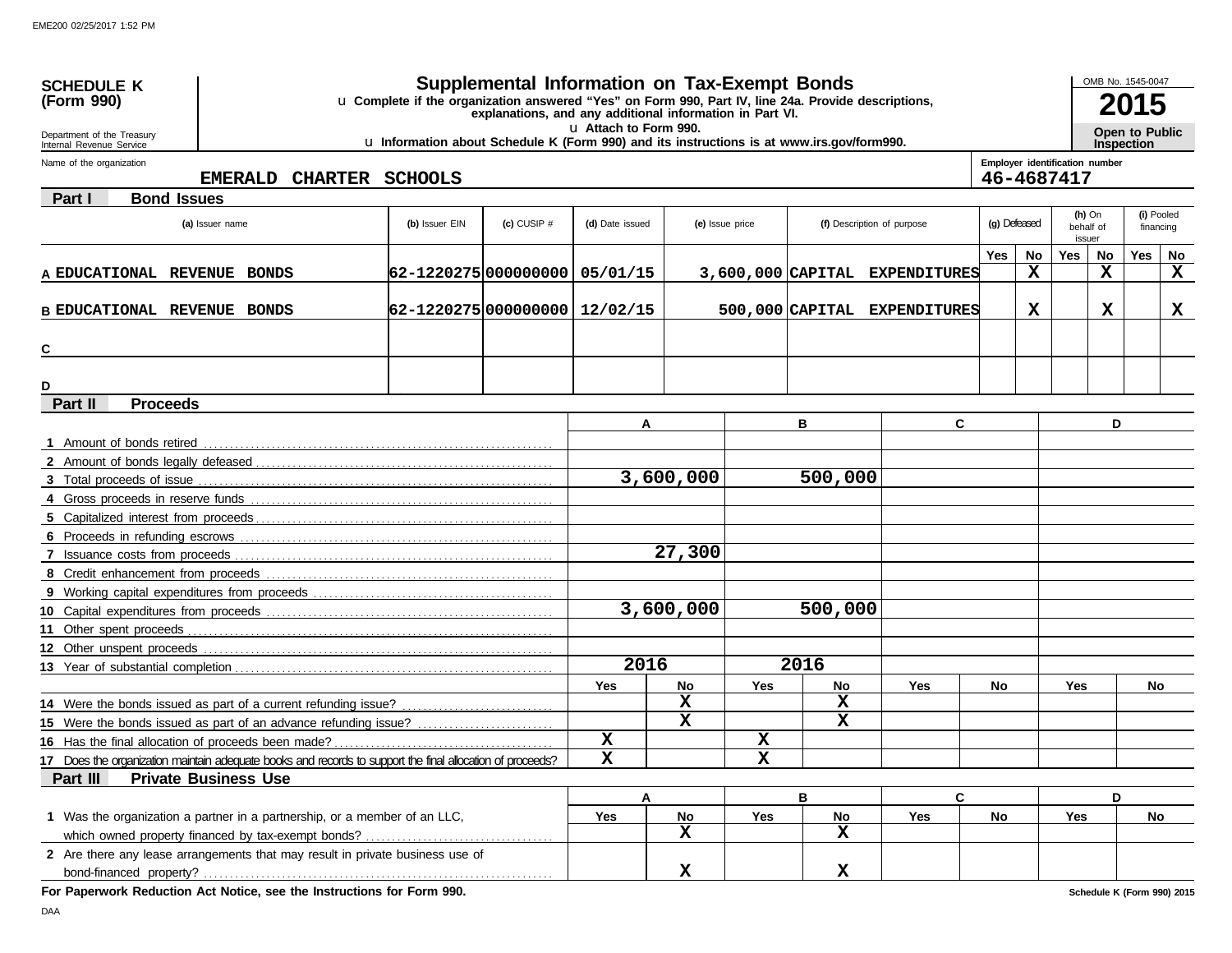|   | EMERALD CHARTER SCHOOLS<br>Schedule K (Form 990) 2015                                       |            | 46-4687417              |            |                         |            |               |            | Page 2 |
|---|---------------------------------------------------------------------------------------------|------------|-------------------------|------------|-------------------------|------------|---------------|------------|--------|
|   | Part III<br>Private Business Use (Continued)                                                |            |                         |            |                         |            |               |            |        |
|   |                                                                                             |            | A                       |            | B                       |            | C             |            | D      |
|   | 3a Are there any management or service contracts that may result in private                 | <b>Yes</b> | No                      | <b>Yes</b> | No                      | <b>Yes</b> | <b>No</b>     | <b>Yes</b> | No     |
|   |                                                                                             |            | $\mathbf x$             |            | $\mathbf{x}$            |            |               |            |        |
|   | b If "Yes" to line 3a, does the organization routinely engage bond counsel or other outside |            |                         |            |                         |            |               |            |        |
|   | counsel to review any management or service contracts relating to the financed property?    |            |                         |            |                         |            |               |            |        |
|   | c Are there any research agreements that may result in private business use of              |            |                         |            |                         |            |               |            |        |
|   |                                                                                             |            | X                       |            | $\mathbf x$             |            |               |            |        |
|   | d If "Yes" to line 3c, does the organization routinely engage bond counsel or other         |            |                         |            |                         |            |               |            |        |
|   | outside counsel to review any research agreements relating to the financed property?        |            |                         |            |                         |            |               |            |        |
| 4 | Enter the percentage of financed property used in a private business use by entities        |            |                         |            |                         |            |               |            |        |
|   | other than a section 501(c)(3) organization or a state or local government $\ldots$         |            | %                       |            | %                       |            | %             |            | %      |
|   | 5 Enter the percentage of financed property used in a private business use as a             |            |                         |            |                         |            |               |            |        |
|   | result of unrelated trade or business activity carried on by your organization,             |            |                         |            |                         |            |               |            |        |
|   | another section 501(c)(3) organization, or a state or local government $\Box$               |            | %                       |            | %                       |            | %             |            | %      |
| 6 |                                                                                             |            | $\frac{1}{2}$           |            | $\frac{1}{2}$           |            | $\frac{0}{0}$ |            | $\%$   |
| 7 | Does the bond issue meet the private security or payment test?                              |            | $\overline{\mathbf{x}}$ |            | $\overline{\mathbf{x}}$ |            |               |            |        |
|   | 8a Has there been a sale or disposition of any of the bond-financed property to a           |            |                         |            |                         |            |               |            |        |
|   | nongovernmental person other than a 501(c)(3) organization since the bonds were issued?     |            | $\mathbf x$             |            | x                       |            |               |            |        |
|   | <b>b</b> If "Yes" to line 8a, enter the percentage of bond-financed property sold or        |            |                         |            |                         |            |               |            |        |
|   |                                                                                             |            | %                       |            | $\frac{0}{0}$           |            | $\frac{0}{0}$ |            | ℅      |
|   | c If "Yes" to line 8a, was any remedial action taken pursuant to Regulations                |            |                         |            |                         |            |               |            |        |
|   |                                                                                             |            |                         |            |                         |            |               |            |        |
|   | 9 Has the organization established written procedures to ensure that all                    |            |                         |            |                         |            |               |            |        |
|   | nonqualified bonds of the issue are remediated in accordance with the                       |            |                         |            |                         |            |               |            |        |
|   | requirements under Regulations sections 1.141-12 and 1.145-2?                               |            | X                       |            | x                       |            |               |            |        |
|   | Part IV<br>Arbitrage                                                                        |            |                         |            |                         |            |               |            |        |
|   |                                                                                             |            | A                       |            | B                       |            | C             |            | D      |
|   | 1 Has the issuer filed Form 8038-T, Arbitrage Rebate, Yield Reduction and                   | Yes        | No                      | Yes        | No                      | <b>Yes</b> | No            | <b>Yes</b> | No     |
|   | Penalty in Lieu of Arbitrage Rebate?                                                        |            | $\mathbf{x}$            |            | $\mathbf x$             |            |               |            |        |
| 2 |                                                                                             |            |                         |            |                         |            |               |            |        |
|   |                                                                                             |            | $\mathbf x$             |            | X                       |            |               |            |        |
|   |                                                                                             |            | $\mathbf x$             |            | X                       |            |               |            |        |
|   |                                                                                             |            | $\mathbf x$             |            | $\mathbf x$             |            |               |            |        |
|   | If "Yes" to line 2c, provide in Part VI the date the rebate computation was                 |            |                         |            |                         |            |               |            |        |
|   |                                                                                             |            |                         |            |                         |            |               |            |        |
|   |                                                                                             |            | X                       |            | $\mathbf x$             |            |               |            |        |
|   | 4a Has the organization or the governmental issuer entered into a qualified                 |            | $\mathbf x$             |            | $\mathbf x$             |            |               |            |        |
|   |                                                                                             |            |                         |            |                         |            |               |            |        |
|   |                                                                                             |            |                         |            |                         |            |               |            |        |
|   |                                                                                             |            |                         |            |                         |            |               |            |        |
|   | e Was the hedge terminated?                                                                 |            |                         |            |                         |            |               |            |        |

DAA **Schedule K (Form 990) 2015**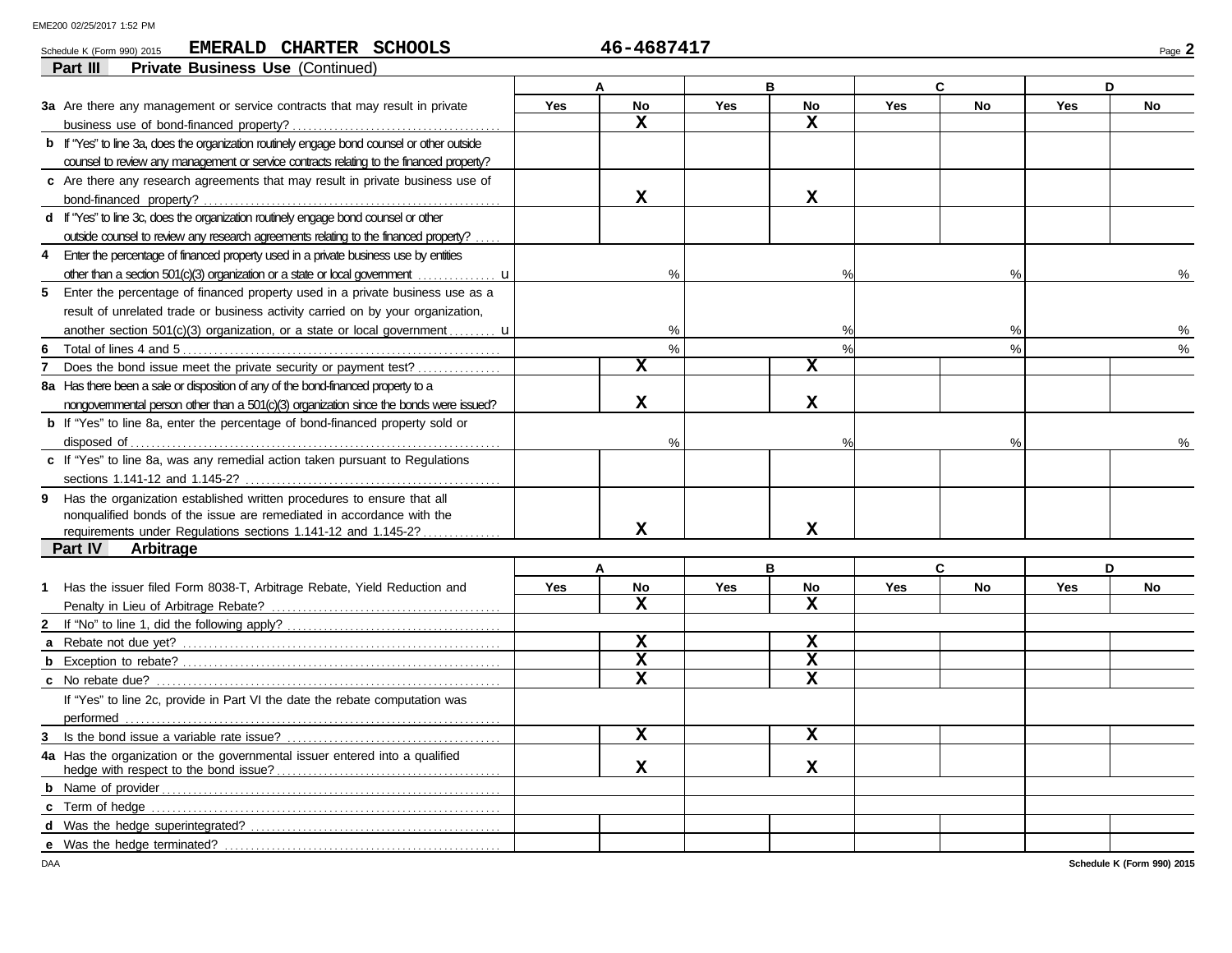| Part IV<br>Arbitrage (Continued)                                                                                                 |     |             |     |             |     |    |     |    |
|----------------------------------------------------------------------------------------------------------------------------------|-----|-------------|-----|-------------|-----|----|-----|----|
|                                                                                                                                  |     | A           |     | в           |     | C  |     | D  |
|                                                                                                                                  | Yes | No          | Yes | No          | Yes | No | Yes | No |
| 5a Were gross proceeds invested in a guaranteed investment contract (GIC)?                                                       |     | $\mathbf x$ |     | $\mathbf x$ |     |    |     |    |
|                                                                                                                                  |     |             |     |             |     |    |     |    |
|                                                                                                                                  |     |             |     |             |     |    |     |    |
| d Was the regulatory safe harbor for establishing the fair market value of the GIC satisfied?                                    |     |             |     |             |     |    |     |    |
| 6 Were any gross proceeds invested beyond an available temporary period?                                                         |     | $\mathbf x$ |     | $\mathbf x$ |     |    |     |    |
| 7 Has the organization established written procedures to monitor the                                                             |     |             |     |             |     |    |     |    |
|                                                                                                                                  |     | $\mathbf x$ |     | $\mathbf x$ |     |    |     |    |
| Procedures To Undertake Corrective Action<br>Part V                                                                              |     |             |     |             |     |    |     |    |
|                                                                                                                                  |     | A           |     | B           |     | C  |     | D  |
| Has the organization established written procedures to ensure that violations                                                    | Yes | No          | Yes | No          | Yes | No | Yes | No |
| of federal tax requirements are timely identified and corrected through the                                                      |     |             |     |             |     |    |     |    |
| voluntary closing agreement program if self-remediation is not available                                                         |     |             |     |             |     |    |     |    |
| under applicable regulations?                                                                                                    |     | $\mathbf x$ |     | $\mathbf x$ |     |    |     |    |
| Supplemental Information. Provide additional information for responses to questions on Schedule K (see instructions).<br>Part VI |     |             |     |             |     |    |     |    |
|                                                                                                                                  |     |             |     |             |     |    |     |    |
|                                                                                                                                  |     |             |     |             |     |    |     |    |
|                                                                                                                                  |     |             |     |             |     |    |     |    |
|                                                                                                                                  |     |             |     |             |     |    |     |    |
|                                                                                                                                  |     |             |     |             |     |    |     |    |
|                                                                                                                                  |     |             |     |             |     |    |     |    |
|                                                                                                                                  |     |             |     |             |     |    |     |    |
|                                                                                                                                  |     |             |     |             |     |    |     |    |
|                                                                                                                                  |     |             |     |             |     |    |     |    |
|                                                                                                                                  |     |             |     |             |     |    |     |    |
|                                                                                                                                  |     |             |     |             |     |    |     |    |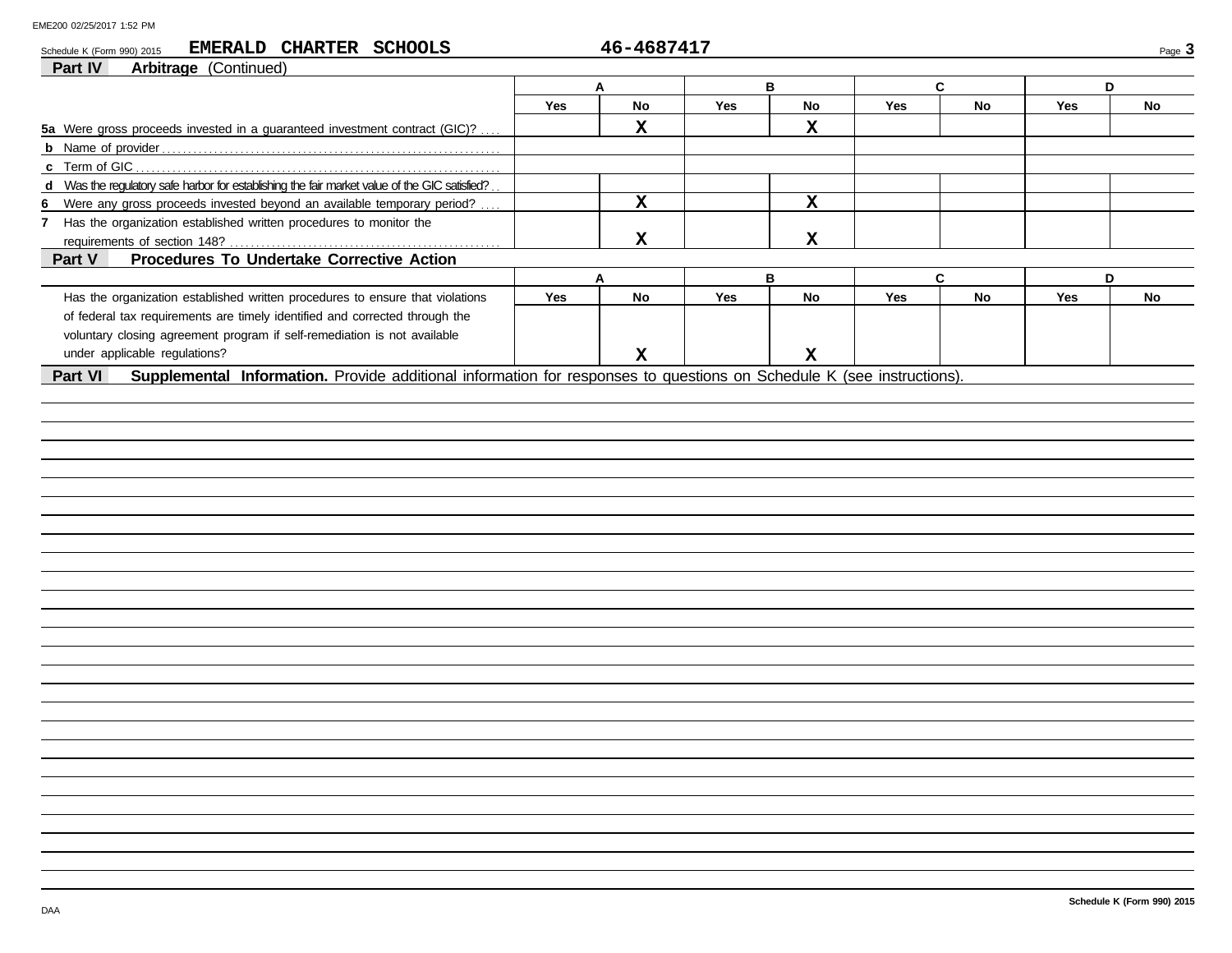| Schedule K (Form 990) 2015 |  | EMERALD CHARTER SCHOOLS |  | 46-4687417                                                                                                                               |  |  | Page $4$ |
|----------------------------|--|-------------------------|--|------------------------------------------------------------------------------------------------------------------------------------------|--|--|----------|
|                            |  |                         |  | Part VI Supplemental Information. Provide additional information for responses to questions on Schedule K (see instructions) (Continued) |  |  |          |
|                            |  |                         |  |                                                                                                                                          |  |  |          |
|                            |  |                         |  |                                                                                                                                          |  |  |          |
|                            |  |                         |  |                                                                                                                                          |  |  |          |
|                            |  |                         |  |                                                                                                                                          |  |  |          |
|                            |  |                         |  |                                                                                                                                          |  |  |          |
|                            |  |                         |  |                                                                                                                                          |  |  |          |
|                            |  |                         |  |                                                                                                                                          |  |  |          |
|                            |  |                         |  |                                                                                                                                          |  |  |          |
|                            |  |                         |  |                                                                                                                                          |  |  |          |
|                            |  |                         |  |                                                                                                                                          |  |  |          |
|                            |  |                         |  |                                                                                                                                          |  |  |          |
|                            |  |                         |  |                                                                                                                                          |  |  |          |
|                            |  |                         |  |                                                                                                                                          |  |  |          |
|                            |  |                         |  |                                                                                                                                          |  |  |          |
|                            |  |                         |  |                                                                                                                                          |  |  |          |
|                            |  |                         |  |                                                                                                                                          |  |  |          |
|                            |  |                         |  |                                                                                                                                          |  |  |          |
|                            |  |                         |  |                                                                                                                                          |  |  |          |
|                            |  |                         |  |                                                                                                                                          |  |  |          |
|                            |  |                         |  |                                                                                                                                          |  |  |          |
|                            |  |                         |  |                                                                                                                                          |  |  |          |
|                            |  |                         |  |                                                                                                                                          |  |  |          |
|                            |  |                         |  |                                                                                                                                          |  |  |          |
|                            |  |                         |  |                                                                                                                                          |  |  |          |
|                            |  |                         |  |                                                                                                                                          |  |  |          |
|                            |  |                         |  |                                                                                                                                          |  |  |          |
|                            |  |                         |  |                                                                                                                                          |  |  |          |
|                            |  |                         |  |                                                                                                                                          |  |  |          |
|                            |  |                         |  |                                                                                                                                          |  |  |          |
|                            |  |                         |  |                                                                                                                                          |  |  |          |
|                            |  |                         |  |                                                                                                                                          |  |  |          |
|                            |  |                         |  |                                                                                                                                          |  |  |          |
|                            |  |                         |  |                                                                                                                                          |  |  |          |
|                            |  |                         |  |                                                                                                                                          |  |  |          |
|                            |  |                         |  |                                                                                                                                          |  |  |          |
|                            |  |                         |  |                                                                                                                                          |  |  |          |
|                            |  |                         |  |                                                                                                                                          |  |  |          |
|                            |  |                         |  |                                                                                                                                          |  |  |          |
|                            |  |                         |  |                                                                                                                                          |  |  |          |
|                            |  |                         |  |                                                                                                                                          |  |  |          |
|                            |  |                         |  |                                                                                                                                          |  |  |          |
|                            |  |                         |  |                                                                                                                                          |  |  |          |